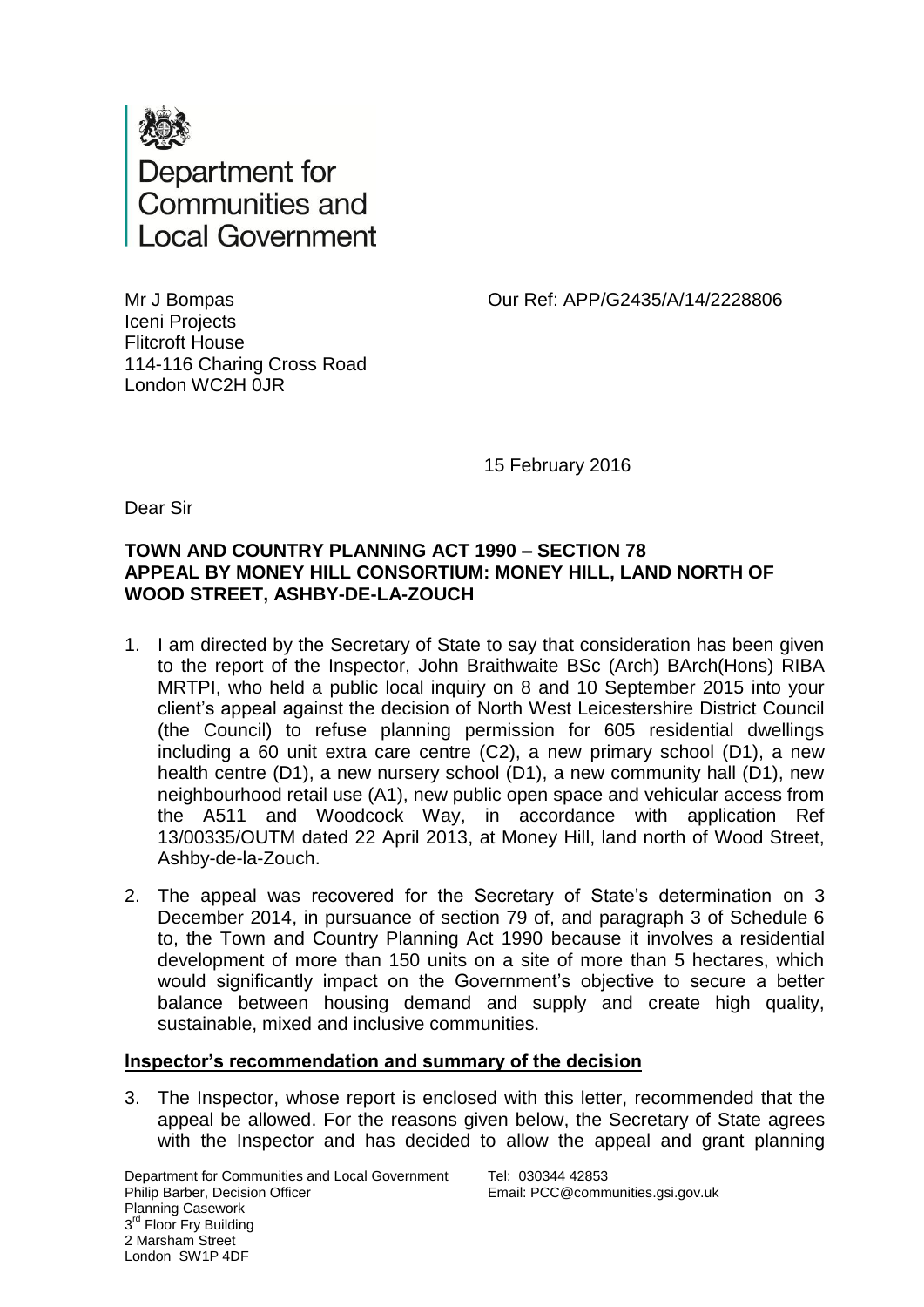permission. All paragraph numbers, unless otherwise stated, refer to the Inspector's report (IR).

## **Procedural matters**

- 4. For the reasons in IR9 and IR64-66, the Secretary of State agrees with the Inspector that the amended scheme is not materially different to the original and is not so changed that the interests of any party to the appeal are compromised (IR67). He also agrees with the Inspector's conclusions in IR67 on the implementation of the original scheme. Like the Inspector, the Secretary of State has considered the original and amended schemes on their merits (IR67).
- 5. The Secretary of State has had regard to correspondence submitted too late to be considered by the Inspector, as set out in Annex B to this letter. He has carefully considered these representations but, as they do not raise new matters that would affect his decision, he has not considered it necessary to circulate them to all parties. Furthermore, the Secretary of State wrote to the inquiry parties on 14 December 2015, inviting comment on: any implications the Ashbyde-la-Zouch Draft Neighbourhood Plan may have for the planning balance in the case; and on any material change in circumstances, fact or policy, which may have arisen since the close of the inquiry. The responses received were circulated for further comment on 11 January 2016. A list of the representations received is set out in Annex C to this letter. The Secretary of State has carefully considered these but is satisfied that they do no raise any new material considerations sufficient to affect the decision in this case. Copies of the representations listed in Annexes B and C can be made available on written request to the address at the foot of the first page of this letter.
- 6. In coming to his decision, the Secretary of State has taken into account the Environmental Statement (ES) and the ES Addendum prepared in accordance with the Town and Country Planning (Environmental Impact Assessment) Regulations 2011, as amended (IR5 and 9). The Secretary of State is satisfied that the ES and the ES Addendum comply with the above regulations and that sufficient information has been provided for him to assess the environmental impact of the proposals.

## **Policy considerations**

- 7. In deciding the appeal, the Secretary of State has had regard to section 38(6) of the Planning and Compulsory Purchase Act 2004 which requires that proposals be determined in accordance with the development plan unless material considerations indicate otherwise. In this case, the development plan comprises the saved policies of the North West Leicestershire Local Plan 1991 – 2006 (LP), which was adopted in August 2002.
- 8. Other material considerations which the Secretary of State has taken into account include: The National Planning Policy Framework (the Framework); the Planning Practice Guidance (the Guidance); and the Community Infrastructure Levy (CIL) Regulations.
- 9. The Secretary of State notes that the main parties agreed that no weight can be attached to the emerging North West Leicestershire Local Plan, for the reasons in IR12. The Secretary of State notes that the Council recently undertook a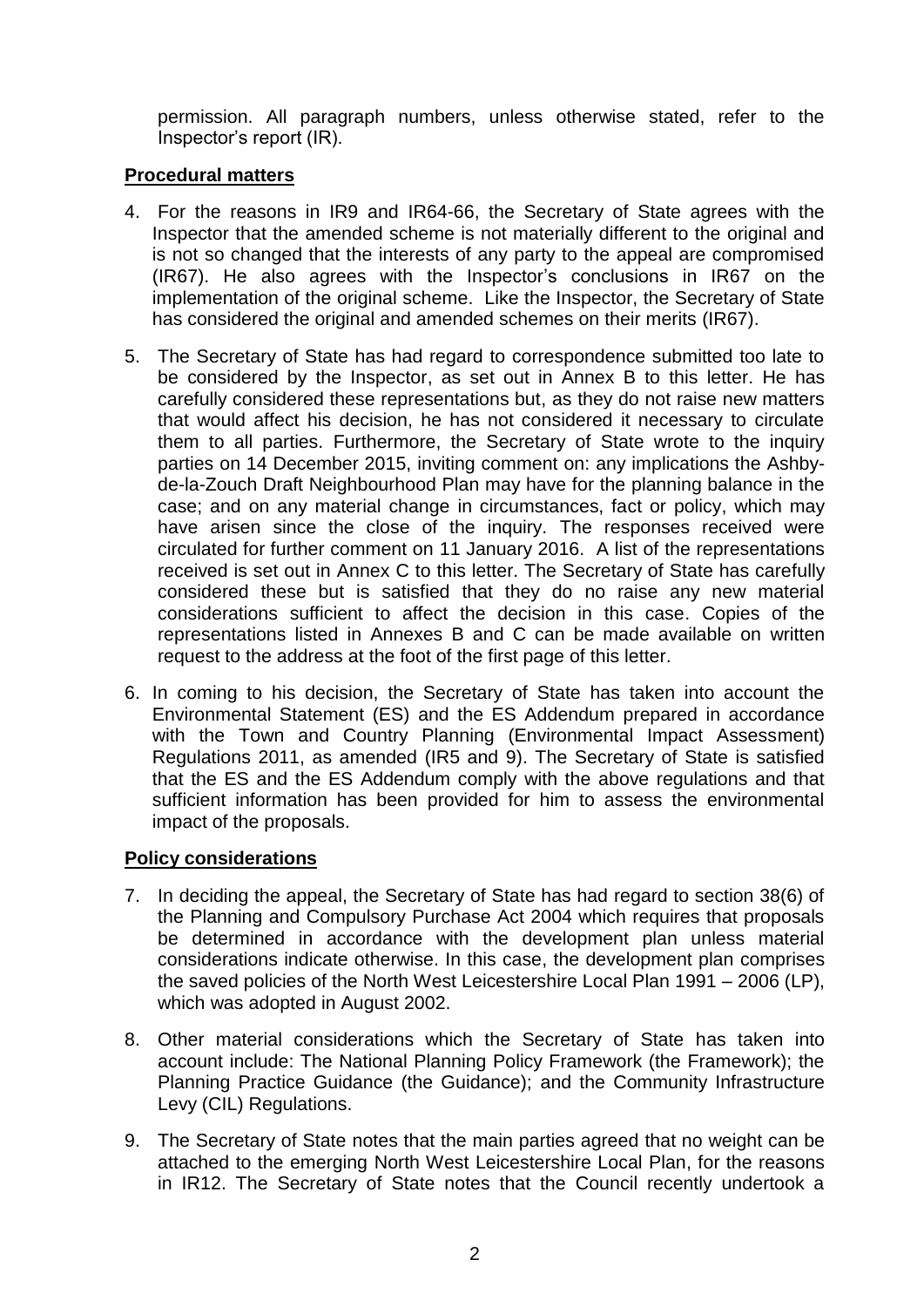public consultation on a draft Local Plan, but does not consider that the emerging Local Plan can be afforded any more than very limited weight at this stage. The Secretary of State also notes that consultation has now closed on the Ashby-de-la-Zouch Draft Neighbourhood Plan (NP) and, given the stage it has reached in its progress towards adoption, affords it very limited weight.

10. In accordance with section 66(1) of the Planning (Listed Buildings and Conservation Areas) Act 1990 (the LB Act), the Secretary of State has paid special regard to the desirability of preserving those listed structures potentially affected by the scheme or their settings or any features of special architectural or historic interest which they may possess. The Secretary of State has also paid special attention to the desirability of preserving or enhancing the character or appearance conservation areas, as required by section 72(1) of the LB Act.

## **Main Issue**

11. The Secretary of State agrees with the Inspector that the main issue in this case, taking all relevant matters into account, is whether the proposal would be sustainable development (IR68).

## Development Plan

12. The Secretary of State notes that, for the reasons in IR14, the appeal proposal conflicts with LP policy S3; but that the LP's housing policies only made provision to meet the need for new homes in the district until 2006 and are consequently are out of date (IR14). He notes the Council's view that a new Local Plan will have to identify land outside the existing limits to development to meet the present and future need for housing, and that policy S3 is out of date (IR14). He agrees with the Council that, in the circumstances, no weight should be attached to the conflict with policy S3 (IR14).

## Sustainable development

13. For the reasons in IR82-84, he agrees with the Inspector that the proposed development satisfies the economic, social and environmental roles of sustainable development; and that it would be sustainable development (IR85).

## Housing need and supply

14. Paragraph 47 of the Framework requires local planning authorities to identify and update annually a supply of specific deliverable sites to provide five years of housing against their housing requirements. The Secretary of State notes that the appellant has not disputed the Council's contention that it has a five year supply of housing land (IR87). He agrees with the Inspector that local planning authorities must also plan for housing supply beyond the five year period and, as set out in paragraph 47 of the Framework, identify a supply of sites for 6-10 years and, where possible, 11-15 years (IR87). He agrees with the Inspector that there is also a current national imperative to boost the supply of housing and, in recognition of this, the Council rightly does not cite their five year housing land supply as a reason to withhold planning permission (IR87). The Secretary of State attaches significant weight to the fact that the proposed development would provide for 605 new homes of which up to 182 would be affordable.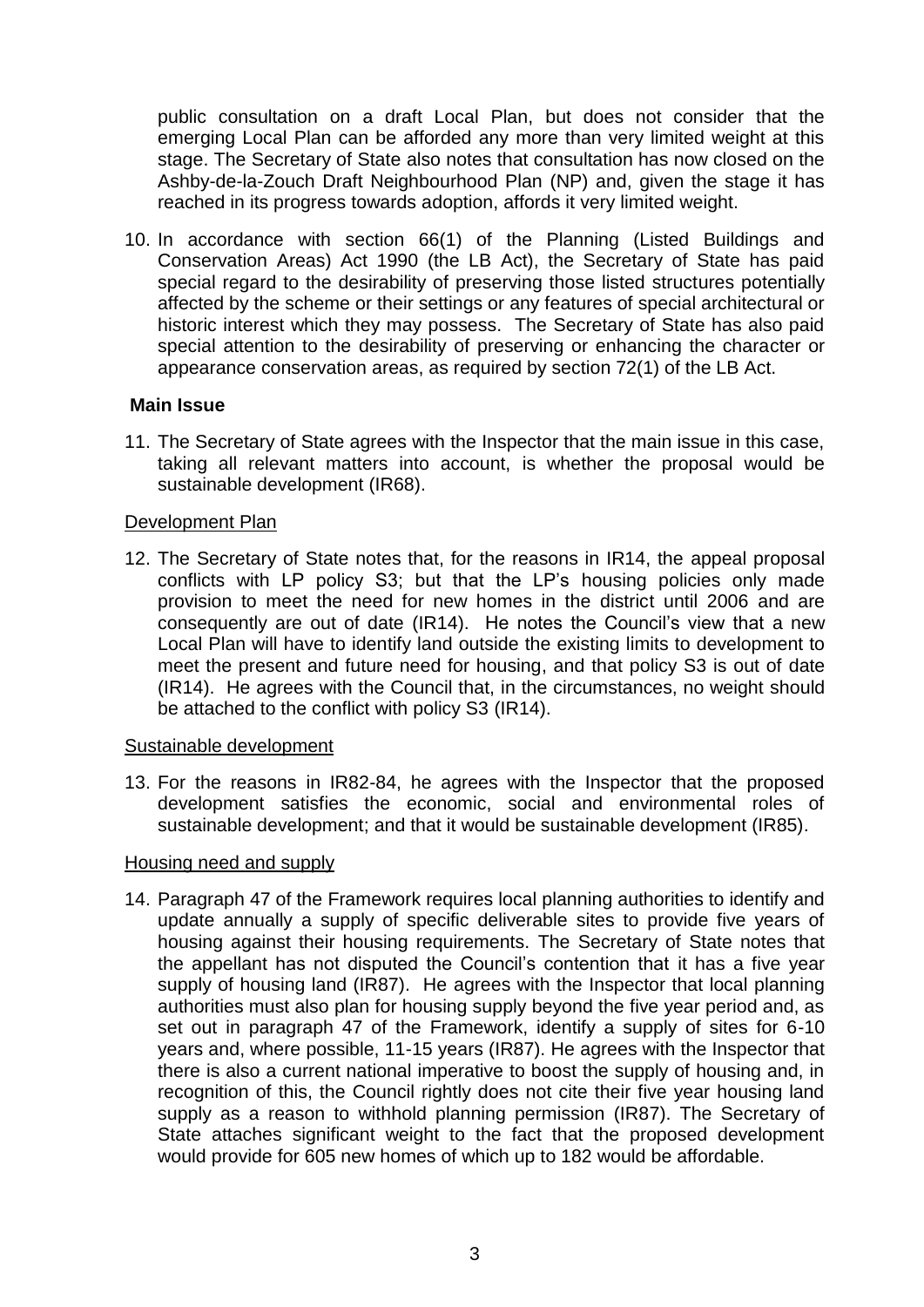## Other matters

15. For the reasons in IR69-74, the Secretary of State agrees with the Inspector that the development, either in its original or amended form, would not compromise **highway safety** or result in any significant increase in **traffic congestion** (IR74). For the reasons in IR75, he also agrees that it would not have any significant effect on the **character of the area**. He also agrees that the development would not cause any demonstrable harm to the setting of **Ashby Conservation Area** or the setting of any **listed building** within it and therefore that paragraphs 133 and 134 of the Framework are not engaged (IR76). For the reasons in IR77-78, he agrees that the development would not place an unacceptable burden on **local infrastructure** (IR78); and, for the reasons in IR79-81, that, as well as easy access by cycle and walking to local services, residents of the development would have access to a mode of **transport** to the town centre other than the car (IR81).

## **Conditions and obligations**

- 16. The Secretary of State has considered the schedules of conditions included within the IR; the Inspector's comments at IR160; paragraphs 203 and 206 of the Framework and the Guidance. He is satisfied that the proposed conditions are reasonable and necessary and meet the tests of paragraph 206 of the Framework.
- 17. The Secretary of State has also considered the executed and signed Unilateral Undertaking; the Inspector's comments on this at IR61-63; paragraphs 203-205 of the Framework, and the Guidance. He considers that that the provisions offered by the Unilateral Undertaking would accord with the tests set out at paragraph 204 of the Framework and agrees with the Inspector that they would also comply with Regulations 122 and 123 of the CIL Regulations.

## **Planning Balance and Conclusion**

- 18. Section 38(6) of the Planning and Compulsory Purchase Act 2004 requires that proposals be determined in accordance with the development plan unless material considerations indicate otherwise. For the reasons set out in IR14 and 86, the Secretary of State agrees with the Inspector that LP policy S3 is out of date. For the reasons set out in this letter, the Secretary of State also considers that the emerging North West Leicestershire Local Plan and the Ashby-de-la-Zouch Draft Neighbourhood Plan should be afforded very limited weight.
- 19. The Secretary of State agrees with the Inspector that, taking all relevant matters into account, the proposed development would not cause harm to any matters of acknowledged importance; and that it satisfies the economic, social and environmental roles set out in paragraph 7 of the Framework and would be sustainable development (IR85). The appellant has not disputed the Council's contention that they have a five year supply of housing land (IR87). However, the Secretary of State agrees with the Inspector that local planning authorities must also plan for housing supply beyond the five year period; that there is also a current national imperative to boost the supply of housing; and that, in recognition of this, the Council rightly does not cite their five year housing land supply as a reason to withhold planning permission (IR87). The Secretary of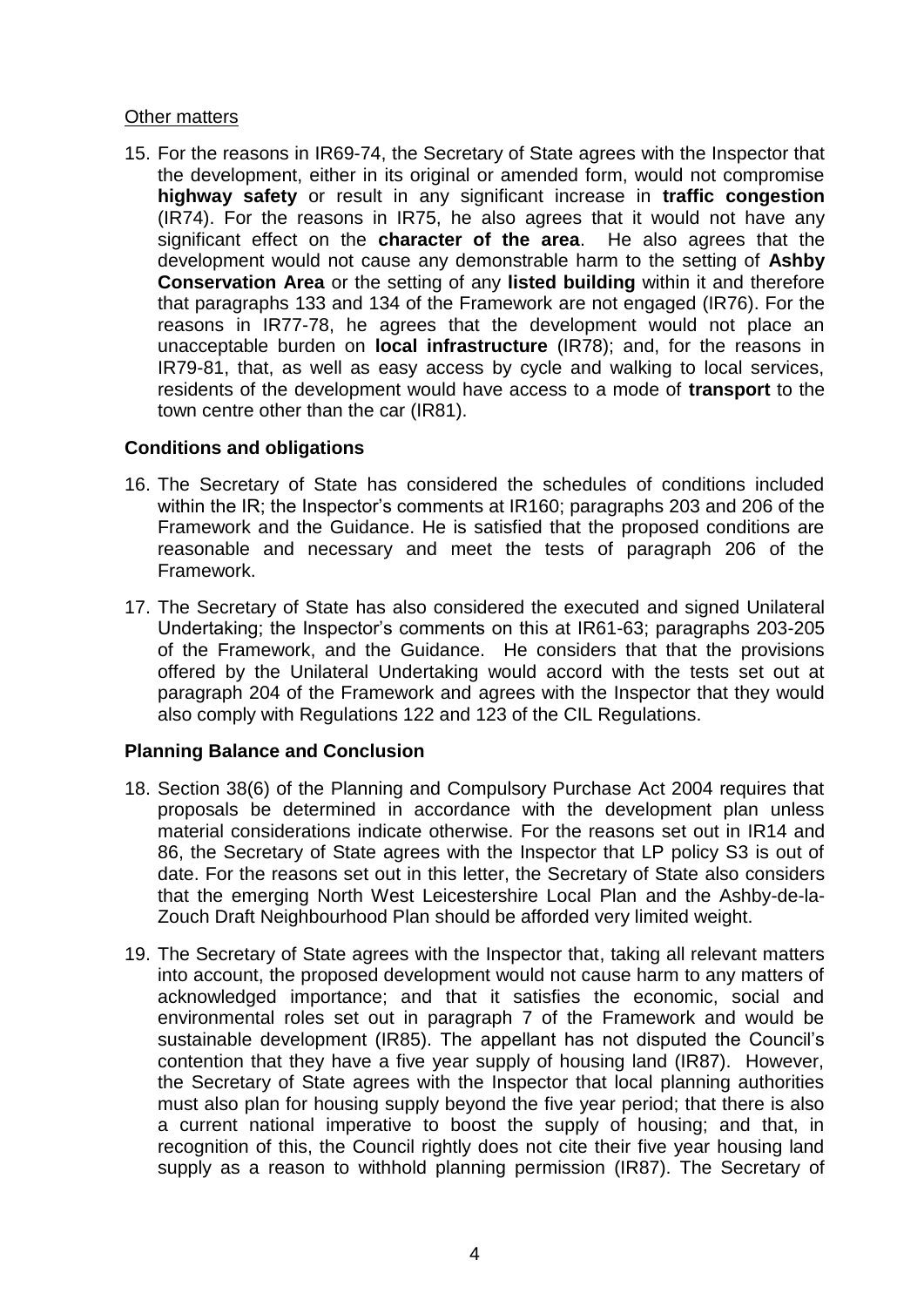State attaches significant weight to the fact that the proposed development would provide for 605 new homes of which up to 182 would be affordable.

20. Paragraph 49 of the Framework states that housing applications should be considered in the context of sustainable development, and paragraph 14 states that there is a presumption in favour of sustainable development and that, for decision taking, this means, where relevant policies in the development plan are out-of-date, granting planning permission for development unless any adverse effects of doing so would significantly and demonstrably outweigh the benefits, when assessed against the policies in the Framework taken as a whole (IR88). The Secretary of State agrees with the Inspector that in this case there are no demonstrable adverse effects to take into account and the development would be sustainable development (IR88). He also agrees with the Inspector that, for this principal reason, determination of the appeal may be made other than in accordance with the development plan (IR88).

## **Formal Decision**

- 21. Accordingly, for the reasons given above, the Secretary of State agrees with the Inspector's recommendation. He hereby grants planning permission for the amended scheme for 605 residential dwellings including a 60 unit extra care centre (C2), a new primary school (D1), a new health centre (D1), a new nursery school (D1), a new community hall (D1), new neighbourhood retail use (A1), new public open space and vehicular access from the A511 and Woodcock Way, on land at Money Hill, land north of Wood Street, Ashby-de-la-Zouch, subject to the conditions listed in the Annex A to this letter.
- 22. An applicant for any consent, agreement or approval required by a condition of this permission for agreement of reserved matters has a statutory right of appeal to the Secretary of State if consent, agreement or approval is refused or granted conditionally or if the Local Planning Authority fail to give notice of their decision within the prescribed period.
- 23. This letter does not convey any approval or consent which may be required under any enactment, bye-law, order or regulation other than section 57 of the Town and Country Planning Act 1990.

## **Right to challenge the decision**

- 24. A separate note is attached setting out the circumstances in which the validity of the Secretary of State's decision may be challenged. This must be done by making an application to the High Court within six weeks from the date of this letter for leave to bring a statutory review under section 288 of the Town and Country Planning Act 1990.
- 25. A copy of this letter has been sent to the Council.

Yours faithfully

*Philip Barber*

## **Philip Barber**

Authorised by the Secretary of State to sign in that behalf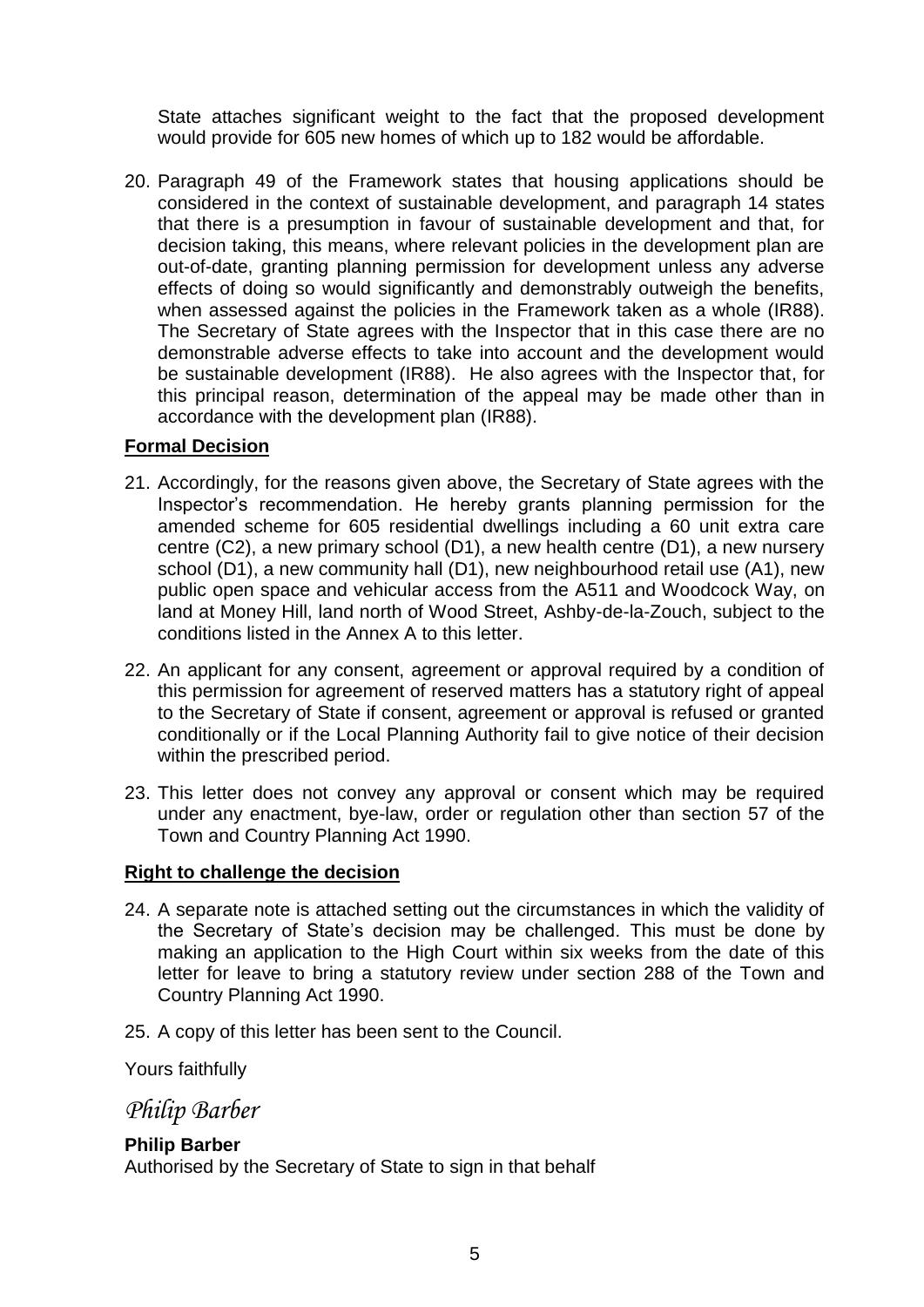## **Conditions**

1. Save for the details of vehicular access into the site from Woodcock Way (if applicable) and the A511, details of the access, appearance, landscaping, layout, and scale, (hereinafter called "the reserved matters") for the relevant phase (as defined under Condition 5 below) shall be submitted to and approved in writing by the Local Planning Authority before any development begins in respect of the relevant phase.

2. Plans and particulars of the reserved matters referred to in condition 1 above, relating to the access save for the details of vehicular access into the site from Woodcock Way(if applicable) and the A511, appearance, landscaping, layout, and scale shall be submitted in writing to the Local Planning Authority and shall be carried out as approved.

3. Application for approval of the reserved matters for the relevant phase (as defined under condition 5 below) shall be made to the Local Planning Authority before the expiration of three years from the date of this permission and the development hereby permitted shall begin before the expiration of two years from the date of approval of the last of the reserved matters for that phase to be approved.

4. The proposed development shall be carried out strictly in accordance with the following plans:

- Application Boundary Plan Rev A 29.06.2015
- Site Access plans (06 Rev F)

5. Notwithstanding conditions 1, 2 and 3 above, the first reserved matters application shall include a masterplan for the whole of the site setting out indicative details of site layout, areas of open space / children's play, landscaping, density parameters and scale, as well as details of any proposed phasing of development. The masterplan shall accord with the principles of the submitted Design and Access Statement. All subsequent reserved matters applications shall be in accordance with the approved masterplan unless any alteration to the masterplan is first agreed in writing by the Local Planning Authority. All development of the site shall thereafter be undertaken in accordance with the agreed phasing and timetable details (or any alternatives subsequently agreed in writing by the Local Planning Authority).

6. A total of no more than 605 dwellings shall be erected on the area shown as 'residential' (18.23 hectares) and 'health centre/residential' (0.52 hectares) as shown on Parameter Plan 1 – Land Use and Amount – Rev D 10.06.2015.

7. No development shall commence on the site (or, in the case of phased development, in respect of the relevant phase) until such time as precise details of all means of mitigation measures as set out in the Environmental Statement, including timetables for their provision in respect of the development (or, in the case of phased development, in respect of that phase), have been submitted to and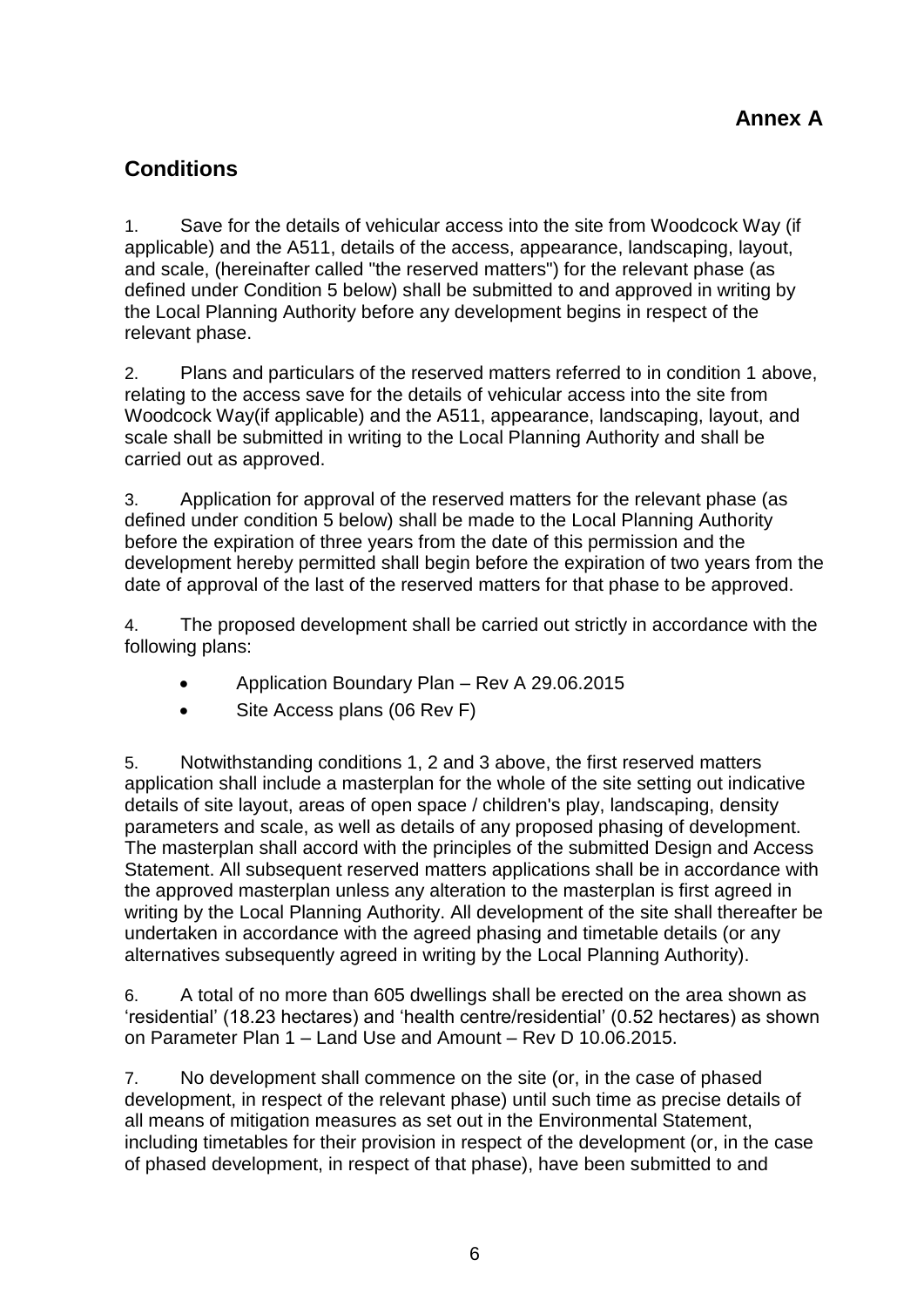agreed in writing by the Local Planning Authority. The measures shall be implemented in accordance with the agreed details and timetables.

8. No development shall commence on the site until such time as a Design Code for the entirety of the developed area shown on Parameter Plan 1 – Land Use and Amount – Rev D 10.06.2015 has been submitted to and agreed in writing by the Local Planning Authority. The Design Code shall substantially accord with the principles and parameters described and illustrated in the Design and Access Statement, and demonstrate compliance with Building for Life 12 (or any subsequent replacement standard issued by the Design Council / CABE or any successor organisation). The development shall thereafter be carried out in accordance with the agreed Design Code.

9. Notwithstanding the submitted details, no construction work shall commence on site until such time as intrusive site investigation works in respect of potential risks to the proposed development arising from former coal mining operations together with precise details of any required mitigation and a timetable for its implementation have been submitted to and agreed in writing by the Local Planning Authority. Where the agreed details indicate that mitigation is required, the development shall be carried out strictly in accordance with the agreed mitigation and timetable.

10. The development hereby permitted shall not be carried out other than in strict accordance with the submitted Flood Risk Assessment (FRA) dated 14 March 2013, ref. 031052 (ES Appendix 14-1) and Drainage Strategy Revision 01, Dated 20 March 2013, ref. 031052 (ES Appendix 14 -2) and the following mitigation measures detailed within the FRA:

 Limiting the discharge rate for surface water run-off and provision of surface water attenuation storage on the site, so that it will not exceed the run-off from the undeveloped site and not increase the risk of flooding off-site - FRA sections 6.0 and 7.4, and Drainage Strategy sections 3.1, 5.1, 7.1 to 7.3.6;

 Management of Silt and the prevention of pollution of the watercourse during the construction phase - FRA section 7.3;

- Provision of safe access and egress within the site FRA section 7.2;
- Finished floor levels FRA section 7.1

Unless any alternative programme is first agreed in writing by the Local Planning Authority, none of the dwellings hereby permitted shall be occupied until such time as the mitigation measures have been fully implemented in accordance with the above details.

11. Notwithstanding the submitted details and other conditions, no development shall commence on the site until such time as a surface and foul water drainage scheme for the entire developed area shown on Parameter Plan 1 – Land Use and Amount – Rev D 10.06.2015 (or, in the case of phased development, for the relevant phase of the development), based on sustainable drainage principles and an assessment of the hydrological and hydrogeological context of the development, together with a timetable for its implementation in respect of the development (or, in the case of phased development, for that phase), has been submitted to and agreed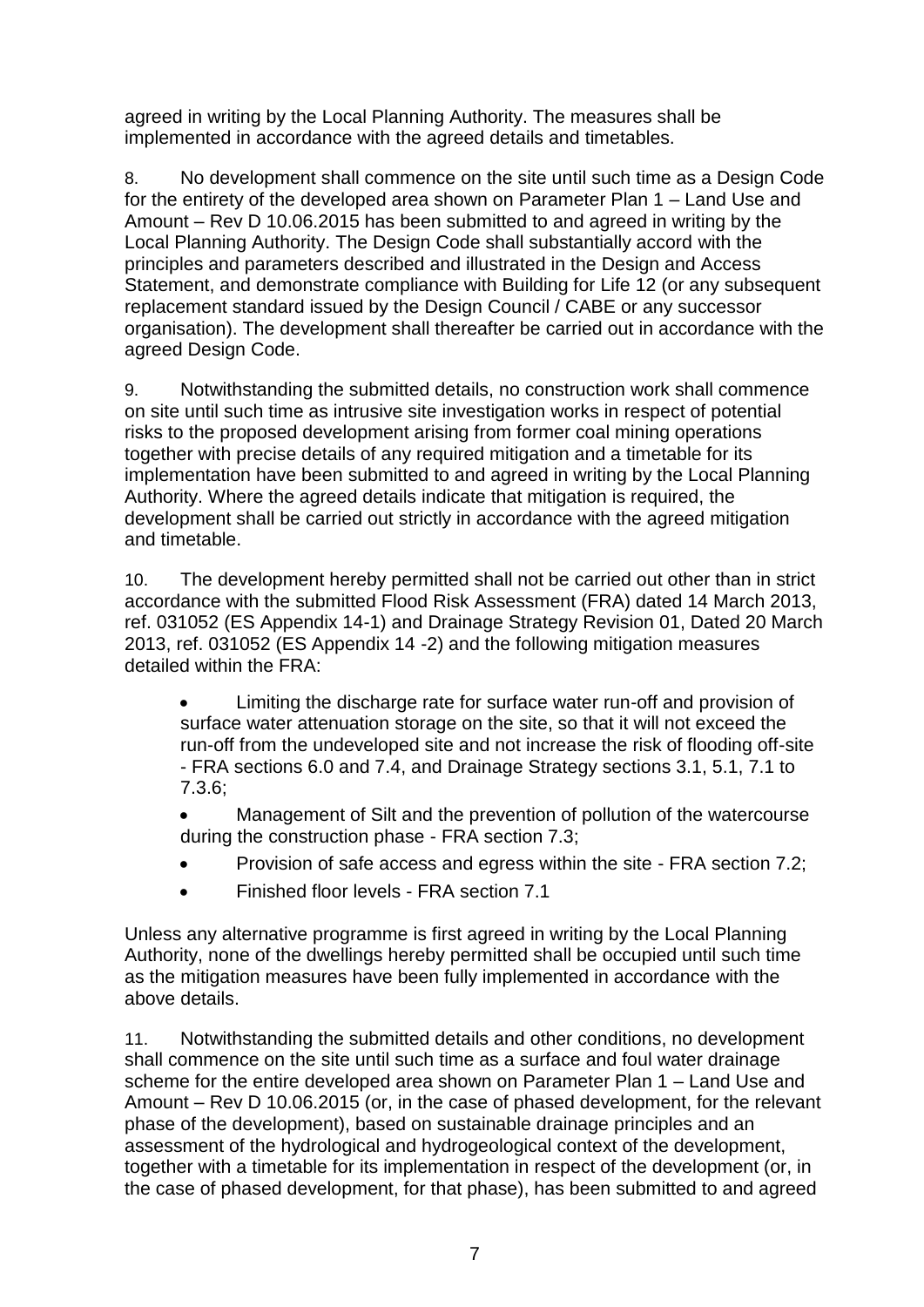in writing by the Local Planning Authority. The scheme shall subsequently be implemented in accordance with the agreed details and timetable. The scheme shall include:

 Surface water drainage system/s to be designed in accordance with either the National SUDs Standards, or CIRIA C697 and C687, whichever are in force when the detailed design of the surface water drainage system is undertaken;

 Limiting the discharge rate and storing the surface water run-off generated by all rainfall events up to the 100 year plus 20% for commercial, 30% for residential (for climate change) critical rain storm so that it will not exceed the run-off from the undeveloped site and not increase the risk of flooding off-site;

 Provision of surface water run-off attenuation storage to accommodate the difference between the allowable discharge rate/s and all rainfall events up to the 100 year plus 20% for commercial, 30% for residential (for climate change) critical rain storm;

 Detailed design (plans, cross, long sections and calculations) in support of any surface water drainage scheme, including details on any attenuation system, and the outfall arrangements; and

 Details of how the on-site surface water drainage systems shall be maintained and managed after completion and for the lifetime of the development, to ensure long term operation to design parameters.

No development shall be carried out (or, in the case of phased development, no development in that phase shall be carried out), nor any part of the development shall be brought into use at any time unless in accordance with the agreed scheme and timetable.

12. The development hereby permitted shall not be commenced until such time as a scheme to detail each individual watercourse crossing (including pedestrian footbridge and vehicular crossings) demonstrating that no raising of ground levels, nor bridge soffit levels as set will result in elevated flood levels, and that there will be no loss of flood plain storage due to the provision of any new crossing of the Money Hill Brook, has been submitted to and agreed in writing by the Local Planning Authority in consultation with the Environment Agency and Lead Local Flood Authority (LLFA). The scheme shall include, but not be exclusive of:

 Limiting the number of crossings of the Money Hill Brook, and removal/upgrade of any existing crossings;

 Crossings to be provided as clear span bridges or arches in preference to any culverting (including the upgrading of existing crossings, where upgrading is required or proposed);

 Bridge soffits set a minimum of 600mm above the modelled 100 year plus 20% (for climate change) flood level applicable at the crossing site;

 Bridge abutments set back beyond the top of the natural bank of the watercourse;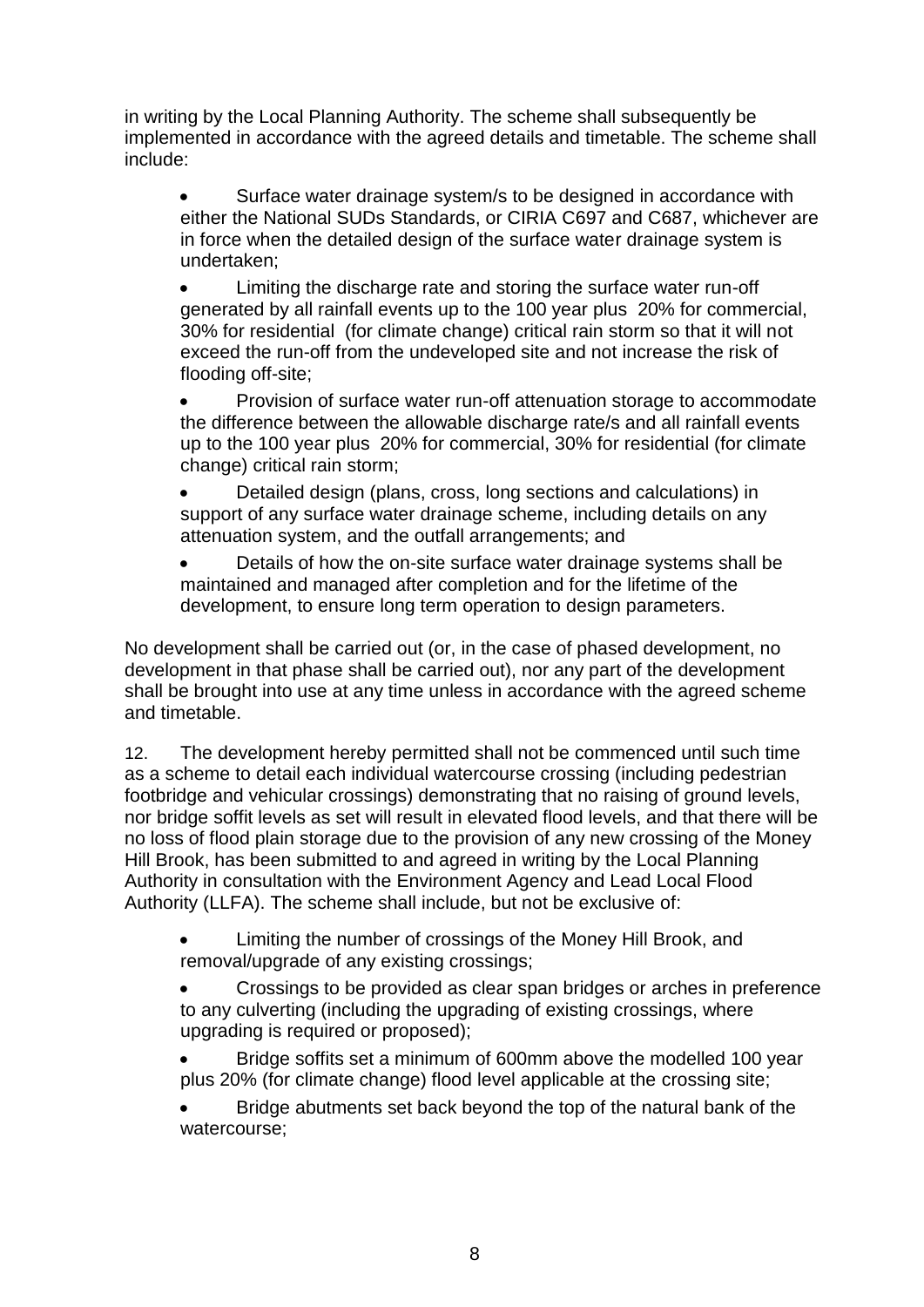Where necessary, culverts designed in accordance with CIRIA C689 (including up sizing to provide a free water surface and natural bed), and to have a minimum width / length of culvert essential for access purposes;

 Provision of compensatory flood storage for all ground levels raised within the 100 year flood plain applicable at any crossing sites, including proposed location, volume (calculated in 200mm slices from the flood level) and detailed design (plans, cross, and long sections) of the compensation proposals;

 Compensatory flood storage provided before (or, as a minimum, at the ground works phase) of the vehicle bridge and any other crossing construction;

 Detailed designs (plans, cross, long sections and calculations) in support of any crossing;

- Details of how the scheme shall be maintained and managed after completion; and
- A timetable for the relevant works.

The scheme shall be fully implemented and subsequently maintained in accordance with the approved details including the timing / phasing arrangements embodied within the scheme.

13. No development shall commence until a construction working method statement to cover all watercourse works (including pedestrian and vehicular crossings and any other works within 8 metres of any watercourse) has been submitted to and agreed in writing by the Local Planning Authority. Development shall be carried out in accordance with the approved scheme.

14. Notwithstanding the submitted details and other conditions, no development (save for demolition works) shall commence on the site (or, in the case of phased development, in respect of the relevant phase) until a further Risk Based Land Contamination Assessment has been submitted to and agreed in writing by the Local Planning Authority (or, in the case of phased development, in respect of that phase). The Risk Based Land Contamination Assessment shall identify all previous uses, potential contaminants associated with those uses, a conceptual model of the site indicating sources, pathways and receptors, and potentially unacceptable risks arising from contamination at the site and shall be carried out in accordance with:

- BS10175:2011+A1:2013 Investigation of Potentially Contaminated Sites Code of Practice;
- BS8485:2007 Code of Practice for the Characterisation and Remediation from Ground Gas in Affected Developments; and,
- CLR 11 Model Procedures for the Management of Land Contamination, published by the Environment Agency 2004.

15. If, pursuant to Condition 14 above, any unacceptable risks are identified in the Risk Based Land Contamination Assessment, a Remedial Scheme and a Verification Plan shall be submitted to and agreed in writing by the Local Planning Authority. The Remedial Scheme shall be prepared in accordance with the requirements of CLR 11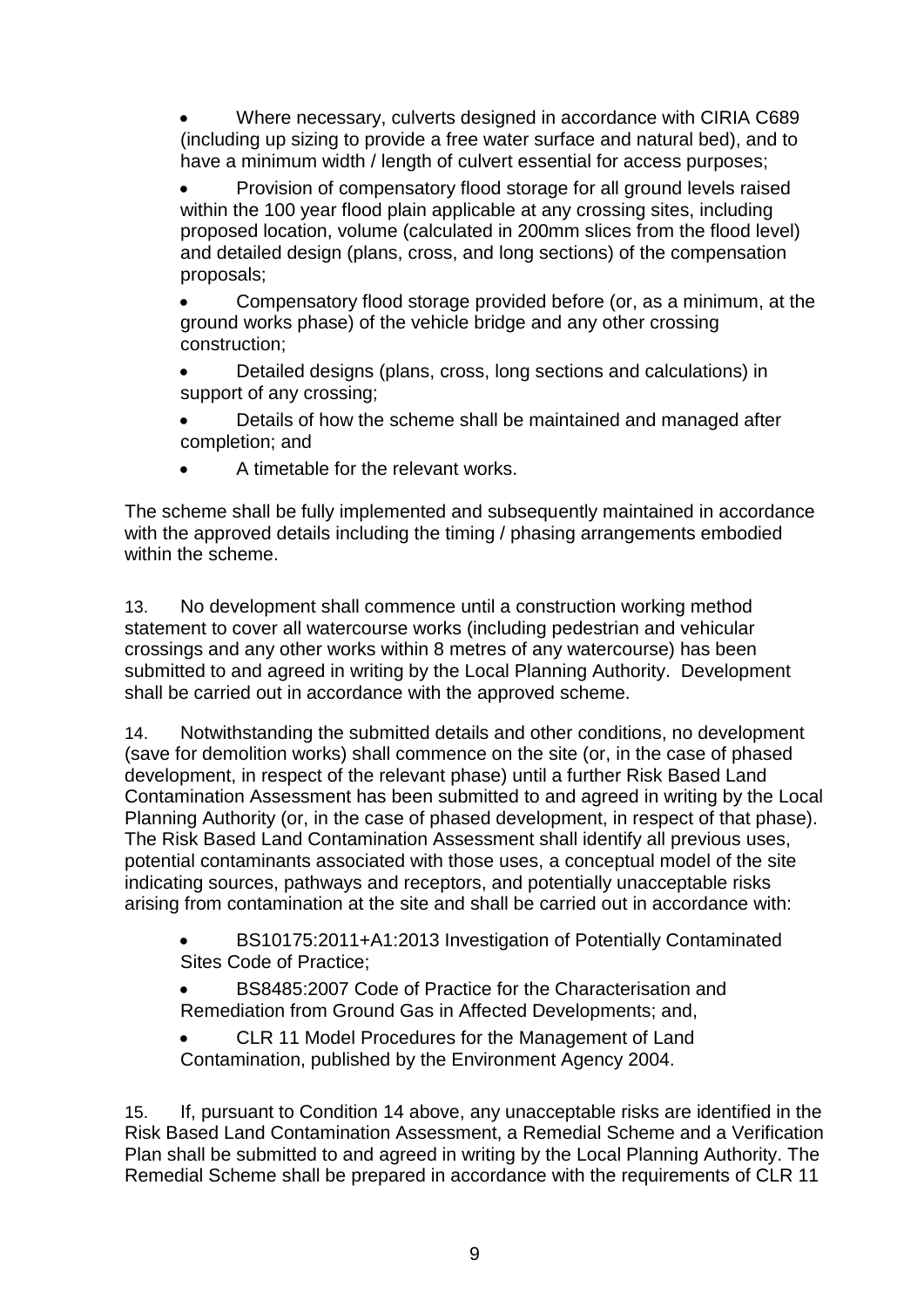Model Procedures for the Management of Land Contamination, published by the Environment Agency 2004, and the Verification Plan (which shall identify any requirements for longer-term monitoring of pollutant linkages, maintenance and arrangements for contingency action) shall be prepared in accordance with the requirements of Evidence Report on the Verification of Remediation of Land Contamination Report: SC030114/R1, published by the Environment Agency 2010, and CLR 11 Model Procedures for the Management of Land Contamination, published by the Environment Agency 2004. If, during the course of development, previously unidentified contamination is discovered, development shall cease on the affected part of the site and it shall be reported in writing to the Local Planning Authority within 10 working days. No work shall recommence on that part of the site until such time as a Risk Based Land Contamination Assessment for the discovered contamination (to include any required amendments to the Remedial Scheme and Verification Plan) has been submitted to and agreed in writing by the Local Planning Authority. Thereafter, the development shall be undertaken in accordance with the agreed details and thereafter be so maintained.

16. No part of the development hereby permitted shall be brought into use until such time as a Verification Investigation for the relevant part of the site has been undertaken in line with the agreed Verification Plan for any works outlined in the approved Remedial Scheme relevant to either the whole development or that part of the development and a report showing the findings of the Verification Investigation for the relevant part of the site has been submitted to and agreed in writing by the Local Planning Authority. The Verification Investigation Report shall:

 Contain a full description of the works undertaken in accordance with the agreed Remedial Scheme and Verification Plan;

 Contain results of any additional monitoring or testing carried out between the submission of the Remedial Scheme and the completion of remediation works;

 Contain Movement Permits for all materials taken to and from the site and/or a copy of the completed site waste management plan if one was required;

 Contain Test Certificates of imported material to show that it is suitable for its proposed use;

- Demonstrate the effectiveness of the approved Remedial Scheme; and
- Include a statement signed by the developer, or the approved agent, confirming that all the works specified in the approved Remedial Scheme have been completed.

17. There shall be no infiltration of surface water drainage into the ground at any time other than in accordance with details first submitted to and agreed in writing by the Local Planning Authority. Development shall be undertaken strictly in accordance with the submitted Outline Construction Environmental Management Plan (Revision 01, March 2013, ref. 031052).

18. Notwithstanding the submitted details and other conditions, no development shall commence in any phase until such time as a timetable for the undertaking of updated surveys in respect of badgers in the relevant phase (and including the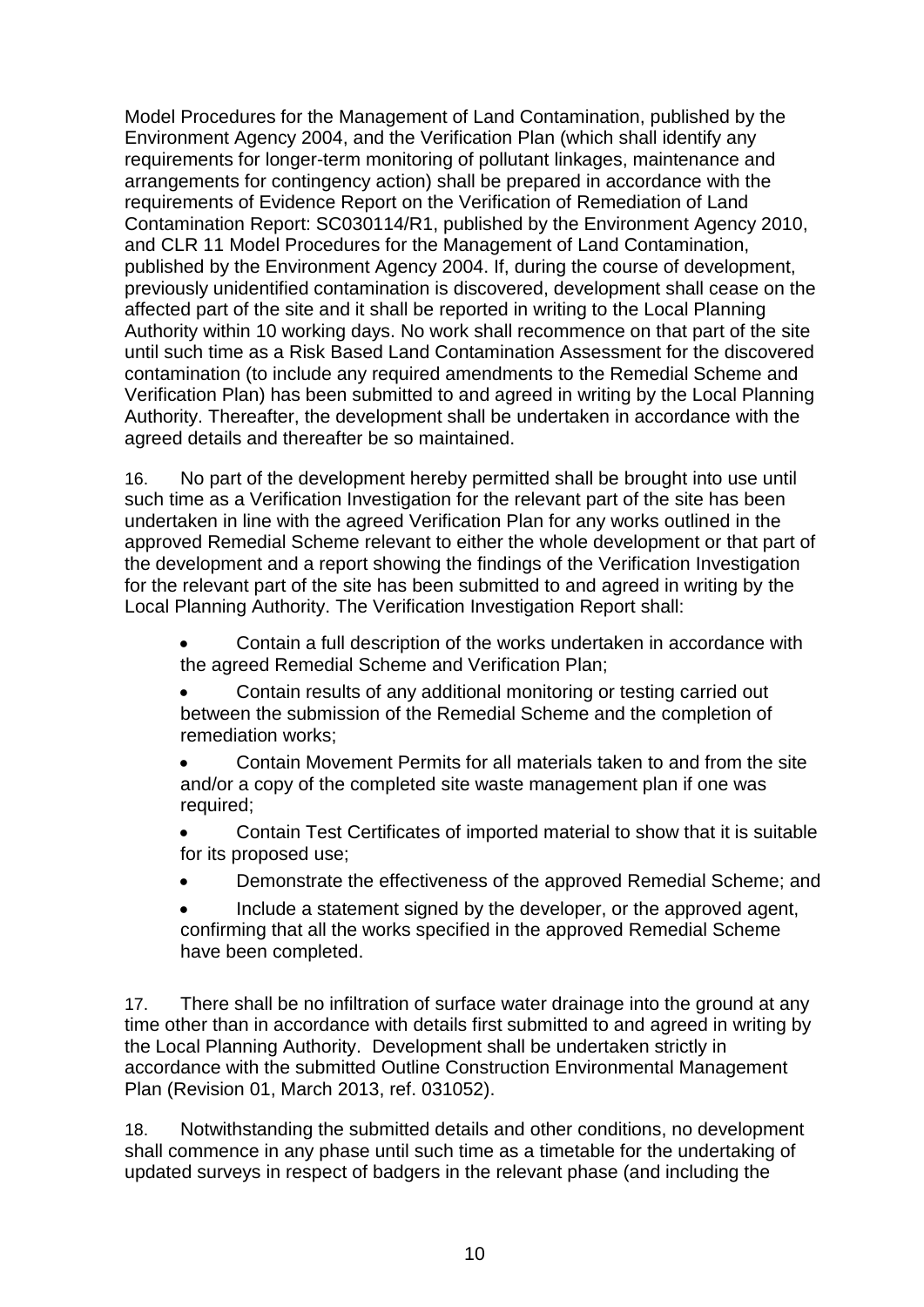specification of maximum periods between undertaking of surveys and commencement of work on the relevant phase) has been submitted to and agreed in writing by the Local Planning Authority. No development shall thereafter be undertaken at any time in that phase unless the relevant surveys have been undertaken in accordance with the approved details and the results (including mitigation measures and a timetable for such mitigation where appropriate) have been submitted to and agreed in writing by the Local Planning Authority, and the development shall thereafter be undertaken strictly in accordance with the agreed mitigation measures and timetable.

19. No hedgerows, trees or shrubs shall be removed during the months of March to August inclusive unless first agreed in writing by the Local Planning Authority. Should nesting birds be found during construction work, all construction work within 5 metres of the nest (which could constitute a disturbance) shall cease immediately, and shall not resume until such time as the young have left the nest.

20. Notwithstanding the submitted details and other conditions, the first reserved matters application in respect of the development (or, in the case of phased development, the first reserved matters application in respect of the relevant phase) shall be accompanied by full details of all measures proposed in respect of the enhancement and / or management of the ecology and biodiversity of the development (or in respect of phased development, that phase), including proposals in respect of future maintenance and a timetable for the implementation of the relevant measures. The development shall thereafter be undertaken and occupied in accordance with the agreed measures and timetable.

21. Notwithstanding the submitted details, all reserved matters applications for the erection of non-residential development shall include full details of the proposed buildings' anticipated level of achievement in respect of criteria / sub-categories contained within the Building Research Establishment's Environmental Assessment Method (BREEAM). No building shall be brought into use until such time as an assessment of the building has been carried out by a registered BREEAM assessor and a BREEAM Certificate has been issued for the relevant building certifying that the relevant BREEAM Level has been achieved.

22. Notwithstanding the provisions of the Town and Country Planning (Use Classes) Order 1987 (as amended) (or any order revoking or re-enacting that Order), the total gross floorspace of uses falling within Class A1 of that Order shall not exceed 560 square metres at any time, nor shall the total gross floorspace of any single retail unit exceed 460 square metres at any time, unless planning permission has first been granted by the Local Planning Authority.

23. The first reserved matters application submitted pursuant to this permission (or, in the case of phased development, the first reserved matters application in respect of the relevant phase) shall include a detailed Archaeological Mitigation Strategy for the respective area(s). The Strategy shall be based upon the results of a programme of exploratory archaeological fieldwalking and trial trenching undertaken within the relevant area(s) in accordance with a Written Scheme of Investigation (WSI) first submitted to and agreed in writing by the Local Planning Authority. Both the WSI and final Strategy shall include an assessment of significance and research questions, and: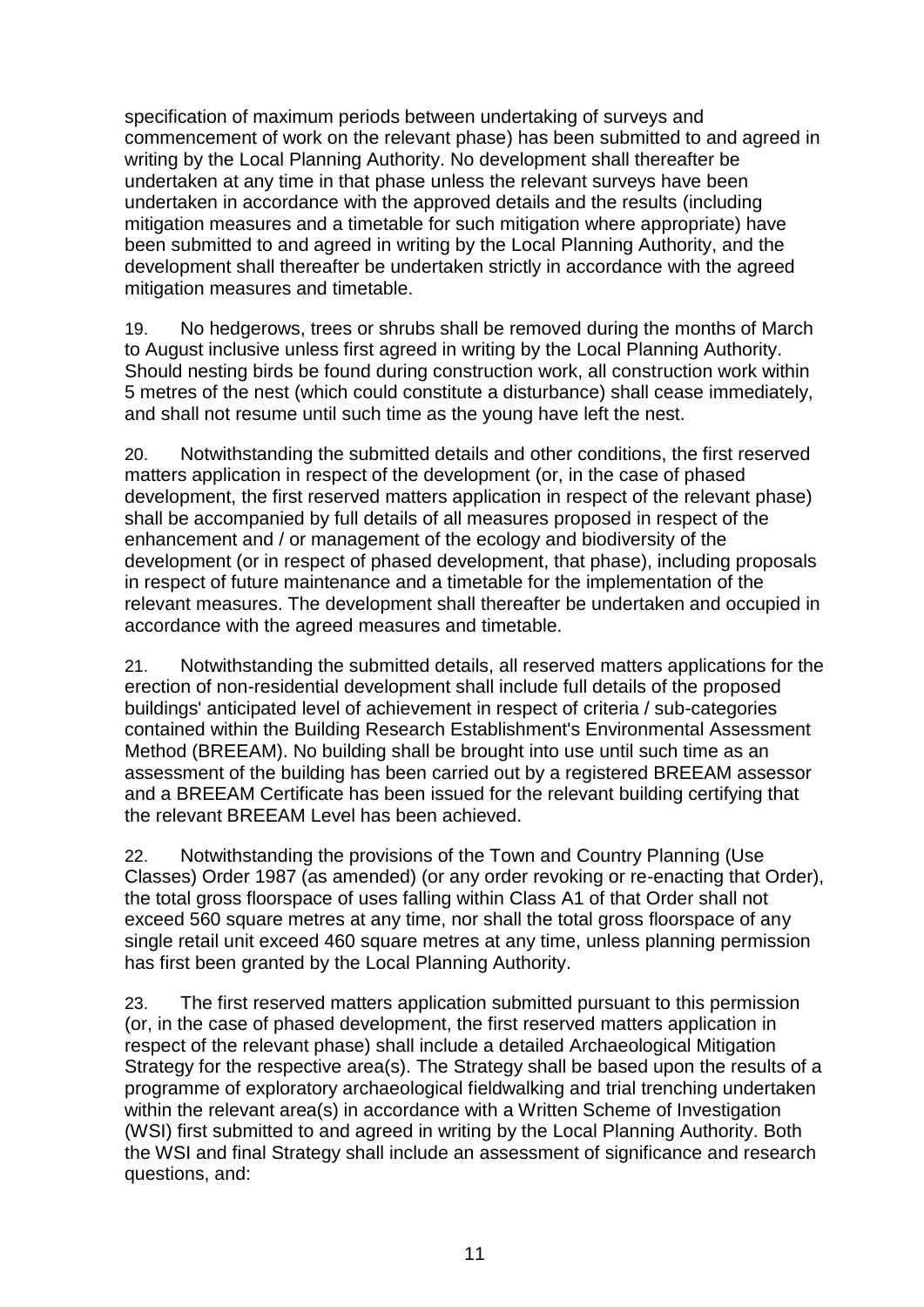The programme and methodology of site investigation, recording and post-investigation assessment (including the initial fieldwalking and trial trenching, assessment of results and preparation of an appropriate mitigation scheme);

- The programme for post-investigation assessment;
- Provision to be made for analysis of the site investigation and recording;
- Provision to be made for publication and dissemination of the analysis and records of the site investigation;
- Provision to be made for archive deposition of the analysis and records of the site investigation;
- Nomination of a competent person or persons / organisation to undertake the works set out within the Written Scheme of Investigation; and
- A detailed timetable for the implementation of all such works / measures.

No development shall take place at any time within the relevant area other than in accordance with the agreed Written Scheme of Investigation, Strategy and timetable for that area.

24. Notwithstanding the submitted details and other conditions, no development shall commence on the site until such time as a scheme of structural landscaping to the A511 (indicating species, densities, sizes and numbers of proposed planting both within and outside of the application site, as appropriate, together with all existing trees and hedgerows on the land including details of those to be retained, and those to be felled / removed), together with a timetable for its implementation, has been submitted to and agreed in writing by the Local Planning Authority. No development shall be occupied at any time unless all measures specified in the agreed scheme required to be implemented by the relevant stage / phase have been undertaken in full in accordance with the agreed details.

25. Notwithstanding the submitted details and other conditions, no development shall commence (or, in respect of a phased development, no development shall commence in the relevant phase) until such time as details specifying which of the proposed tree protection measures shown on drawing no. SJA TPP 12139-02a within the development (or, in respect of a phase development, that phase) are proposed to be implemented in respect of the construction of the proposed accesses / roads (together with a timetable for their implementation) have been submitted to and agreed in writing by the Local Planning Authority. No development (or, in respect of a phased development, no development in the relevant phase) shall be undertaken at any time unless all of the agreed protection measures relating to the relevant stage / phase are in place. Within the fenced off areas there shall be no alteration to ground levels, no compaction of the soil, no stacking or storing of any materials and any service trenches shall be dug and back-filled by hand.

26. Save for any works associated with the formation of the access as shown on drawing no. 06 Rev F, no part of the development shall be occupied until such time as the A511 site access junction as shown on drawing no. 06 Rev F has been provided in full and is available for use by vehicular traffic.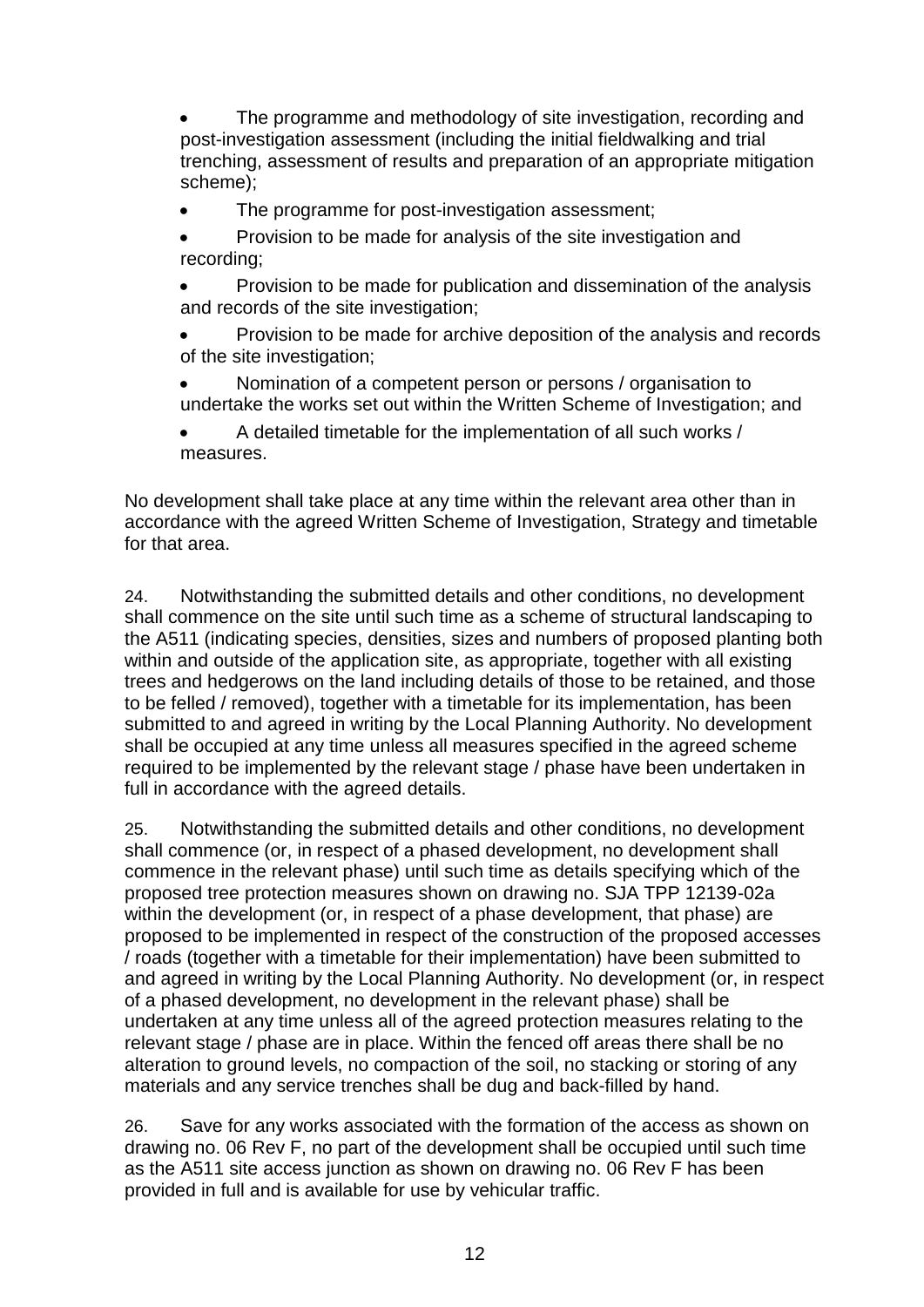27. No development shall commence on the site until such time as a scheme for the provision of a new or diverted bus service serving the development, and providing a connection between the site and Ashby de la Zouch town centre, has been submitted to and agreed in writing by the Local Planning Authority. The submitted scheme shall include hours of operation, service frequencies, routeing and provision of necessary on and off site infrastructure (including pole and flag, bus shelter, raised kerbs and information display cases). The scheme shall include any works / measures required for the initial implementation of the scheme, together with a phased programme for the implementation of any measures required by the scheme as the development progresses. No more than 131 dwellings constructed pursuant to this Planning Permission shall be occupied until such time as the whole of the approved scheme is fully operational.

28. No development shall commence on the site until such time as a construction management plan, including wheel cleansing facilities and vehicle parking facilities, site compound(s), materials' storage areas and a timetable for their provision, has been submitted to and agreed in writing by the Local Planning Authority. The development shall thereafter be carried out in accordance with the approved details and timetable.

29. No more than 30 dwellings shall be accessed off Woodcock Way.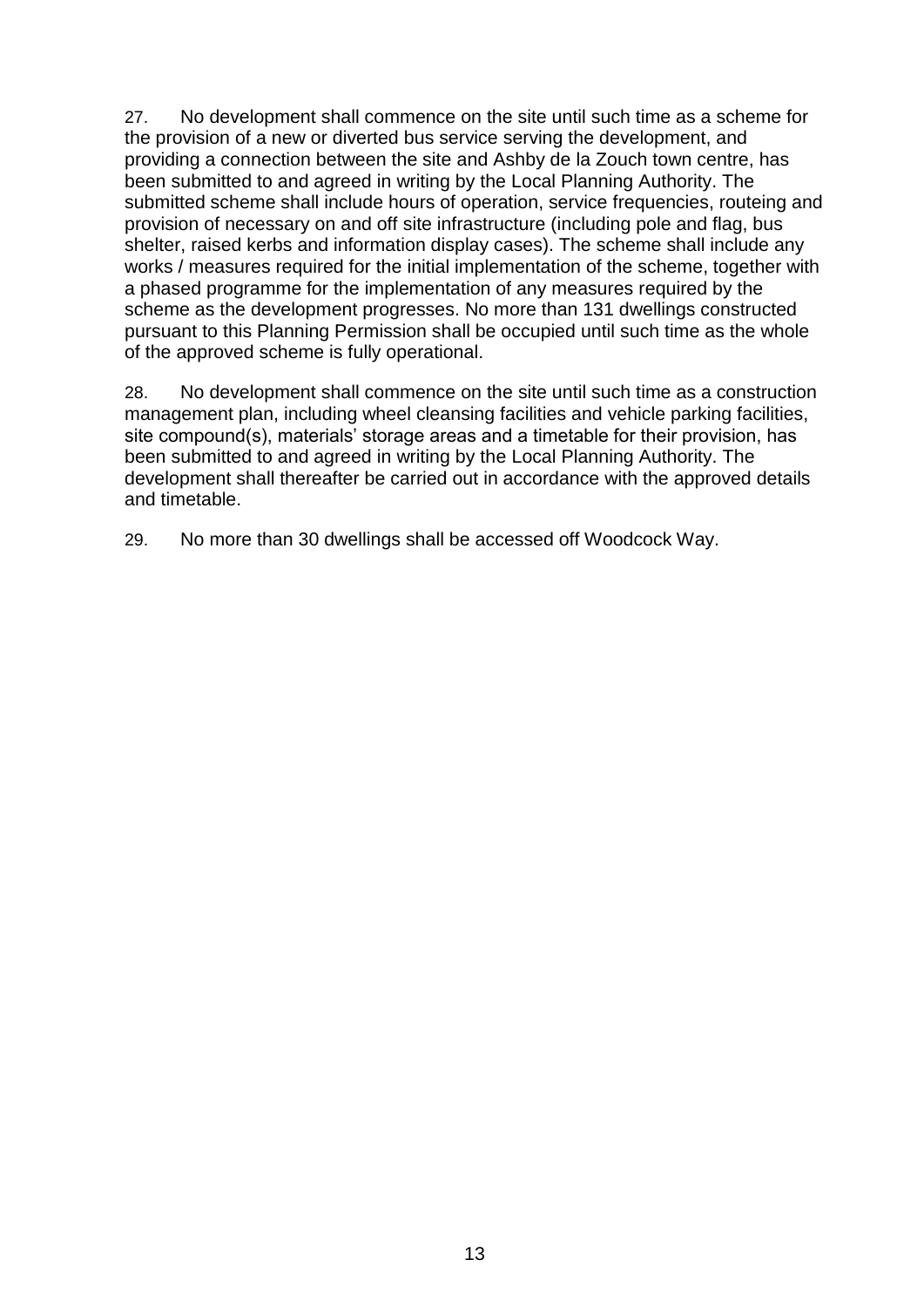## **Correspondence submitted after the close of the inquiry or too late to be considered by the Inspector**

| Correspondent                   | <b>Date</b>      |
|---------------------------------|------------------|
|                                 |                  |
| Paul Andrew                     | 17 November 2015 |
| Ashby de la Zouch Civic Society | 26 November 2015 |
| the late Lorna Titley           | 2 December 2015  |
| Iceni Projects                  | 27 January 2016  |

**Annex C**

## **Representations received in response to reference back to parties**

| <b>Correspondent</b>                                    | <b>Date</b>         |
|---------------------------------------------------------|---------------------|
|                                                         |                     |
| North West Leicestershire District Council              | 17 December 2015    |
| David Price                                             | 2 January 2016      |
| Iceni Projects                                          | 5 & 18 January 2016 |
| the late Lorna Titley                                   | 7 & 18 January 2016 |
| Ashby de la Zouch Town Council                          | 7 & 18 January 2016 |
| Nottingham Road and Wood Street Action Group<br>(NORAG) | 7 January 2016      |
| Ashby de la Zouch Civic Society                         | 7 & 17 January 2016 |
| <b>Paul Andrew</b>                                      | 7 & 20 January 2016 |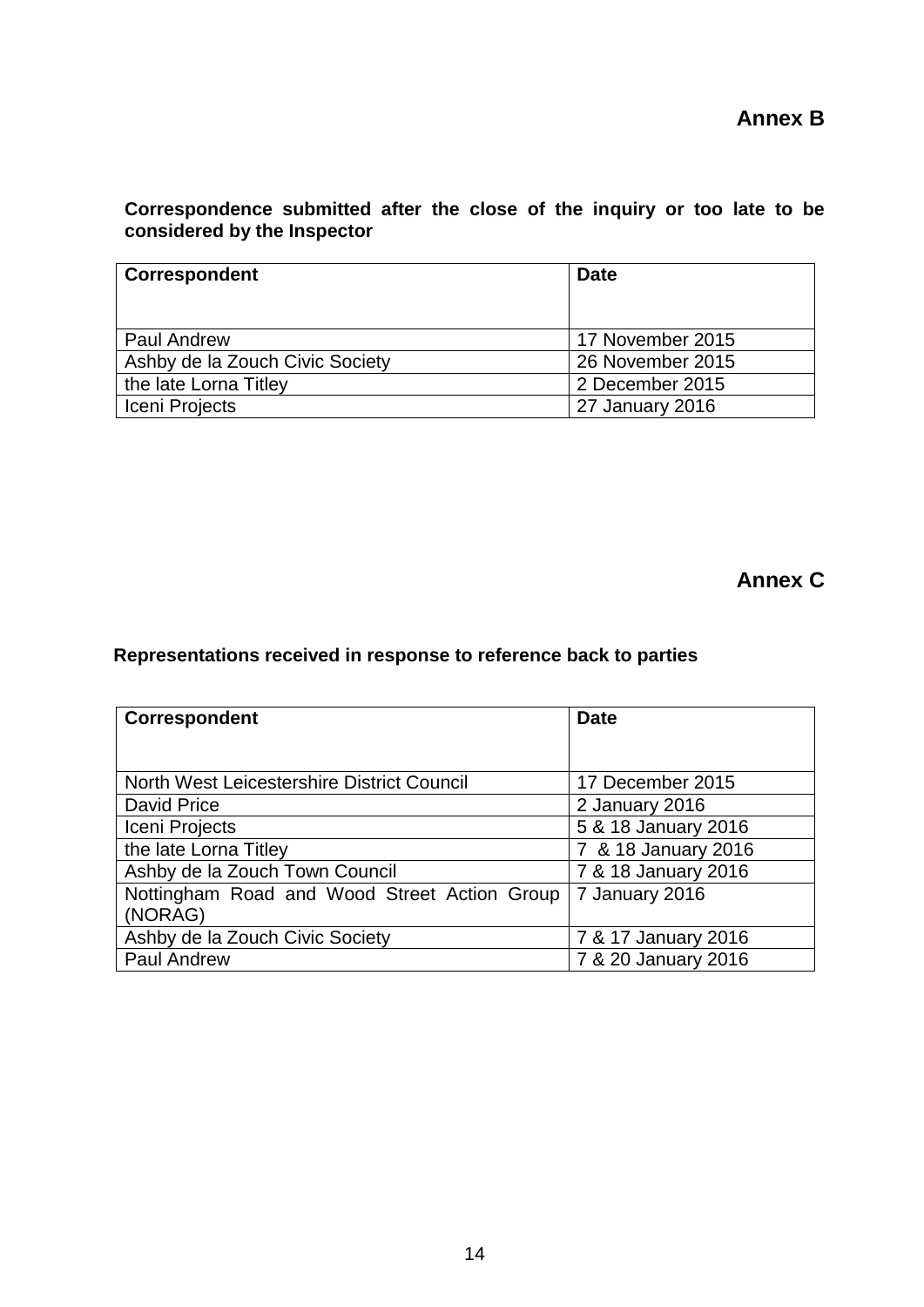

# **Report to the Secretary of State for Communities and Local Government**

**by John Braithwaite BSc(Arch) BArch(Hons) RIBA MRTPI**

**an Inspector appointed by the Secretary of State for Communities and Local Government**

**Date: 21 October 2015**

## **TOWN AND COUNTRY PLANNING ACT 1990**

## **NORTH WEST LEICESTERSHIRE DISTRICT COUNCIL**

**APPLICATION**

**by**

## **MONEY HILL CONSORTIUM**

Inquiry held on 8 and 10 September 2015

Money Hill, Land north of Wood Street, Ashby-de-la-Zouch, Leicestershire

File Ref: APP/G2435/A/14/2228806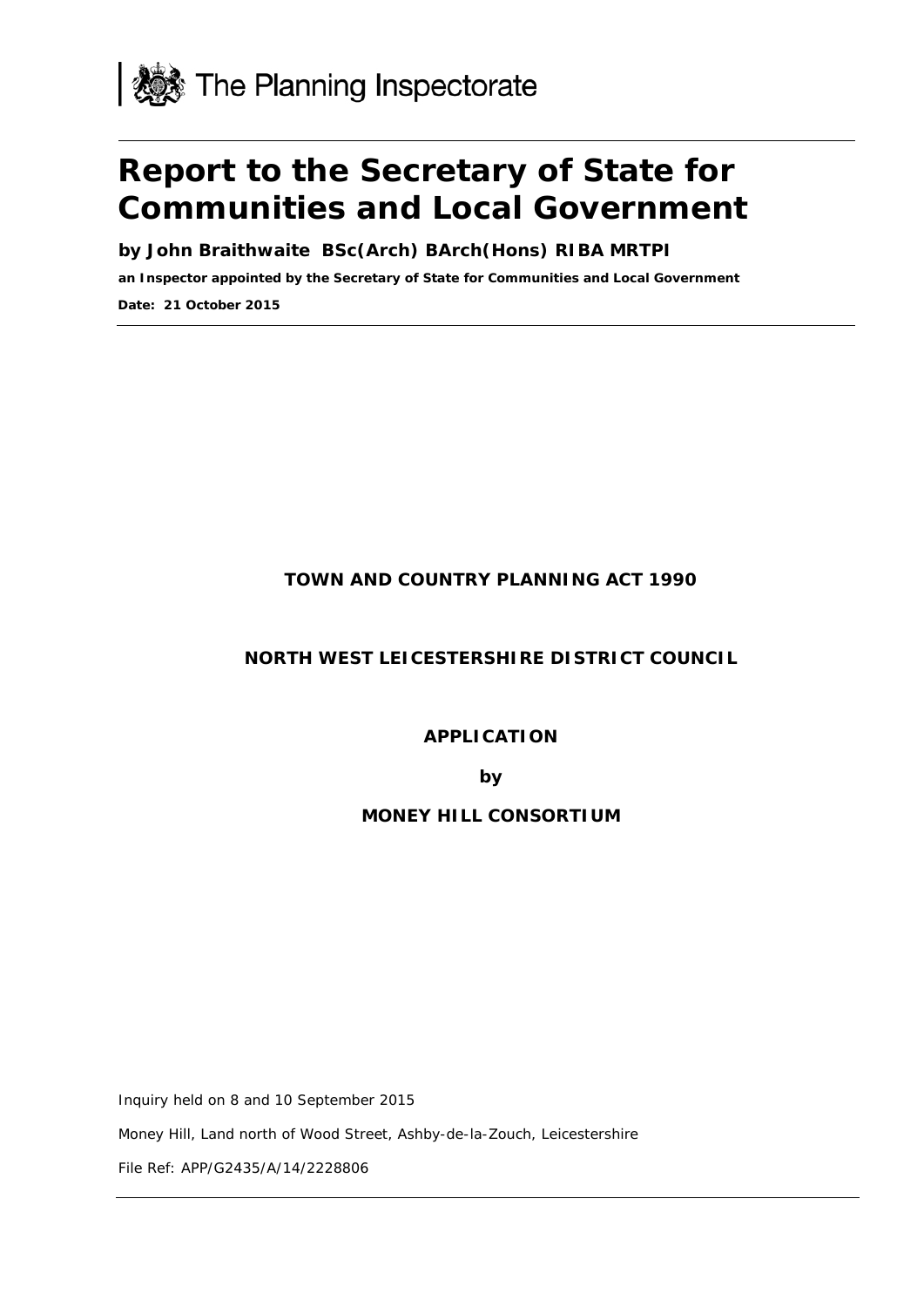## **File Ref: APP/G2435/A/14/2228806**

## **Money Hill, Land north of Wood Street, Ashby-de-la-Zouch, Leicestershire**

- The appeal was recovered for decision by the Secretary of State by a direction, made under section 79 of the Town and Country Planning Act 1990, on 3 December 2014.
- The application was made by Money Hill Consortium to North West Leicestershire District Council.
- The application Ref 13/00335/OUTM is dated 22 April 2013.
- The development proposed is 605 residential dwellings including a 60 unit extra care centre (C2), a new primary school (D1), a new health centre (D1), a new nursery school (D1), a new community hall (D1), new neighbourhood retail use (A1), new public open space and vehicular access from the A511 and Woodcock Way.
- The reason given for the direction is that the appeal involves a residential development of more than 150 units on a site of more than 5 hectares, which would significantly impact on the Government's objective to secure a better balance between housing demand and supply and create high quality, sustainable, mixed and inclusive communities.

## **Summary of Recommendation: The appeal be allowed.**

#### **Procedural Matters**

1. The application was made in outline form with all matters except for part access reserved for future consideration.

2. The application was refused for four reasons, as set out in a Statement of Common Ground (ID4), but at a Planning Committee Meeting on 6 January 2015 North West Leicestershire District Council (NWLDC) resolved not to pursue the first three reasons for refusal. The fourth reason relates to housing and affordable housing supply.

3. The application was opposed by Leicestershire County Council (LCC) and by Leicestershire Police (LP). Prior to the Inquiry LCC and LP were granted Rule 6(6) status under the provisions of the Inquiries Procedure Rules. Their concerns related to mitigation of the effects of the development and to the provisions of the Unilateral Undertaking, made pursuant to Section 106 of the Town and Country Planning Act 1990, that has been put forward by the Appellant. A final draft of the Section 106 Undertaking was submitted at the Inquiry and a signed and dated version was submitted after the close of the Inquiry.

4. Though they have maintained the fourth reason for refusal of the application NWLDC did not present any evidence at the Inquiry. Instead, they made a position statement. This is reported below.

5. The proposed development is EIA development for the purposes of the Town and Country Planning (Environmental Impact Assessment) Regulations 2011. The planning application was thus accompanied by an Environmental Statement (ES). The ES has been found to meet the requirements of the EIA Regulations.

## **The Site and Surroundings**

6. The appeal site is 43.6 hectares of undulating open farmland, which rises roughly from the south to the north, to the north-west of Ashby-de-la-Zouch. The site is bounded to the west, south and south-east by existing town development, to the north by further farmland, and to the north-east by the A511 trunk road.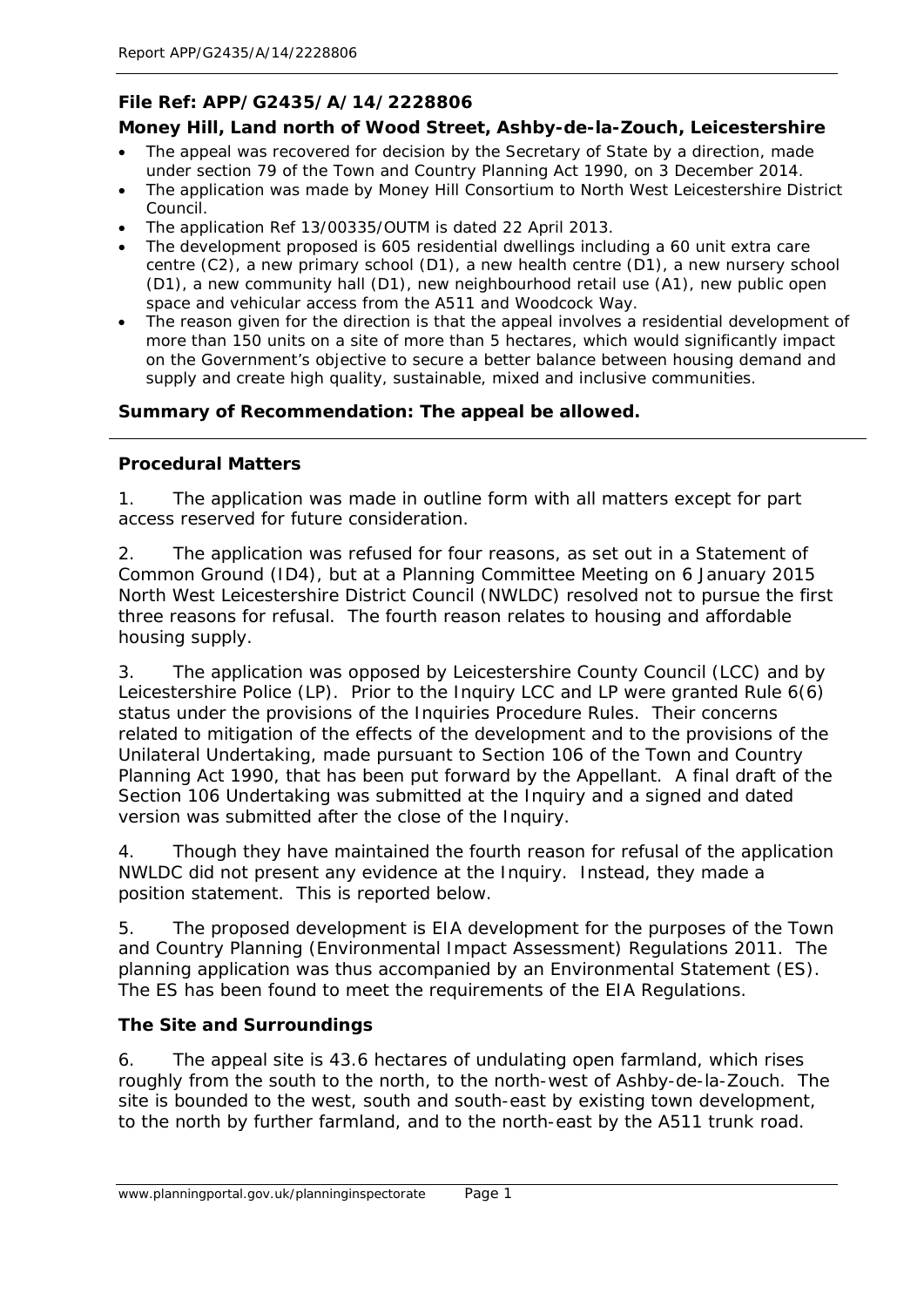## **The Proposed Development as made to the Council**

7. The principal element of the proposed development is the construction of 605 dwellings, of which 60 units would be within an extra care centre, on 20.18 hectares at a density of 29.9 dwellings per hectare. The development would also include a primary school, a health centre, a community hall, neighbourhood retail use, public open space (9.88 hectares) and flood attenuation areas (3.87 hectares). The principal access into the site would be via a new roundabout junction on the A511 and a secondary access would be via Woodcock Way that has a junction with Nottingham Road, the main road into the town from the east.

## **The Proposed Development as amended prior to the Inquiry**

8. After the application was submitted to the Council the Money Hill Consortium 'lost control' of part of the application site. This part of the site is known as the 'Verney field'. The Woodcock Way access into the site is into the Verney field and the field has been the subject of a planning application (Ref. no. 15/00354/OUT) for up to 70 dwellings, which was refused by NWLDC and is the subject of an appeal (Ref. No. APP/G2435/A/14/3019451).

9. The amended development is the same as that generally described in paragraph 7 but would not include any development on the Verney field. Consequently, the area for residential development would reduce to 18.75 hectares, with a consequent increase in housing density to 32.2 dwellings per hectare, public open space would reduce to 8.77 hectares, and flood attenuation areas would reduce to 3.46 hectares. The amended scheme has been the subject of assessment under the provisions of the Town and Country Planning (Environmental Impact Assessment) Regulations 2011 (EIA) and an ES Addendum is included with the Inquiry Documents (ID23).

10. The Appellant maintains that the amendments to the original scheme are minor and has requested, under the principle established in *Bernard Wheatcroft Ltd v Secretary of State for the Environment (1982) 43 P & CR 233 (Wheatcroft)*, that the appeal be determined on the basis of the amended schemed. This matter is reported and concluded on below. ID5 is the plans that accompanied the application and ID6 is the plans for the amended development.

## **Planning Policy**

Local planning policy

11. The development plan, for the purposes of Section 38(6) of the Planning and Compulsory Purchase Act 2004, comprises saved policies of the North West Leicestershire Local Plan 1991 – 2006 (LP), which was adopted on 22 August 2002. LP policy S3 states that development will be permitted on land outside the limits to development, identified on proposals maps as countryside, but only if it is for one of five given purposes. General housing is not one of the five purposes.

Emerging local planning policy

12. A draft Core Strategy was passing through the statutory process towards adoption but was withdrawn in October 2013. A revised draft CS has been prepared but it is not expected to pass through the statutory process to adoption before December 2016. The main parties agreed, as set out in the Statement of Common Ground (ID4), that no weight can be attached to the emerging CS.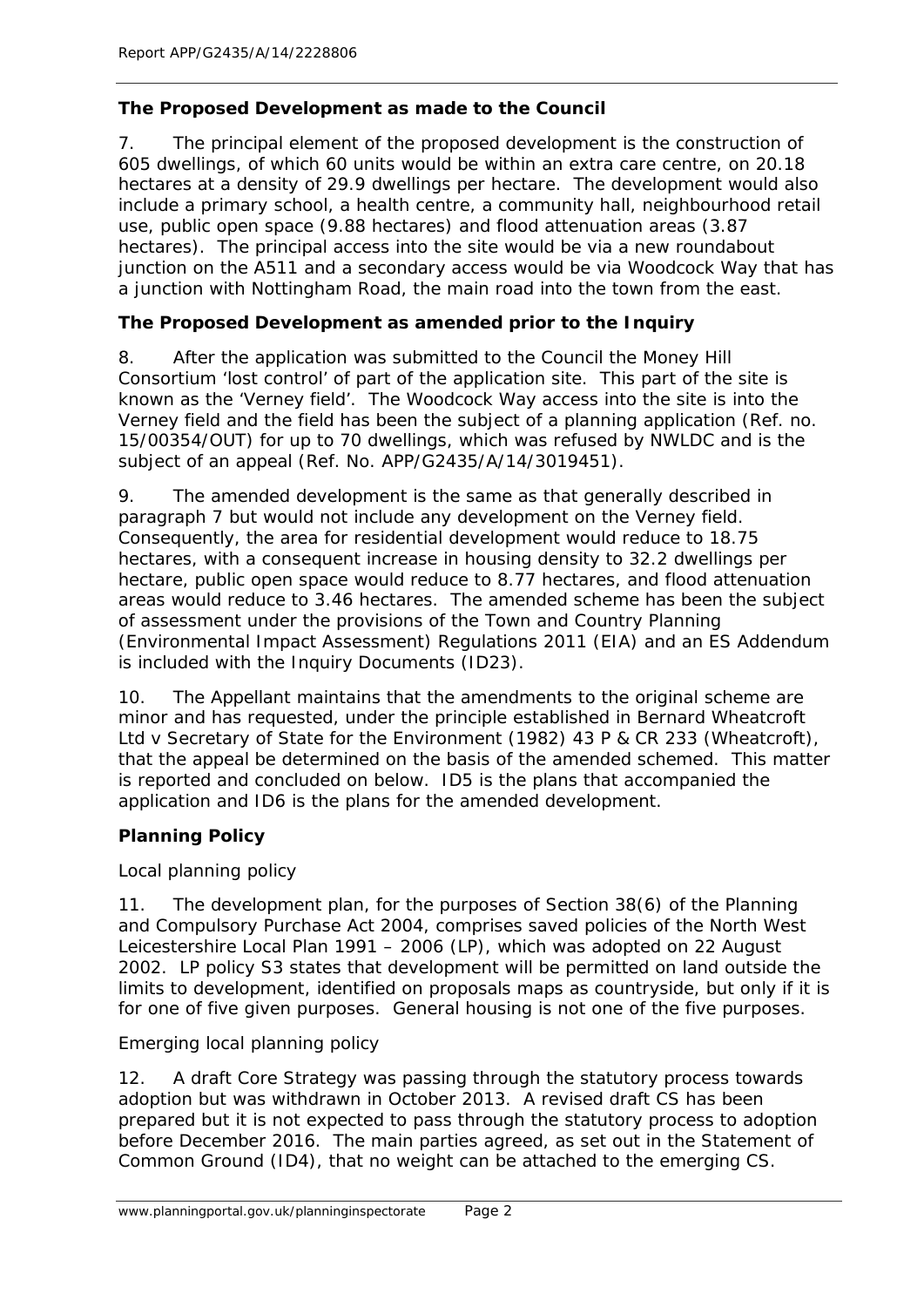## **The Case for North West Leicestershire District City Council (NWLDC)**

The material points of the case made by NWLDC are:

13. The Appellant proposes to deliver a balanced development of up to 605 new homes (of which 30 per cent would be affordable homes), new primary and nursery schools, a health centre, a community hall, a shop and open space on a green field site adjoining the north eastern edge of Ashby de la Zouch.

Planning policy framework

14. The development plan comprises saved LP policies. LP policy S3 restricts the development of new homes outside the limits to development that are shown on proposals maps. The appeal site lies outside the limits to development around Ashby de la Zouch. It therefore conflicts with policy S3. However, the LP's housing policies only made provision to meet the need for new homes in the district until 2006. Consequently they are out of date. Policy S3 is a counterpart to those policies in the sense that it restricts the development of new homes in the countryside in order to direct them to sites allocated for that purpose. Since it is inevitable that a new Local Plan will have to identify land outside the existing limits to development to meet the present and future need for housing policy S3 is also out of date. In the circumstances, no weight ought to be attached to the conflict with policy S3. Instead, the merits of the proposal should be assessed by reference to the National Planning Policy Framework (NPPF).

15. The NPPF places great weight on boosting significantly the supply of market and affordable housing. Where, as in this case, policies for the supply of housing contained in a local plan are out of date, the presumption in favour of sustainable development applies. That means planning permission should be granted unless any adverse impacts of doing so would significantly and demonstrably outweigh the benefits when assessed against the policies of the NPPF as a whole. The factual question of whether development would actually cause harm is to be approached positively. Local planning authorities should look for solutions rather than problems and decision makers at every level should try to approve applications for sustainable development where possible.

Application of the NPPF to the appeal proposals

16. In May 2014 the Planning Committee refused to grant planning permission for the scheme because Councillors were not persuaded it constituted sustainable development. The notice of decision cited four reasons for refusal. In summary, they were:-

a. The scheme did not make adequate arrangements for pedestrian access to the town centre. That was thought likely to cause new residents to place too much reliance on the private car, resulting in an unsustainable form of development;

b. Woodcock Way was thought to be unsuitable for providing vehicular access to up to 30 dwellings;

c. Highways England had issued a "holding objection" because they were concerned the scheme might prejudice the safe and efficient operation of the A42 Trunk Road;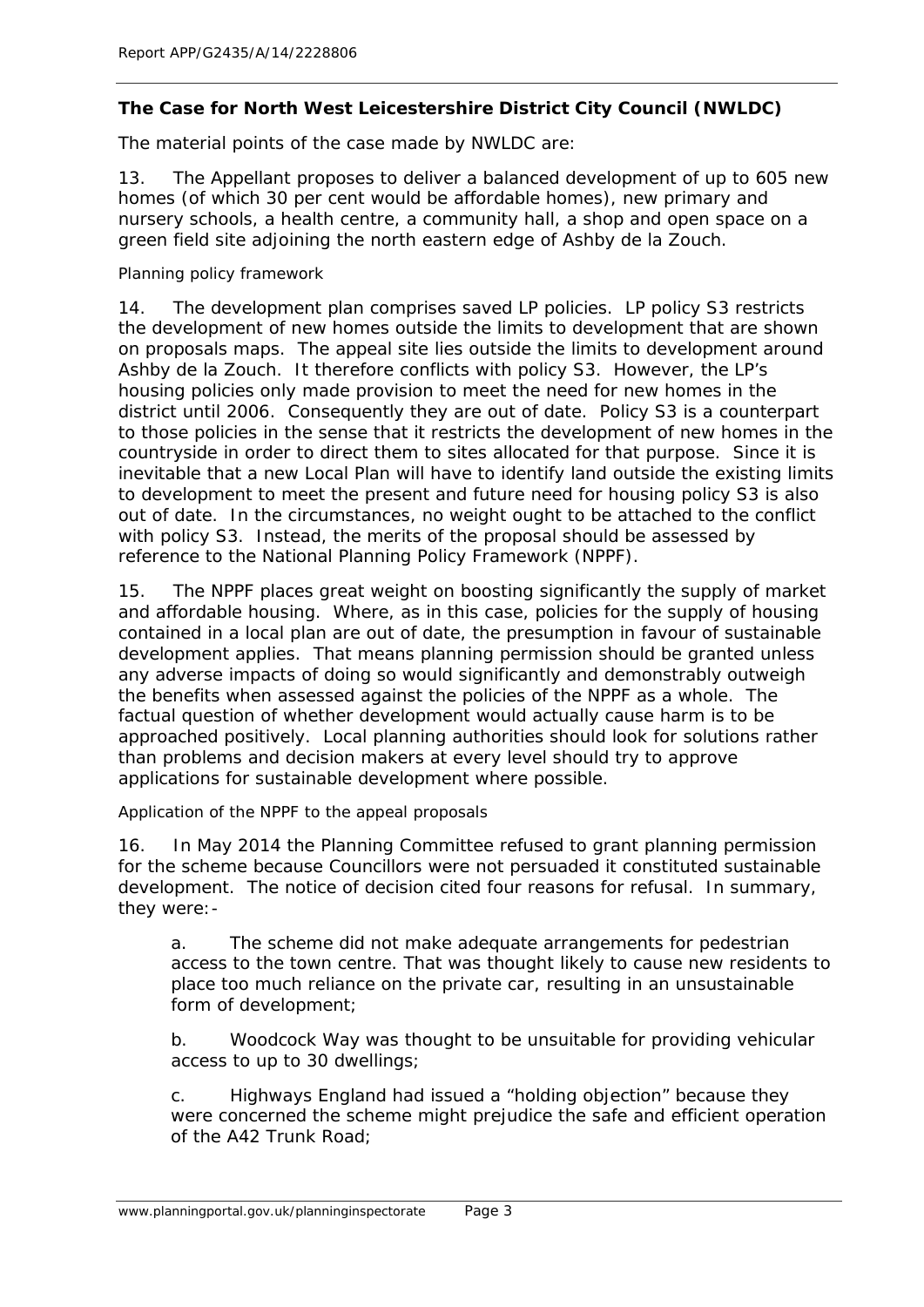d. The Appellants had not made adequate provision for affordable housing; the Council's Affordable Housing Supplementary Planning Document requires 30 per cent of the new homes to be affordable whereas the Appellant's offer was unclear and appeared to be likely to yield rather a significantly lower contribution.

17. The decision to refuse planning permission was not taken lightly. The Council knows it must build many more new homes for people to live in. It is also acutely aware of the need to build more affordable houses: the Leicester and Leicestershire Strategic Housing Market Assessment identifies a need to deliver around 209 such homes in the District each year. The Council also recognised that the appeal site had previously been identified for residential development in the first draft Core Strategy. Although that document has been withdrawn, that previous notation makes it very difficult to argue plausibly that in principle the development of houses at Money Hill is unsustainable. Instead the reasons for refusal highlighted concerns about the detail of what was proposed rather than the general suitability of Money Hill to accept significant housing development.

18. Matters did not rest there. The appeal process requires all parties to support their case with evidence which demonstrates clearly why planning permission ought to be refused. They are also required to act reasonably. As the Council set about gathering and testing its evidence, and through the preparation of the Statement of Common Ground, Officers were persuaded that it would be difficult to continue reasonably to contest the first three reasons for refusal. Specifically, it became apparent that:-

a. A satisfactory bus service could be provided to and from the town centre. Further, there is potential to create convenient, safe and attractive routes for pedestrians and cyclists to and from shops, community facilities and jobs in the centre of Ashby (and elsewhere in the town);

b. Woodcock Way is capable of serving 30 houses safely;

c. The development would not prejudice the safe and free flow of traffic on the A42 trunk road.

19. Officers drew comfort for their conclusions from information supplied to them by the local highway authority, Leicestershire County Council, and by Highways England. Neither maintained an objection to the scheme (Highways England withdrew their holding objection on 22 December 2014). Adopting the "solution driven approach" that is advocated by the NPPF, Officers decided to report the matter back to Councillors with a recommendation that the first three reasons for refusal should be withdrawn. The Planning Committee accepted this recommendation on 15 January 2015. That change of stance has since been vindicated by the absence of any objection to the Appellant's highways proposals by either the local highway authority or Highways England. It is also relevant to note the Appellant's amended proposal deletes access from Woodcock Way.

20. Thus for the purpose of applying the presumption in favour of sustainable development the Council accepts that the scheme would not cause any harm to the safe and free flow of vehicular, cycle or pedestrian traffic. It is also satisfied that the appeal site is well located and will be properly serviced by sustainable forms of transport so that residents of the new homes will be able to travel to and from the town centre without necessarily having to resort to using their cars.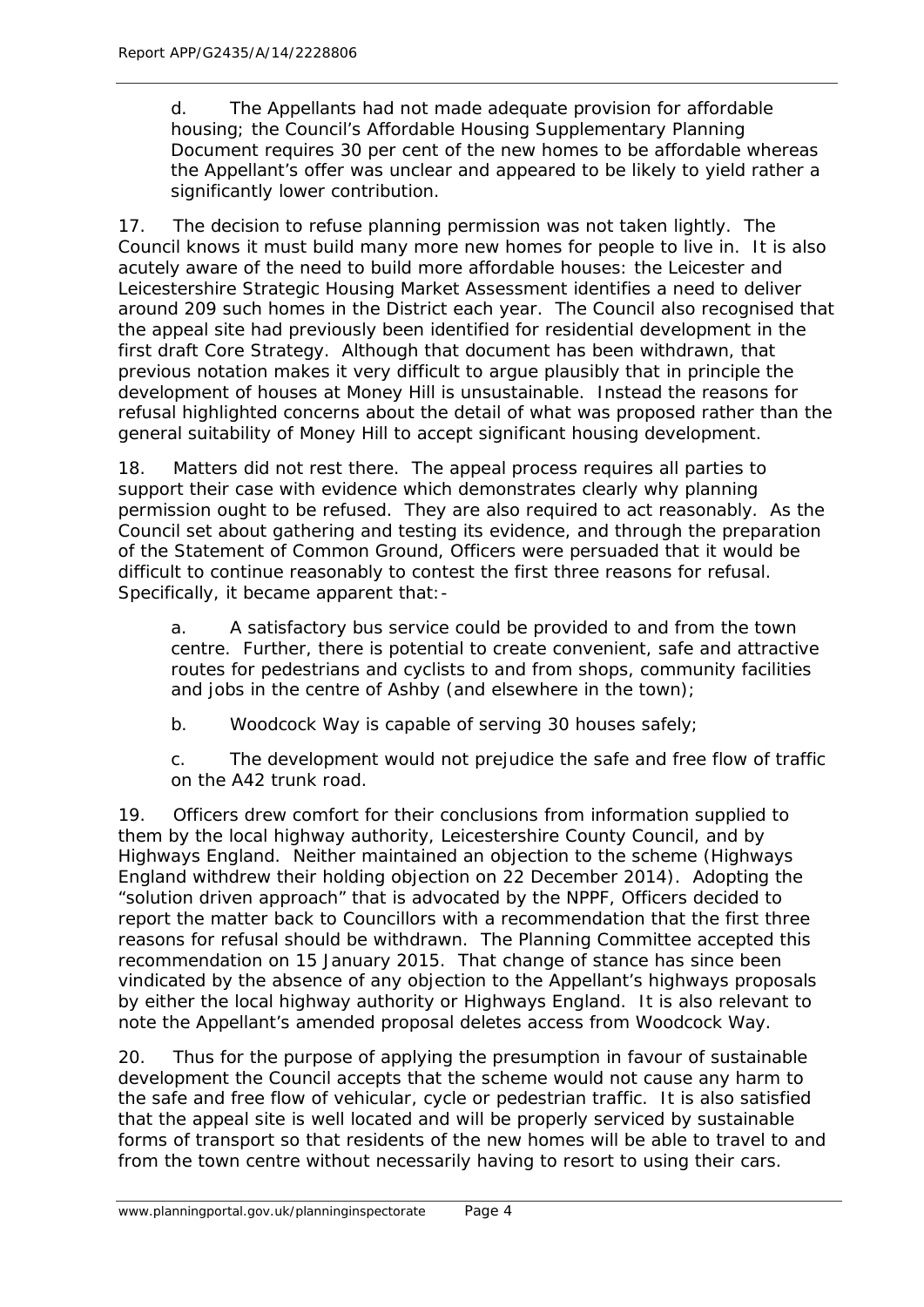#### Affordable housing

21. When the appeal proposals were considered by the Planning Committee the Appellant did not appear to be committed to providing a policy compliant contribution of 30 per cent affordable housing. That was unacceptable. Ashby de la Zouch is an attractive, historic market town. House prices held up well during the recession and the housing market remains healthy. The site is not constrained by problems that might impose exceptional costs on development and undermine its viability. In principle, therefore, a full policy compliant contribution of 30 per cent affordable housing ought to be made. Indeed an Affordable Housing Viability Study published in 2009 indicated the potential to deliver up to 35 per cent affordable housing on sites in the town. The Council cannot afford to be relaxed about achieving affordable housing targets. As has been noted, there is an acute need for affordable housing throughout the district. In that context sites which cannot satisfy this important social need but which consume the countryside might properly be regarded as failing to deliver sustainable development.

22. Happily, this difference between the parties has been resolved. The Unilateral Undertaking that has been submitted by the Appellant contains an obligation to provide 30 per cent affordable housing subject to an independent assessment of the viability of that level of contribution. The Council is satisfied that the terms of the undertaking are robust and equitable. They also give effect to the NPPF's injunction that development should be deliverable.

#### The planning balance

23. Every household in the district should be able to obtain a decent home that they can afford. This is quite simply a top priority. The delivery of 605 new homes (of which up to 182 would be affordable) in a sustainable location close to shops, community facilities and employment would make a really substantial contribution towards meeting that priority. That should be accorded considerable weight. In the absence of an up-to-date LP the fact that a recent appeal proved the Council possesses a 5 year supply of deliverable land for housing does not diminish the weight to be attached to the Appellant's offer to build more new homes; a 5 year supply is the minimum amount of land that must be shown to be available. It is not a cap on development.

24. English Heritage has not objected to the scheme and the Council is satisfied that the development would not harm the setting of any listed building. The Appellant has addressed flooding and water quality issues to the satisfaction of the Environment Agency and Severn Trent Water. The County Ecologist and Natural England are satisfied the scheme would not adversely affect the River Mease Special Area of Conservation (SAC) or other ecological interests.

25. On the other side of the balance it is recognised that the scheme would result in the loss of countryside and good quality agricultural land. The countryside is not protected by any special designation. However, it is plainly valued by local people. Its loss is therefore a matter of regret. The Council also recognises local people are concerned about traffic congestion in the town. However, a balance has to be struck between meeting the need for new housing and causing some harm to the environment. In this case the need for new homes is decisive and it is not considered that the harm associated with this provision would be so great as to justify dismissing the appeal.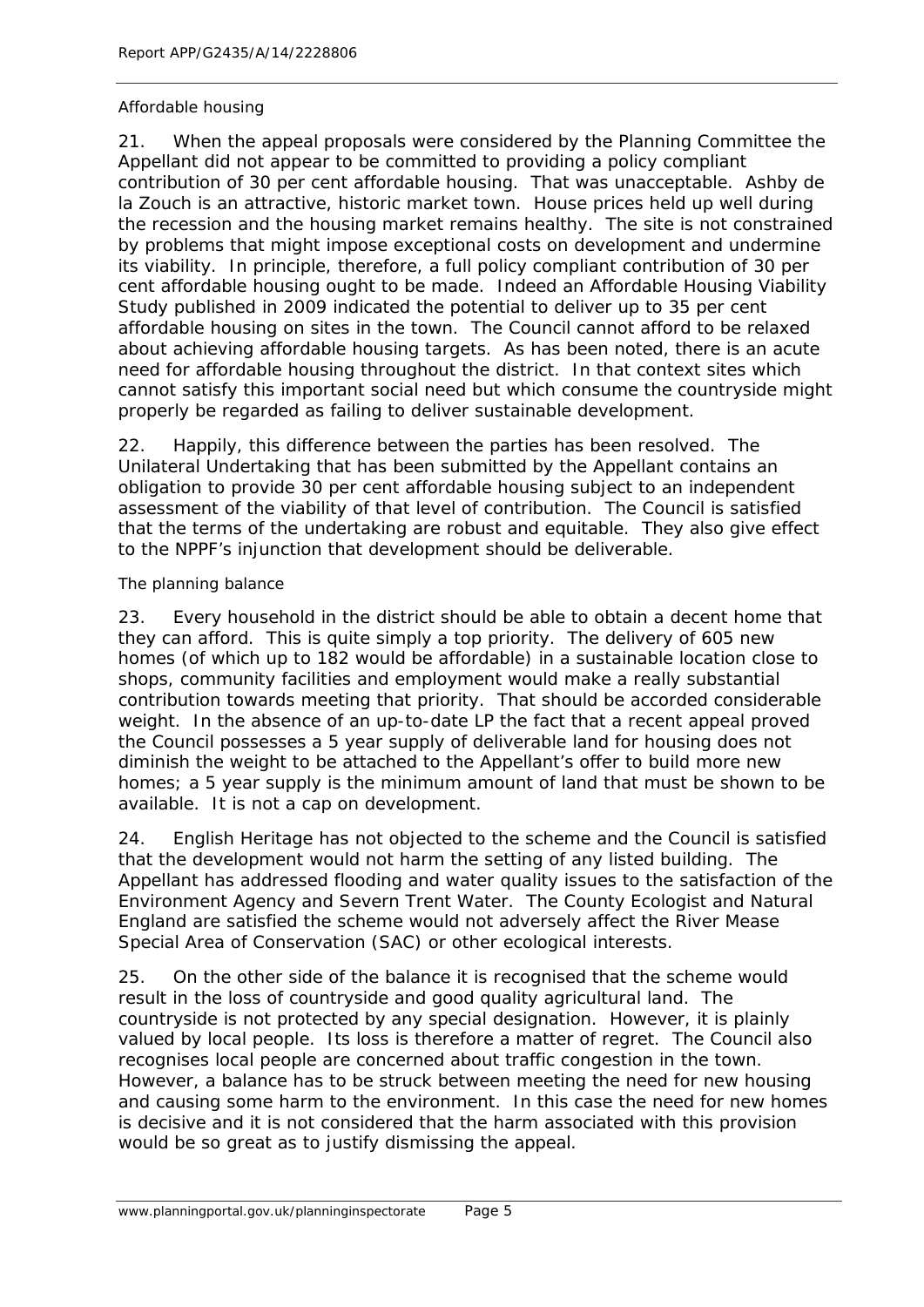26. Other potentially adverse impacts of the scheme would be offset by the discharge of planning obligations contained in the undertaking which make contributions towards the cost of new schools and school places, open space, library, healthcare, police and community infrastructure. The Council supports each of these contributions. Other harm that might be caused by the scheme can be overcome by conditions that have been agreed between the parties.

## **The Case for Leicestershire County Council (LCC)**

The material points of the case made by LCC are:

27. Financial contributions are sought towards primary, secondary and upper school education, library facilities, and sustainable transport. The latter element includes a bus pass contribution, a travel pack contribution and a bus stop improvement and information display case contribution. The contributions are necessary because the new housing proposed would place additional demand on education and library resources and on the achievement of sustainable transport options for the intended residents of the development. The contributions are fairly and reasonably related in scale and kind to the development and are directly related to that development. The contributions therefore satisfy Regulation 122 of the Community Infrastructure Levy Regulations 2010.

28. The primary school contribution is directly related to the development because a new primary school would be constructed on the site. If circumstances dictate that this does not occur if the development is implemented then the contribution would be used to extend the primary school at the Holywell Spring Farm development in Ashby. This would be the first such contribution. The secondary school contribution would be the second such contribution towards an increase in capacity at Ivanhoe College and the upper school contribution would be the fifth such contribution towards addressing pupil capacity issues at Ashby College. The library contribution would be the fifth such contribution towards the reconfiguration of the existing library in Ashby and the sustainable transport contribution would be used to mitigate matters arising from the development itself. The financial contributions sought thus satisfy Regulation 123 of the Community Infrastructure Levy Regulations 2010.

## **The Case for Leicestershire Police (LP)**

The material points of the case made by LP are:

29. A contribution of £219,029 is sought towards Police infrastructure that would mitigate the impact of the proposed development. This figure has been arrived at following a close and careful analysis of the current levels of policing demand and deployment in Ashby, so that the impact of the development could be properly assessed and a contribution sought that accurately reflects the precise need that would arise from the development of 605 new homes on the appeal site.

30. LP has not sought any contribution to some aspects of policing, such as firearms and forensics, but only for those aspects where there is no additional capacity. The contribution is thus fairly and reasonably related in scale and kind to the development and is directly related to that development. The contribution is necessary because the new housing that would be created would place additional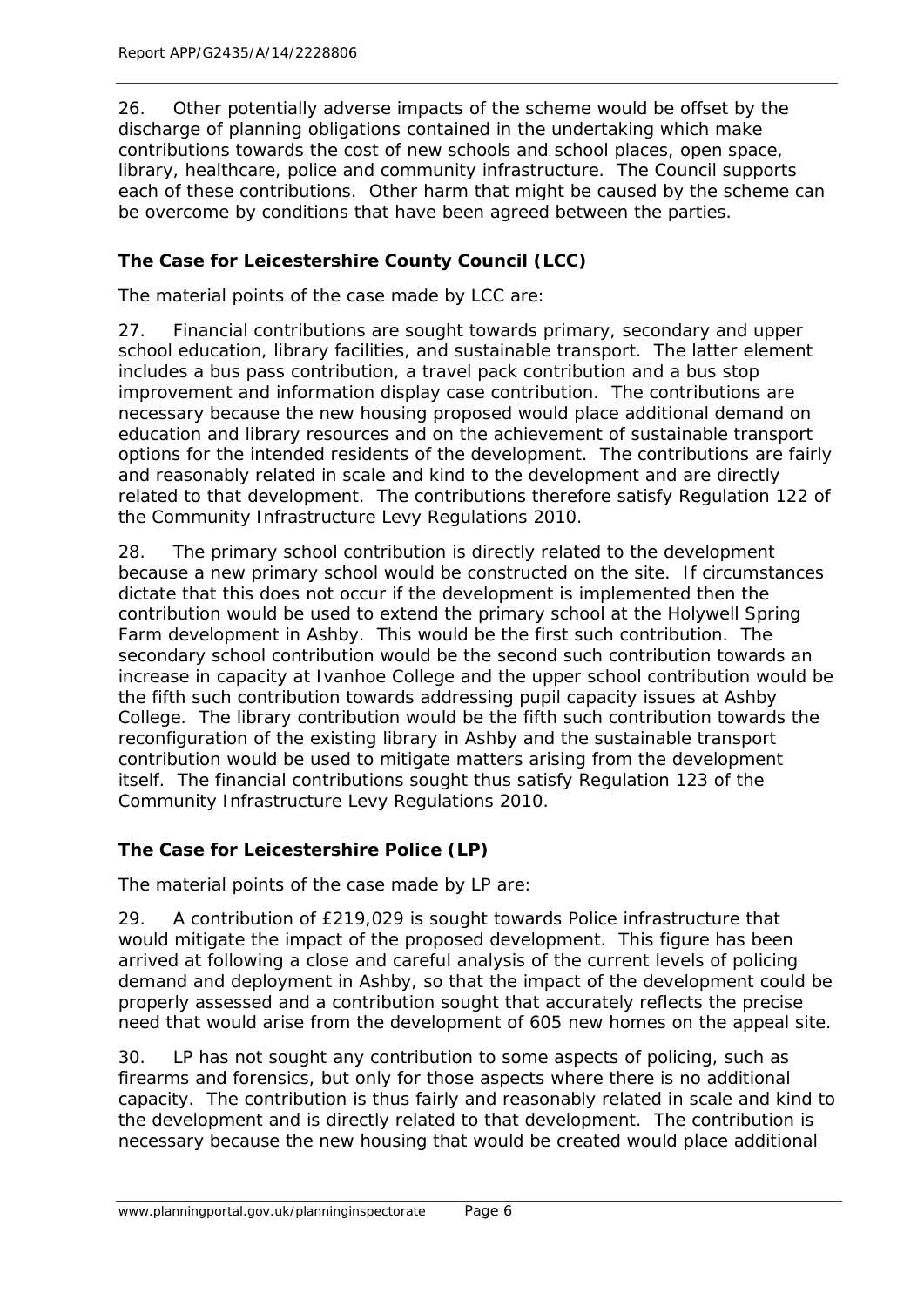demand on Police resources in Ashby. The contribution therefore satisfies Regulation 122 of the Community Infrastructure Levy Regulations 2010.

31. LP confirms that no element of the contribution would be pooled with any other contribution to fund an infrastructure project. Indeed, the undertaking provides that the contribution would only be payable on receipt of written confirmation from LP that each component of the contribution would be spent on a project with no more than four other contributions. There is certainty therefore that the contribution satisfies Regulation 123 of the Community Infrastructure Levy Regulations 2010.

## **The Case for Money Hill Consortium**

The material points of the case made by Money Hill Consortium are:

The proposed amendments to the application

32. The principle governing whether a planning application may be amended on appeal, as set out in *Wheatcroft*, is aimed at preventing unfairness where the development is *"so changed"* by the amendment *"that to grant it would be to deprive those who should have been consulted on the changed development of the opportunity of such consultation"*.

33. This breaks down into two sub-issues. First, does the amendment involve a significant change to what has been applied for? Secondly, if it does, would there be a 'consultation deficit': i.e. have interested parties been deprived of the opportunity to comment on the amended scheme? If the answer to both these questions is 'Yes', then allowing the amendment would be unfair and unlawful. If the answer to either of those questions is 'no' then there is no unfairness and the amendment is permissible.

34. In the present case the answer to both questions is 'No'.

35. Firstly, the amendments involve minor, rather than significant, changes. No changes are proposed to the description of the development for which planning permission is sought. No alterations are proposed to the application red line, the amendments are confined to changes to the layout shown in the parameter plans to show that the Verney Land is not an integral part of the development, and the development can be delivered without the Verney Land (a scenario which has also been tested for EIA purposes in the ES Addendum). Given that layout is a reserved matter and the small size of the amendments proportionately to the scale of the overall application, these changes can properly be described as minor.

36. Secondly, there is no 'consultation deficit'. The proposed amendments have been subject to extensive consultation and publicity comprising the following:-

a. The publication of a notice in the local press;

b. The display of a site notice;

c. Direct mailing to the extensive range of statutory consultees and local residents in the list provided by Mr Churchill in Examination in Chief (ID2);

d. Depositing copies of the amended material for public inspection at the Council's offices and at the offices of the Appellant's planning consultants.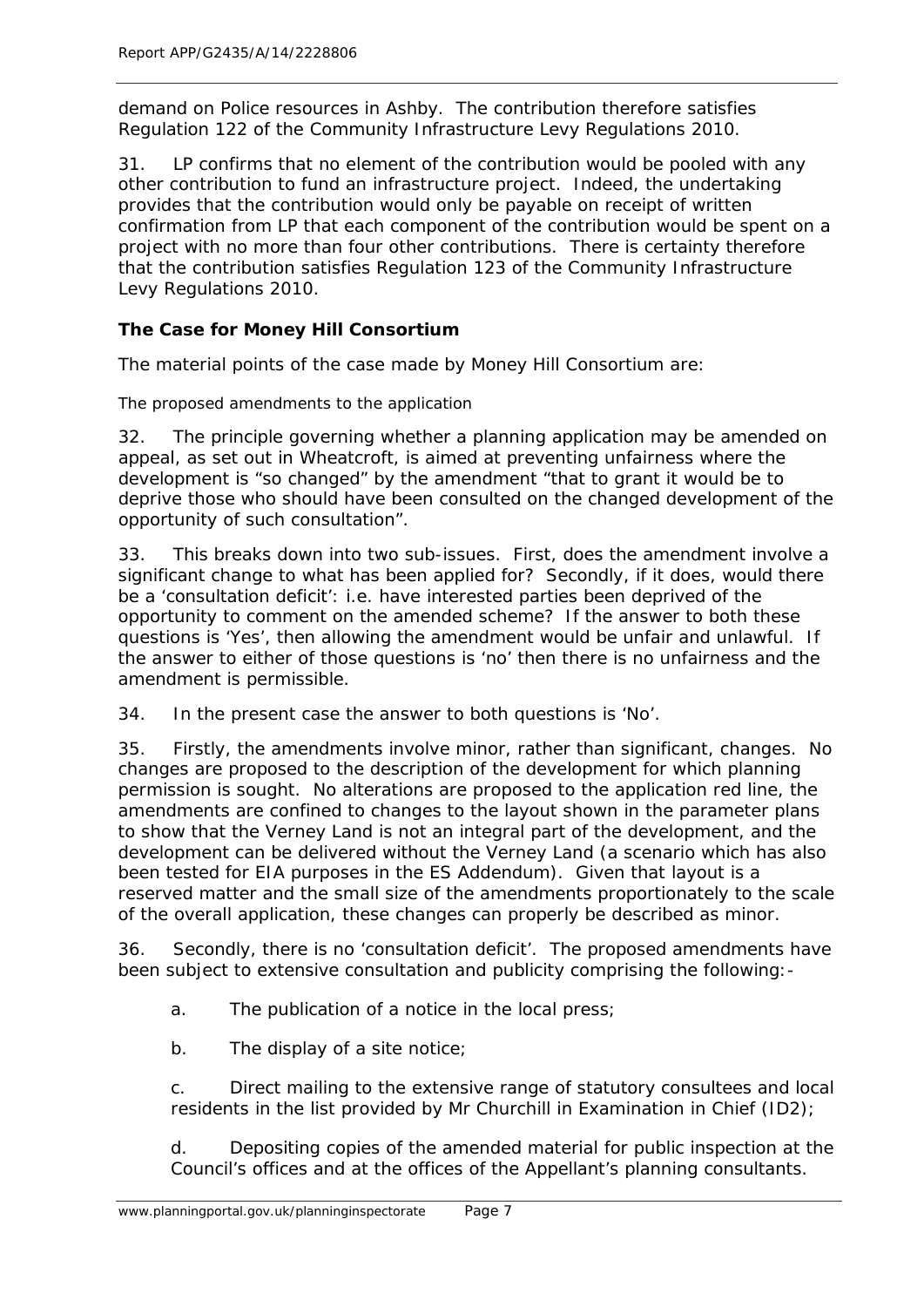37. This consultation and publicity has thus at least matched that which would have been undertaken pursuant to the Town and Country Planning (Development Management Procedure) (England) Order 2015 (the DMPO) if the amendments had been pursued as a new planning application. In fact, it has exceeded the statutory requirements under the DMPO in that local residents, including not just those originally consulted by the Local Panning Authority but all those who objected to the original application, have been directly mailed with the amended plans (which is not a requirement of the DMPO).

38. Not only have members of the public been provided with an opportunity to comment on the amendments, very many of them have taken up that opportunity through the submission of written representations and through appearing at the Inquiry. Councillor Ball confirmed in cross-examination that the Town Council were aware of the amendments and that they had a meeting prior to the commencement of the inquiry at which they could have discussed the amendments; that they did not do so is a matter for them. What matters is they were given a reasonable chance to do so.

39. The observations submitted by email on 4 September by Ms Eri Wong of the Transport Department at the LCC do not alter the above analysis. Two points are made in the email:

1. The first relates to emergency access, but Ms Wong concludes in relation to that point that LCC is "prepared to take a flexible approach" in that regard and to defer to the views of the emergency services. The police, the NHS and the Fire and Rescue Service were all directly mailed with the proposed amendments and none have objected. Mr Cross for LCC confirmed on the first day of the Inquiry that "LCC does not take a point" in relation to emergency access. Mr Burbridge explained in examination-in-chief that there were multiple options for emergency access and that he was satisfied in his expert judgment that the development was capable of providing acceptable emergency access arrangements. His evidence was not challenged.

2. The second point in Ms Wong's email is, in essence, that (i) the amendments change the access arrangements for the appeal scheme in that the sole access for which permission would be granted is off the A511 and (ii) LCC has not had time to ascertain the implications of that change for the commercially viability of the proposed bus service. Ms Wong has not attended the inquiry and her observations have therefore not been able to be tested in cross-examination. That limits the weight to be given to what she says. Moreover, LCC has been given the same consultation period on the amendments that it would have had under the DMPO for a new application. In any event, Ms Wong's point is without merit for the following reasons:

a. The premise is incorrect: whilst the amendments clarify that the development of the Verney field is not an integral or necessary part of the appeal scheme, the access arrangements which would be within the scope of the permission (if granted) remain the same. In other words, if permission is granted, the Appellant will still be permitted, but will not be required, to bring forward access via Woodcock Way.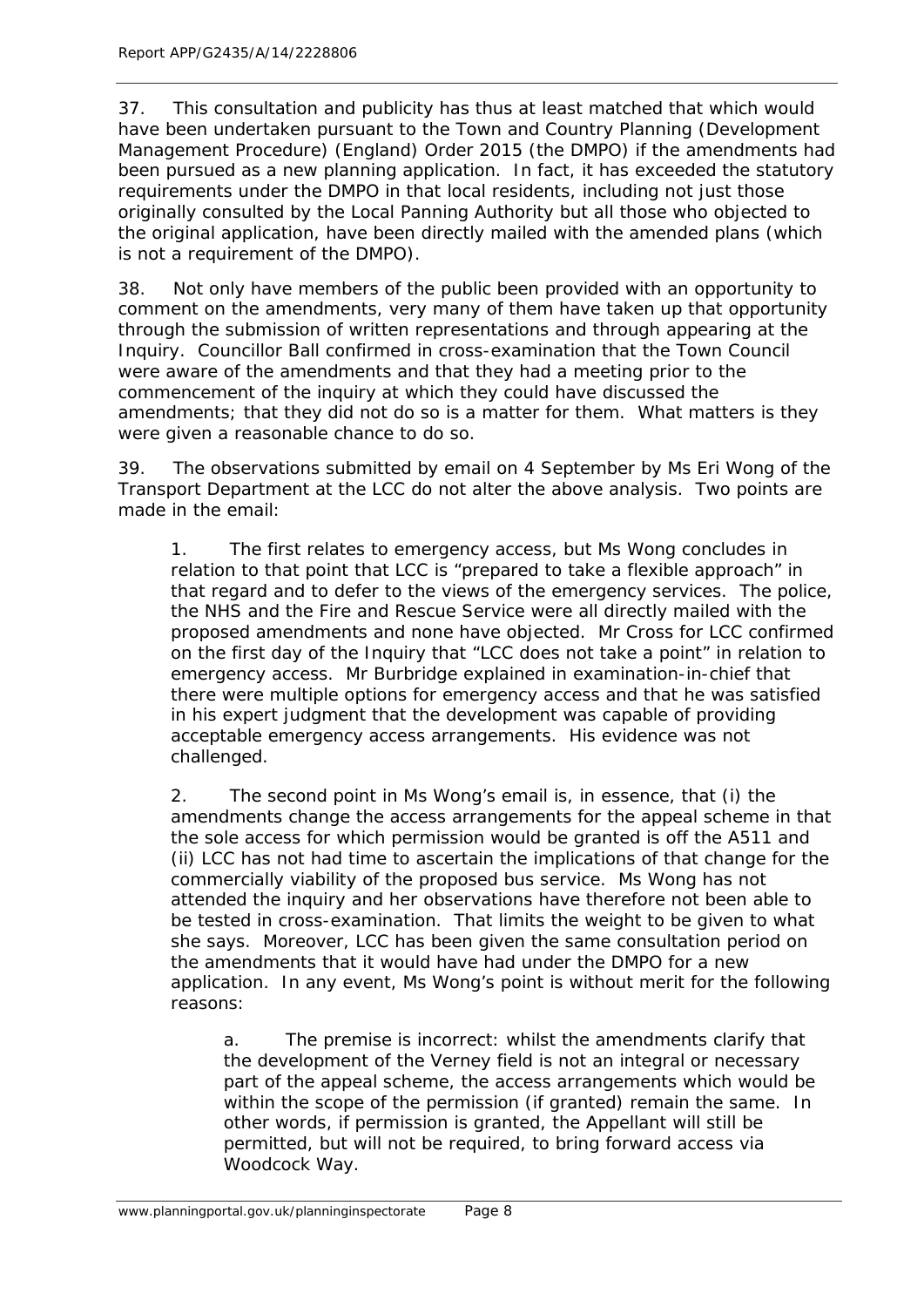b. In any event, the premise does not justify the conclusion. The proposed conditions include a Grampian condition requiring prior approval of the details of the bus service including, in particular, its routing. If LCC considers upon reflection that the routing which is ultimately proposed pursuant to that condition means that the service would not be commercially viable, they will be able to make representations to that effect and if the Council agrees then the condition will not be discharged. The proposed amendments to the appeal scheme will therefore not deprive LCC of making such points as they see fit on this issue.

c. The critical question in considering whether dealing with the bus service by way of a Grampian condition is acceptable is whether there is some, as opposed to no, prospect of that condition being discharged within the lifetime of the permission. No one, including LCC, has suggested there is zero prospect of the condition being discharged. LCC did not object to the viability of the bus service when it was envisaged that the route would enter the site via the A511 and exit via Woodcock Way. As Mr Burbridge has explained, by reference to the email from Mr Jenkins (ID12), an expert in bus public transport matters, the additional journey time that would be involved if the route both entered and exited via the A511 is minimal and would not have any material effect on viability. It should also be noted that the 'Enhanced Connectivity Contribution' of £400k in the Section 106 package is drafted in terms that would cover seed-funding of the bus service, should that be considered necessary following the assessment by LCC of sustainable transport connectivity which itself is to be funded by the Section 106 obligations.

40. In the light of the foregoing points, the case for allowing the amendments to be made is compelling.

Submissions on the merits of the amended scheme

41. The principle of development has never been in dispute between the Council and the Appellant. Indeed the Council has even resisted development elsewhere on the basis that it conflicts with the preferred direction for future growth which is at Money Hill. None of the four reasons for refusal originally imposed by Members went to the principle of development.

42. As the Statement of Common Ground records (see in particular at 4.1), and as the Council has reiterated at this Inquiry, it is now common ground between the Council and the Appellants that the appeal should be allowed. Reasons for refusal 1-3 have been withdrawn. Reason for refusal 4, which relates to affordable housing, is agreed to be capable of being dealt with by a planning obligation and is therefore not put forward as a basis for dismissing the appeal.

43. Such a Statement of Common Ground between the Appellant and the Local Planning Authority ought not to be rejected without very sound reasons. The Inquiry procedure relies upon such Statements as narrowing the issues. There are no planning issues now between the Appellant and the Council. This unusual position reflects the long-standing hard work that has gone into the preparation and promotion of this scheme.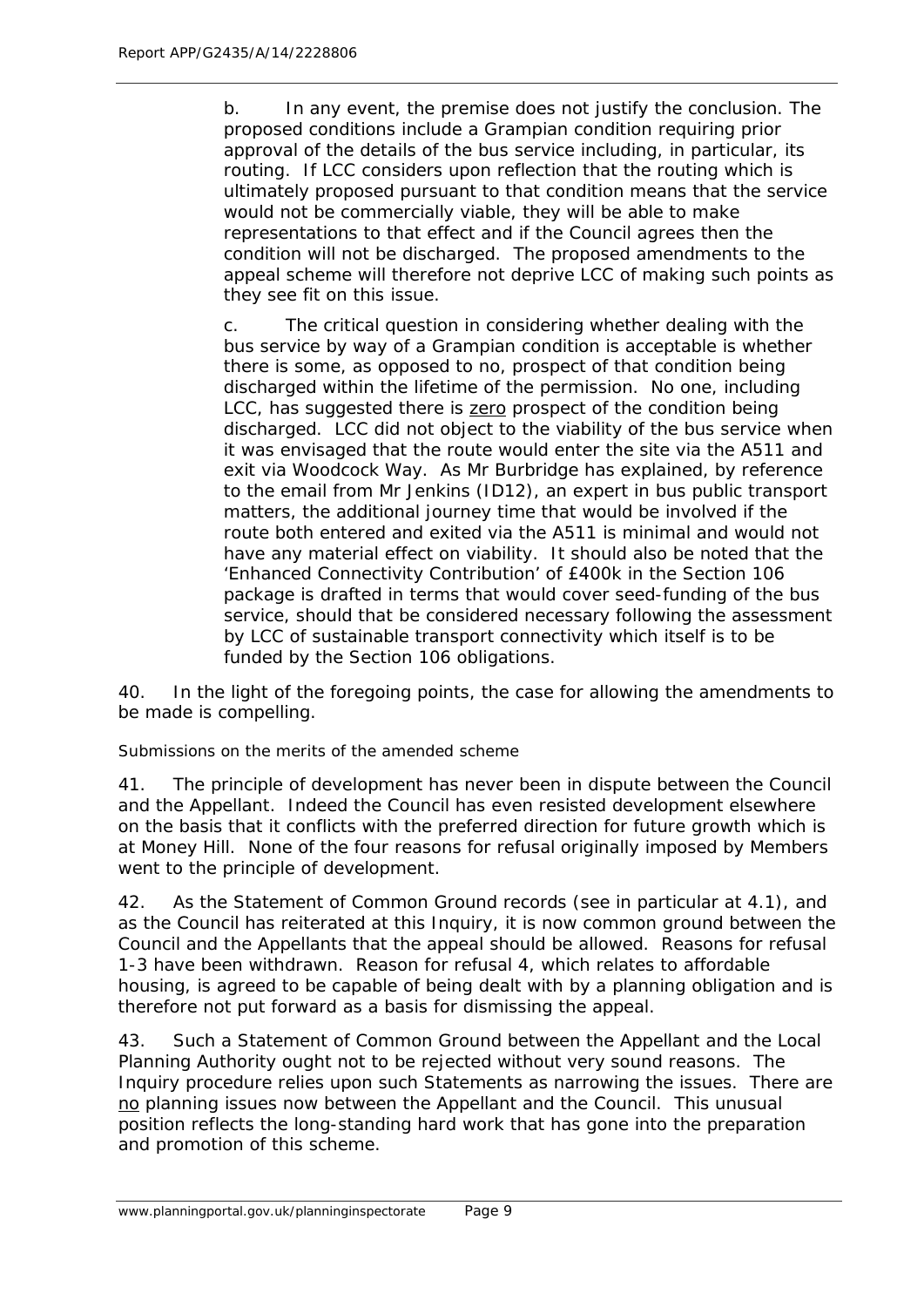44. There are no sound reasons here for departing from the agreed position of the Local Planning Authority and the Appellant. The case for granting permission is compelling. The central points are as follows (without prejudice to the generality of the case put forward by the Appellant in its evidence and in the documentation accompanying the application).

45. First, whilst the appeal scheme is in limited breach of the ageing Local Plan which covered the period 1991-2006 (in particular saved policy S3), it is common ground that the Local Plan is out of date for the purposes of NPPF paragraph 14 (regardless of whether the Council can demonstrate a five year housing land supply) because the District's housing needs cannot be met by reliance solely on allocations contained within the Local Plan. Policy S3 can therefore be given limited weight.

46. Secondly, the consequence of the Local Plan being out of date is that, applying NPPF paragraph 14, the presumption in favour of sustainable development means that permission should be granted unless the adverse impacts of doing so significantly and demonstrably outweigh the benefits.

47. Thirdly, the benefits of the appeal scheme are substantial in number and in significance. They include:

- a. The delivery of a substantial amount of housing which would provide a telling contribution to boosting significantly the supply of housing in the District, in line with the objective set out in NPPF paragraph 47;
- b. The provision, as part of that housing contribution, of a significant amount of affordable housing (30% subject to viability), in a desirable location where market housing prices are robust;
- c. The provision of 60 units of extra care housing, which would promote the NPPF paragraph 50 objective of planning for a mix of housing based upon the needs of different groups in the community;
- d. The delivery of a range of substantial improvements to local infrastructure as set out in the Section 106 unilateral undertaking;
- e. Direct economic benefits associated with the new development, including over 125 full time jobs;
- f. The additional lifeblood that the development's population would generate to help sustain and enhance local facilities;
- g. Environmental benefits including new planting, a contribution towards the reduction of phosphate affecting the River Mease SAC, the long-term retention of existing trees and hedgerows, and the promotion of sustainable transport opportunities; and
- h. The delivery of all these benefits in a sustainable location.

48. Fourthly, such adverse impacts as there are do not come remotely close to significantly and demonstrably outweighing the benefits of granting permission. The converse is true: the benefits both outnumber and outweigh the adverse impacts. In particular: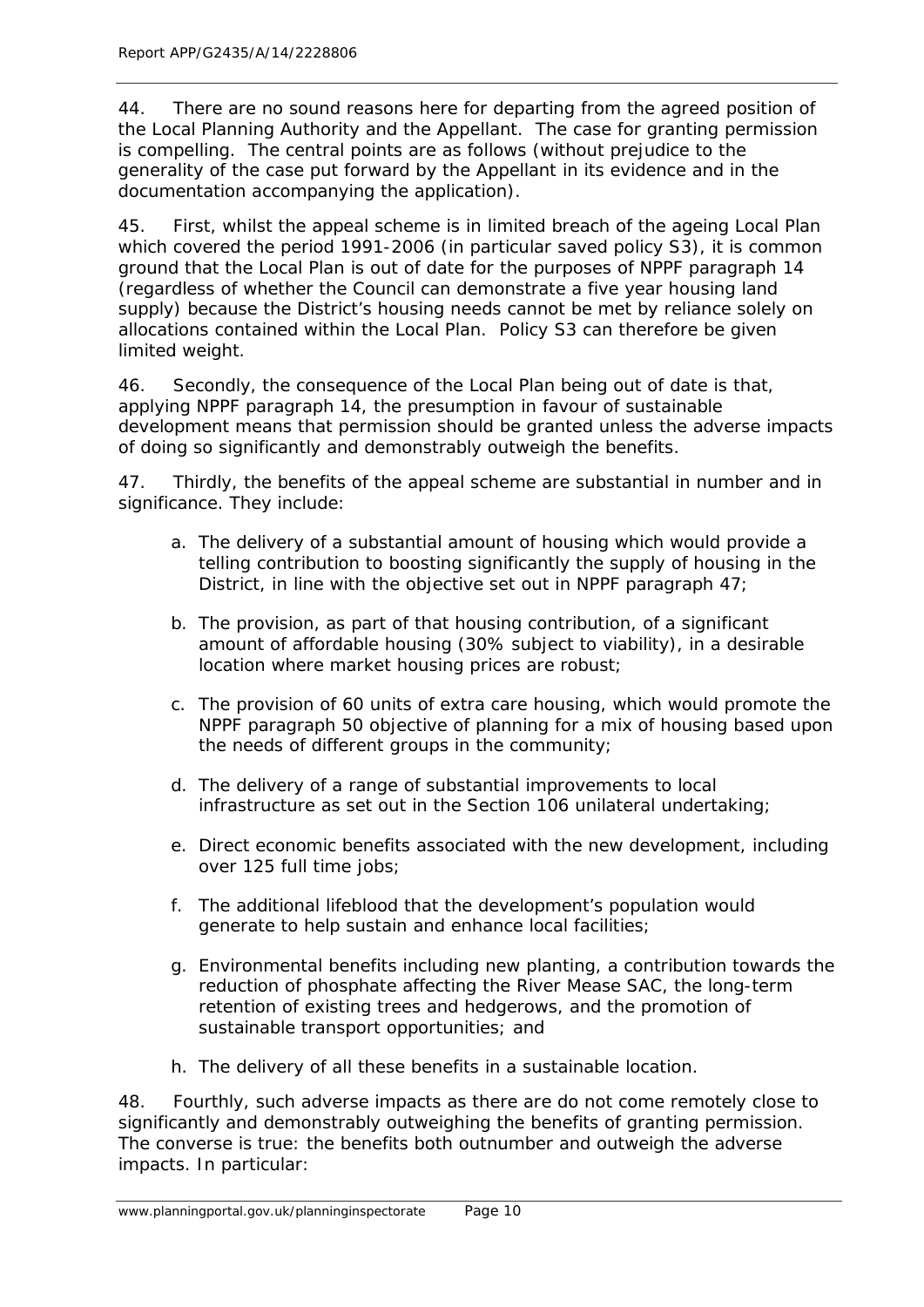a. The development would not have any significant adverse impacts from a highways and transportation perspective. In this regard, as Mr Burbridge explained in examination-in-chief, regard has been had out of an abundance of caution to the cumulative impact of the appeal scheme together with the proposed but as-yet-unpermitted development on the Verney field – the combined effect of both schemes is acceptable regardless of whether the Verney field scheme were to take its access from Woodcock Way or from the A511;

b. Whilst any greenfield development of this scale is bound to have some landscape and visual impact, that impact in the present case is limited due to the site being relatively visually contained;

c. No unmitigable adverse impacts on ecology are alleged;

d. The Council was satisfied that the development would not result in an undue loss of residential amenity by local residents and it is notable that those local residents who spoke at the inquiry did not focus on this issue;

e. Whilst the development will result in the loss of some agricultural land, this was not considered by the Council to be an overriding consideration nor is it an uncommon feature of greenfield development which, in this District at least, has a necessary role to play in the delivery of market and affordable housing requirements; and

f. In relation to heritage assets, our primary submission is that the development would not cause any harm. The English Heritage letter dated 31 May 2013 does not appear to take any great issue with this analysis; at its highest, it could be said to identify only a sliver of less-than-substantialharm to the setting of Ashby Castle against the context that the view from the Castle to Money Hill *"does not appear to be an axis with particular special significance over and beyond being part of the landscape that was visible around town from the tower (in contrast say to views towards the medieval parkland…)"*. It is notable that Mr Tandy on behalf of the Ashby Civic Society did not, at the Inquiry, allege that the development would have any heritage impact. Whilst harm to heritage assets must be given considerable importance and weight, that weight must be tempered by the limited degree of the harm (if any) and it is clearly outweighed by the benefits of the proposed development.

49. Fifthly, for similar reasons to those already given above, the appeal scheme represents sustainable development; it makes significant contributions to each dimension of sustainable development referred to in NPPF paragraph 7.

50. Sixthly, the support that the NPPF provides for the development, and the benefits of the scheme that trigger that support, are material considerations that justify a decision other than in accordance with the development plan for the purposes of Section 38(6) of the Planning and Compulsory Purchase Act 2004.

51. It is inevitable that when a greenfield scheme of this size is proposed there will be a degree of resistance among local residents concerned about the effect that this will have. This case is no exception. However, whilst local residents who have made written and/or oral observations at the Inquiry, the truth is that they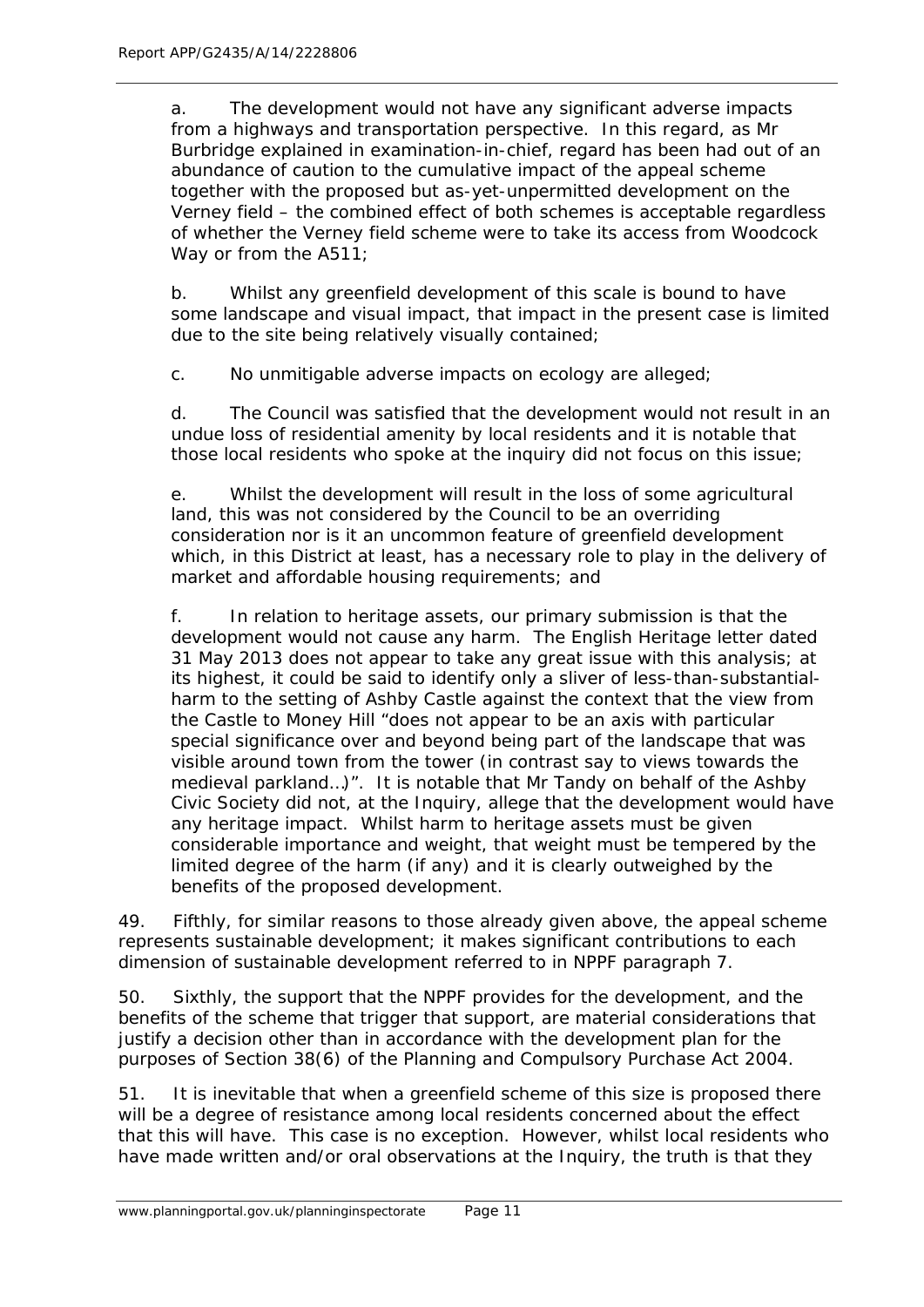have not provided any sound planning grounds to justify the dismissal of this appeal. Their principal concern relates to the impact of the development on the local highway network. Mr Burbridge has explained in oral evidence, consistently with the transport assessment work in the written documentation before the inquiry, that the development can be accommodated safely and satisfactorily in highway terms. In particular, most peak hour traffic would be heading away from Ashby to destinations further afield and would therefore not contribute to congestion within the town, whereas a range of options for accessing the town centre by sustainable means (on foot, cycling and by bus) would exist and would be developed further as the details of the development are worked up at the reserved matters stage. Mr Burbridge also explained that the assumptions in the traffic modelling were conservative and clearly had sufficient headroom to accommodate the various other developments consented in the locality. His evidence was not contradicted by any technical evidence before the inquiry, and LCC in its local highway authority role do not take issue with his conclusion that the development can be acceptably accommodated on the highway network. There is simply no evidential basis for dismissing the appeal on highways grounds.

Submissions on the merits of the original scheme

52. The above analysis applies equally to the appeal scheme in its unamended form. In particular, whilst the layout shown on the original parameter plans indicates some development on the Verney field, which is currently outside the Appellant's control:-

a. Given that layout is a reserved matter, there is no legal obstacle to reserved matters coming forward with a layout that redistributes the development away from the Verney Land. The ES Addendum has tested that scenario and so the possibility of such an outcome has been adequately subject to EIA and shown to be acceptable. Further EIA can also be required at reserved matters stage if the Council considers it necessary;

b. In any event, there is no requirement in planning law that the applicant for planning permission must have an interest in, let alone control over, all or even part of the land in respect of which permission is sought. Whilst the likely timing of a development's delivery is capable in principle of affecting the weight to be given to the claimed housing supply benefits, this is not a point that can be taken here even if there was no scope for reserved matters redistributing the development away from the Verney field. That is because the land ownership issue would only affect a relatively small portion of the development.

#### Conclusion

53. The proposed amendments to the appeal scheme should be allowed. They do not involve significant changes and in any event there is no 'consultation deficit' and therefore no unfairness in allowing them to be adopted.

54. The appeal scheme (amended or not) represents sustainable and beneficial development. Although it is in limited breach of the out-of-date LP, there are compelling material considerations that justify the grant of permission other than in accordance with the development plan.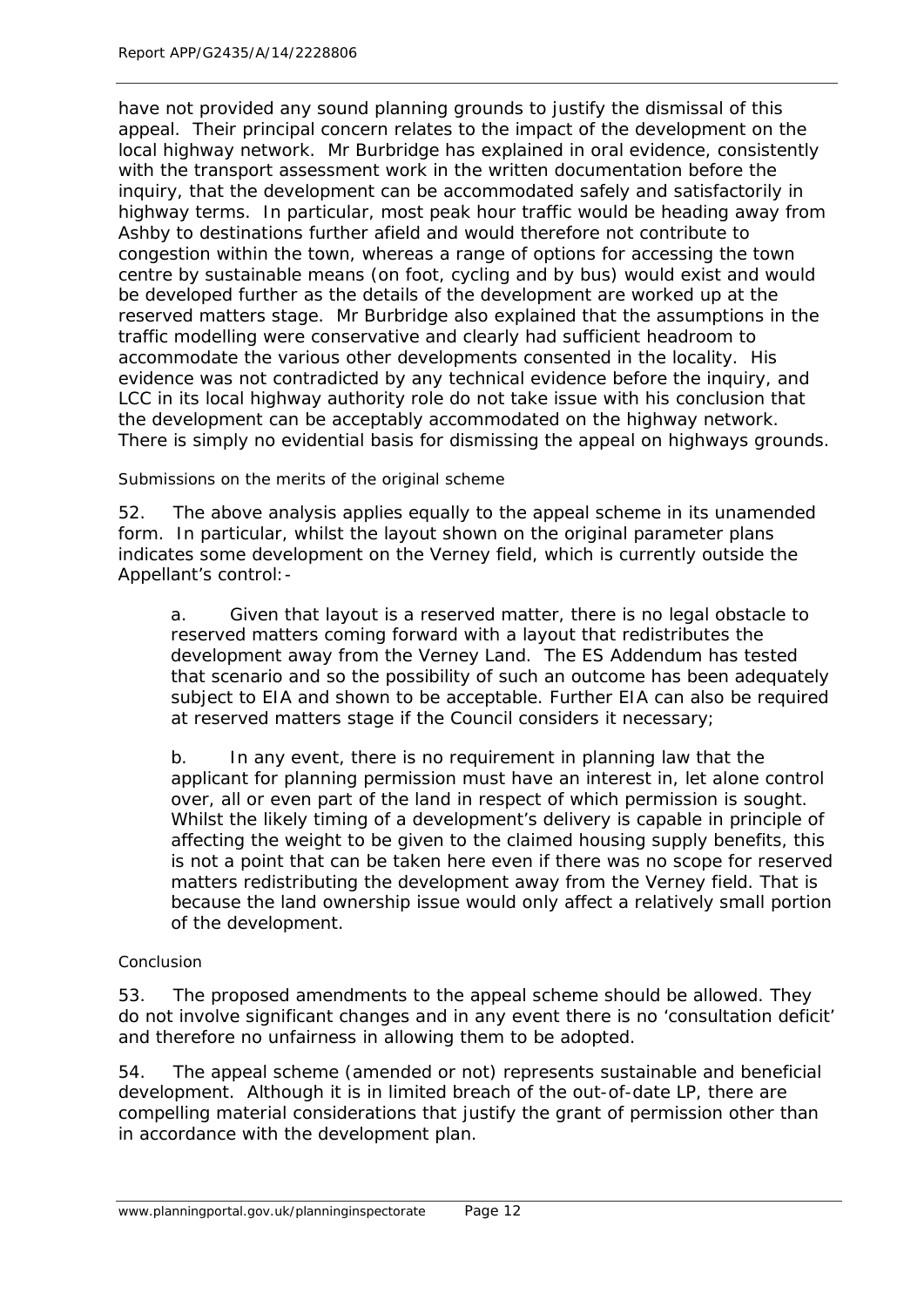## **Representations made by interested parties**

The material points of the cases made by those who appeared at the Inquiry and who submitted written representations are:

55. Ashby is a medieval market town of about 5000 dwellings where the town centre is protected by a conservation area. The first CS proposed an increase in the population of Ashby by the construction of 750 houses, solely at Money Hill, but since it was withdrawn the town has become a magnet for housing developers because development at other towns in the District, such as Coalville, is constrained. The 605 dwellings proposed at Money Hill would be only the first part of a development of 1800 new dwellings which would constitute, in itself and setting aside other developments, an increase of 36% in the size of the town. If a single development of such a scale is to be built then it must be done with proper consideration of the road network, schools, healthcare, drainage, sewerage, car parking and recreational facilities, which are all currently overstretched.

56. The principal concern is with regard to traffic problems on Nottingham Road/Wood Street, the main road leading into the town from the east. This road links the town to major edge-of town retailers and to the outside world via the A42 at junction 13. Its carriageways and footways are narrow and there have been many accidents over the years including a fatality. At the time of the 2002 LP examination it was recognised that the road had reached saturation point (17,600 vehicles per day) and that to allow more traffic would endanger highway and pedestrian safety. The opening of the A511 Ashby bypass provided massive relief and Nottingham Road is now used by 15,500 vehicles per day though queues in both directions are normal. The 1350 new dwellings already permitted will take traffic back beyond saturation point.

57. The A511 Ashby bypass, particularly its junctions with Nottingham Road and the A42, suffers severe congestion and would not cope with the 605 proposed dwellings on top of the 1350 already permitted. The Highways Agency has removed their holding objection on the impact on junction 13 of the A42 on the basis that a plan is funded and in place to upgrade this junction. No such plan is in place and no developer funding for any upgrade is committed. The Highway Authority are aware of these circumstances but have refused to object to the proposed development.

58. The late changes to the proposed development have raised unresolved issues. The only vehicular access into the town would require a two mile journey, a safe pedestrian access into the town is not certain, the bus route has been significantly modified and has not been tested for viability, and the single access to 605 dwellings and other uses from the A511 has not been tested and is contrary to the maximum of 400 dwellings permissible under Highway Authority policy. No viable traffic mitigation is proposed to ensure the sustainability of the proposed scheme and to avoid the gridlock that is projected.

59. Other concerns are with the impact of the development on the water environment and in particular the River Mease SAC, the impact of the development on the vibrancy of the town centre, and the insufficient capacity of the town's middle and senior schools to cope with the increase in pupil numbers. The Council can now demonstrate a five year housing land supply and LP policy S3 can therefore be considered up to date.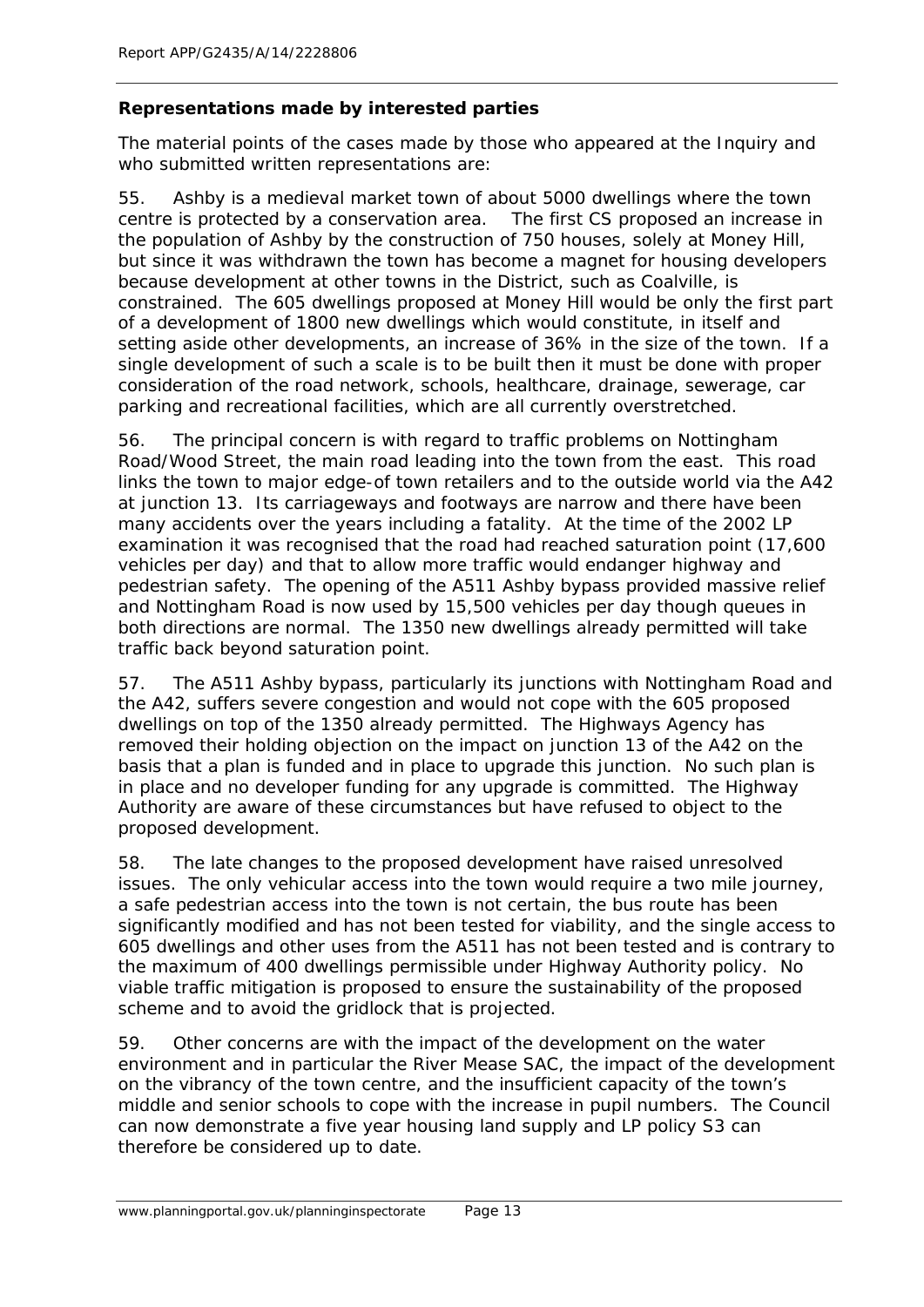## **Conditions and Section 106 Unilateral Undertaking**

60. The Council and the Appellants have agreed a list of conditions for both the original and amended schemes (ID13 and ID14). These were discussed at the Inquiry as were conditions suggested by the Ashby Civic Society; which have either been addressed in the agreed conditions, are covered by provisions of the Section 106 undertaking, or do not relate to matters that need to be addressed by imposition of conditions. The agreed conditions have been amended where necessary in the interests of clarity and precision and to delete phrases that would allow the possibility of un-consulted alterations to previously agreed details. The conditions meet the tests for conditions set out in the National Planning Practice Guidance and are set out in schedules attached to this report. The reasons for the conditions are set out in the schedules.

61. A final draft Section 106 Unilateral Undertaking was submitted at the close of the Inquiry and a signed and dated version was submitted after the close of the Inquiry. The undertaking makes provision for the payment of contributions that would include the construction of a new on-site primary school or the expansion of an existing school, a sum of £1,081,508 for the provision of a new design centre at Ivanhoe College, a sum of £1,110,487 for the provision of a specialist teaching area at Ashby School, a sum of £201,878 to enhance healthcare facilities, a sum of £18,260 to enhance library facilities, a sum of £201,029 to support Police operations in the town, and a sum of £105,651 to upgrade and enhance public rights of way in the vicinity of the site.

62. The obligations of the Undertaking, other than that to support Police operations, are all related to requirements of development plan policies and are all necessary to make the development acceptable in planning terms. They are all, furthermore, directly related to the development, are fairly and reasonably related in scale and kind to the development, and are in place to mitigate the effects of the development. The Legal Agreement, setting aside the Police contribution, therefore complies with Regulation 122 of the CIL Regulations 2010. Furthermore, taking into account the submissions of NWLDP, LCC and LP, the Agreement complies with Regulation 123 of the CIL Regulations 2010.

63. The contribution of £219,029 towards Police infrastructure is not related to requirements of development plan policies. The figure has been arrived at following a close and careful analysis of the current levels of policing demand and deployment in Ashby. The proposed development, in terms of population increase, would have a quantifiable and demonstrable effect on the ability of the Police to carry out their statutory duties in the town. LP has not sought any contribution to some aspects of policing, such as firearms and forensics, but only for those aspects where there is no additional capacity. The contribution is thus fairly and reasonably related in scale and kind to the development and is directly related to that development. The contribution is necessary because the new housing that would be created would place a demonstrable additional demand on Police resources in Ashby. The financial contribution to Police operations thus satisfies Regulation 122 of the Community Infrastructure Levy Regulations 2010 and a provision of the Undertaking would ensure that the contribution also satisfies Regulation 123 of the Community Infrastructure Levy Regulations 2010.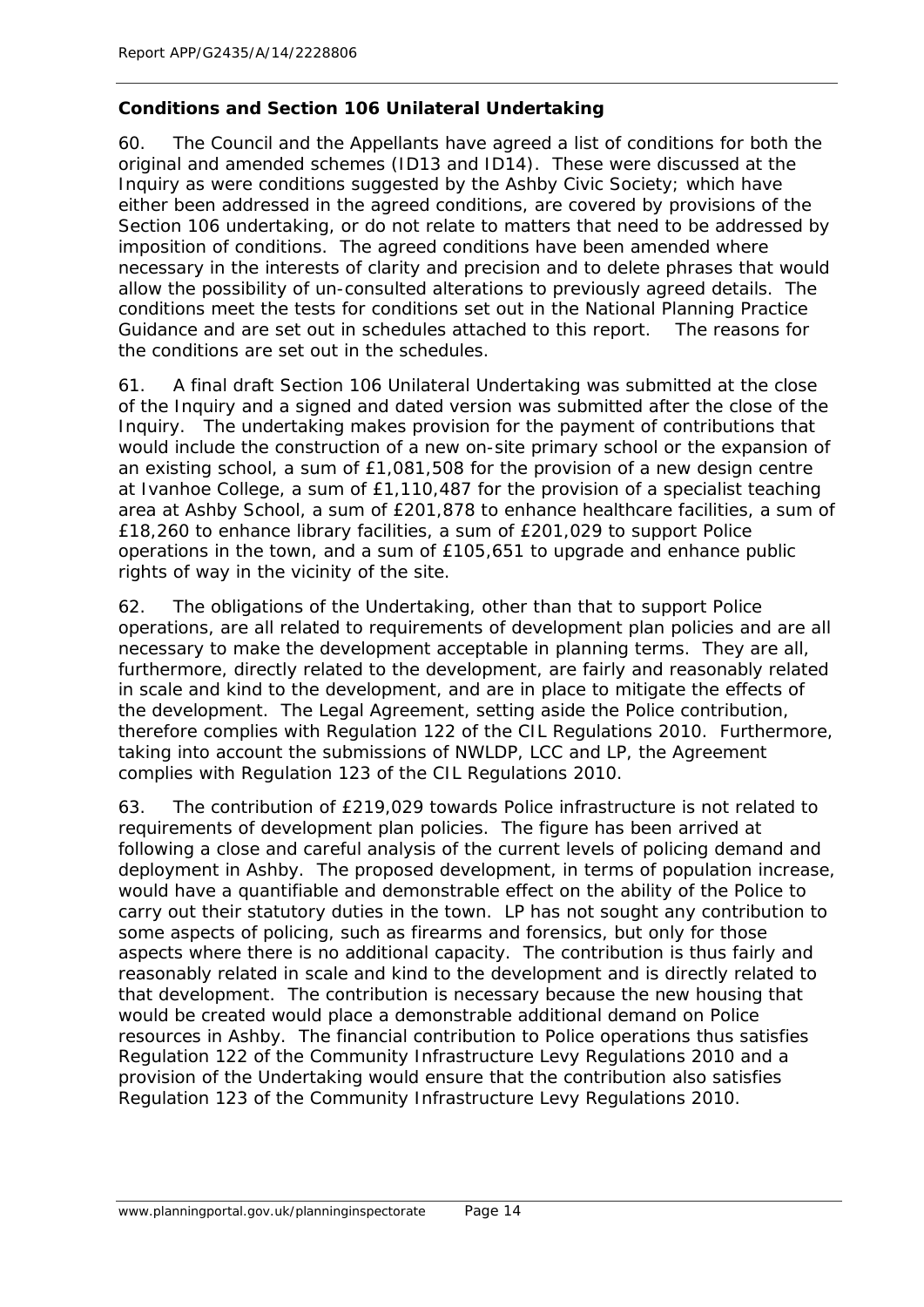## **Conclusions**

*Numbers in square brackets at the end of each paragraph refer to earlier paragraphs in this Report.*

The amended scheme

64. The amended scheme, setting aside the application for 70 dwellings on the Verney field, is not appreciably different to the original scheme. Housing density would be slightly higher and there would be slightly less public open space but there is no reason to suppose that a detailed scheme put forward at reserved matters stage would be unacceptable. Flood attenuation areas would also be slightly reduced but there is no evidence to suggest that there would be any increased risk of flooding or any adverse consequences for the water environment. Furthermore, the amended scheme has been assessed against the EIA Regulations and this assessment has not raised any issues. The appeal site is the same in both schemes and the amendments can properly be described as minor. [35, 58]

65. There is the possibility, if this appeal is allowed and the appeal for the proposed development on the Verney field is successful, that the appeal land would be developed for 675 dwellings rather than 605. If all other factors are acceptable then this would constitute the efficient use of land and would result in an increased contribution to housing and affordable housing supply. The appeal for the Verney field development will be determined on its own merits as will the appeal that is the subject of this report. [48]

66. The Appellant has undertaken a consultation exercise for the amended scheme and all parties who made representations on the original scheme were consulted. The consultation period ended before the close of the Inquiry and all representations made have been taken into account. The consultation process undertaken by the Appellant was responsibly made and is afforded significant weight. [36-38, 58]

67. The amended scheme is not materially different to the original scheme and is not so changed that the interests of any party to the appeal are compromised. The original scheme, if allowed, could be implemented if the appeal for the Verney field is dismissed but, equally, if that appeal is allowed the original scheme could be implemented on the basis of amendments made to it at reserved matters stage. The original and amended schemes will thus be considered on their merits.

The main issue

68. The main issue is whether the proposed development, taking all relevant matters into account, would be sustainable development

Traffic congestion and highway safety

69. The limit in Highway Authority guidance on the number of dwellings that can be accessed from a single access point is only a recommendation and neither the Authority nor any of the emergency services have commented on this aspect of the development. Residents of the town, if the appeal scheme is built out, envisage traffic congestion in the town returning to the level that existed before the A511 Ashby by-pass was brought into use. But there is no evidence to indicate that this would occur. Residents of the proposed dwellings, travelling by car to go to and return from work in locations outside Ashby, would not drive through the town; the A511, which would be the sole access into the site in the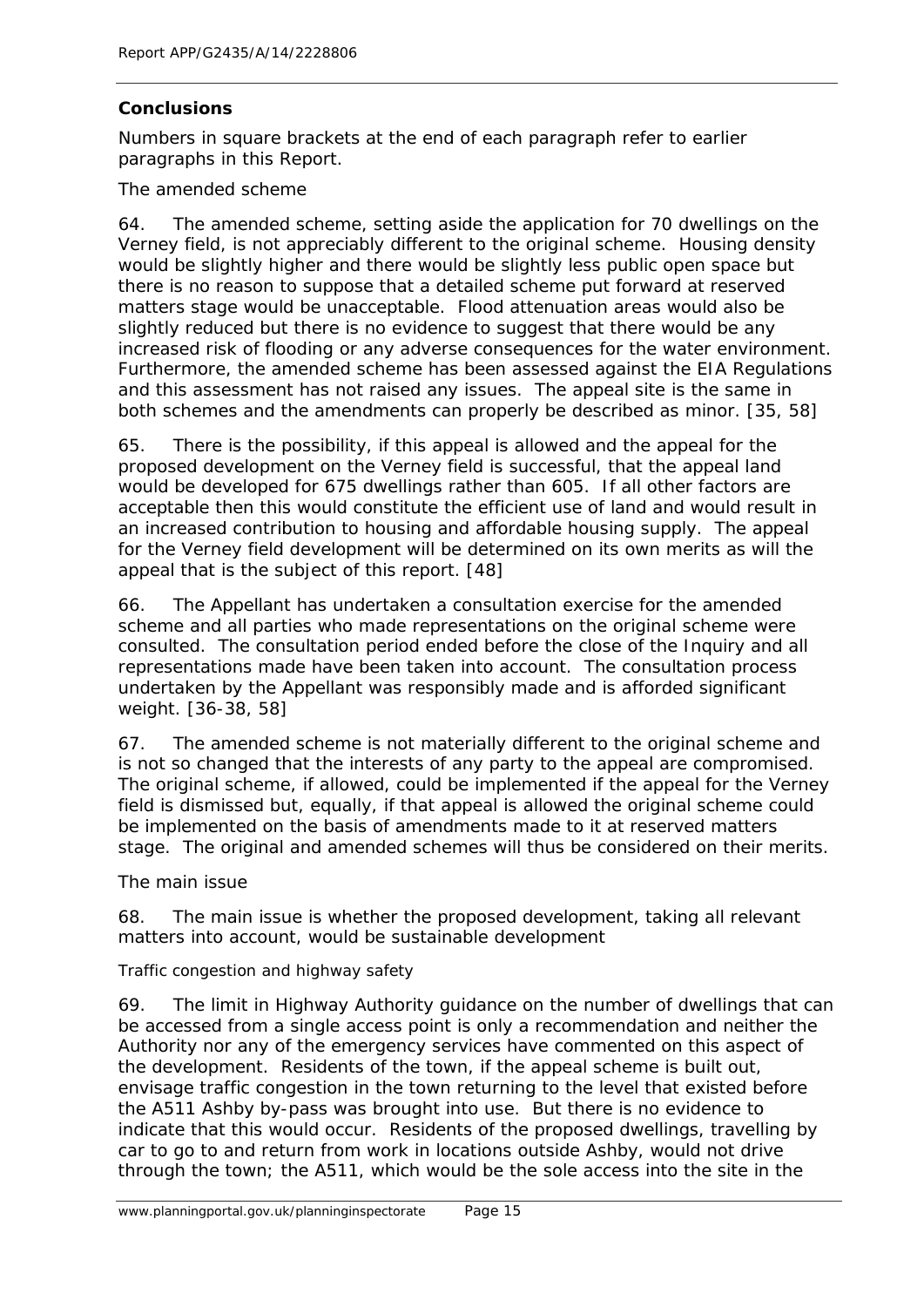amended scheme and the principal access into the site in the original scheme, provides access to other towns in all directions. [51, 56, 58]

70. It is also not likely that such residents would detour through the town to drop children at schools in the town because this would add significantly to their journey time and it would probably be quicker, given the proximity of the site to the town centre and schools, for these children to walk or cycle to school. In this regard the site is recognised to be in a sustainable location relative to the town centre and local infrastructure, and improvements to footpath links to the town centre and schools could be part of a detailed scheme at reserved matters stage.

71. In the original scheme no more than 30 dwellings would be accessed via Woodcock Way, which has a junction with Nottingham Road to the east of the town centre. Car journeys to and from work, resulting from such a limited number of dwellings and given that these journeys would almost certainly not pass through the town, would be inconsequential.

72. Whilst negotiations with a bus operator for a bus service to link the proposed development to the town are ongoing, based on negotiations to date and the size of the development which would be likely to provide sufficient passengers to sustain a service, there is every reason to suppose that a bus service would be initiated and maintained into the future. This service would provide another alternative mode of transport to the motor car for access by children to schools and would benefit all residents of the proposed development. [39, 58]

73. Just as school age children would be able to walk or cycle to school residents who work in the town would be able to do likewise. Some residents of the proposed development, possibly those who are infirm or who intend to make significant purchases in the town, might travel by car into the town centre. But it is unlikely that they would do so during the rush hour periods. Furthermore, there are two major supermarkets and other large retail outlets at the east end of the town and these could be accessed by car from the proposed development without the need to drive through the town. The proposed development is not likely to result in any significant or even discernible increase in traffic congestion in Ashby.

74. Nottingham Road/Wood Street does have bends but it is not unusually narrow or otherwise difficult to travel along in any type of vehicle. Pavements are narrow in places but not, in any location, so narrow that pedestrians are at any danger from passing vehicles. Footpath links from the site to the town centre, in any event, do not require use of the pavements to Nottingham Road/Wood Street. School children from the proposed development might need to cross Nottingham Road to Ashby School but no concern has been expressed for their safety in doing so. The Highway Authority, furthermore, has raised no concerns regarding the safety of highway users on Nottingham Road/Wood Street and there is no evidence to indicate that the development would prejudice the safe and free flow of traffic on the A511 or the A42 trunk road. The proposed development, either in its original or amended form, would not compromise highway safety or result in any significant increase in traffic congestion. [56]

The character of the area

75. There are very few comments about the effect of the proposed development on the character of the area in representations made either at application or appeal stage. This may be because it has long been envisaged that Money Hill,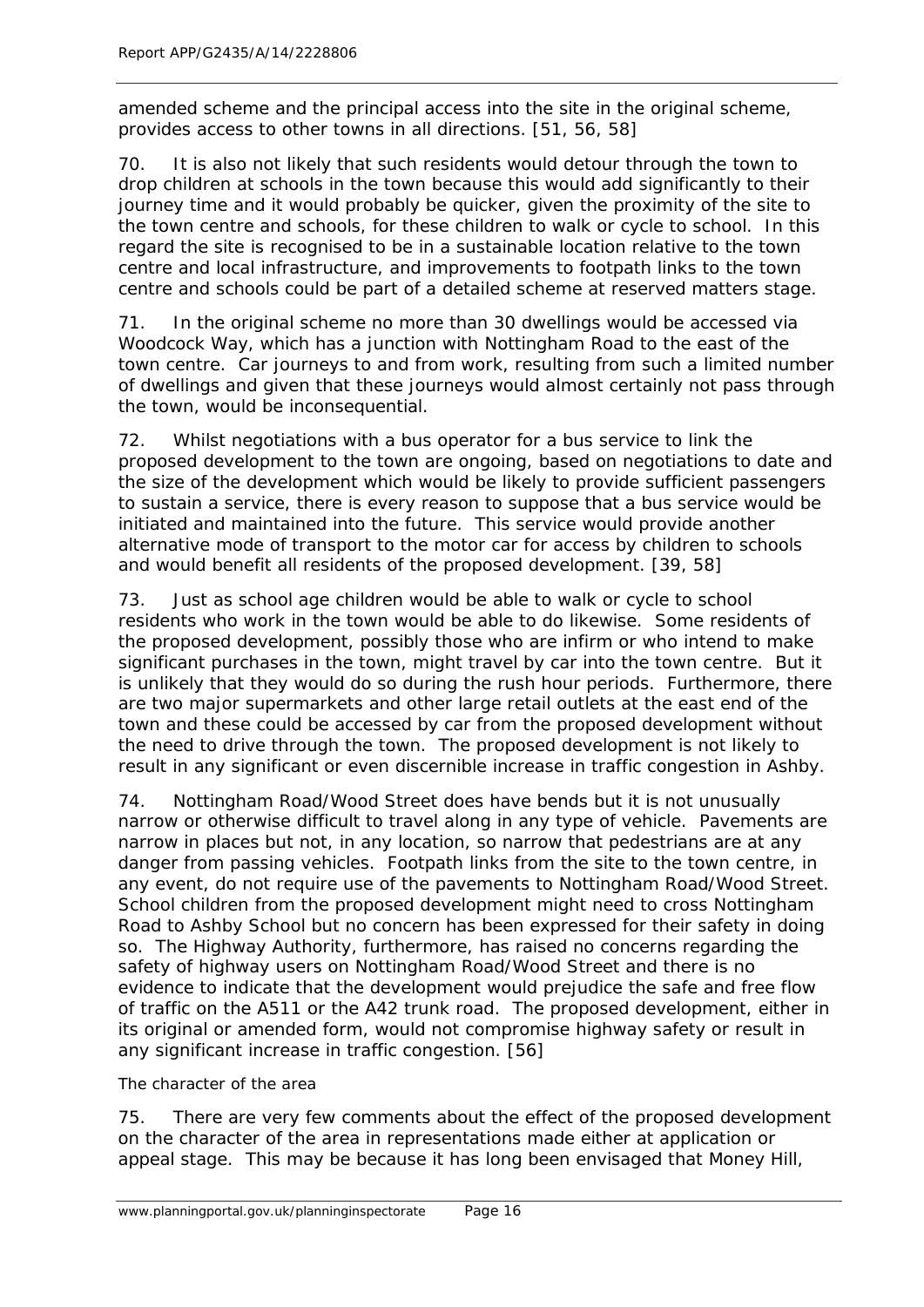given its sustainable location, would be developed for housing. Some residents have commented that they value the site and that the development would harm the character of the area. But, other than a footpath that extends along the south boundary of the site and veers through it slightly in two locations, there is no public access through the site. The site therefore has no recreational value and it can be valued only for the outlook that is available over it. The loss of this outlook for some residents and the loss of a part of the countryside surrounding the town, a part which is separated from further countryside by the A511, would be regrettable but the proposed development would not have any significant effect on the character of the area. [48]

#### The historic heritage of the area

76. Part of the south boundary of the site abuts the Ashby-de-la-Zouch Conservation Area (ACA). Within the ACA are many listed buildings including Ashby Castle, which is on the south side of the town centre and which is a Grade I listed building. From the top of the ruined keep of the castle there is a view across Money Hill, as well as views in other directions. The proposed development would replace a section of countryside in this view but it would be seen in the context of existing development to the west and south-east. English Heritage has not raised any substantive concerns with regard to heritage assets and Mr Tandy, at the Inquiry and appearing on behalf of Ashby Civic Society, did not either. The proposed development would not cause any demonstrable harm to the setting of Ashby Conservation Area or to the setting of any listed building within it. Paragraphs 133 and 134 of the NPPF are not therefore engaged. [48]

#### Local infrastructure

77. Ashby is not a large town and the proposed development is within easy walking and especially cycling distance of all existing services and facilities. It is a thriving town and the additional population resulting from the development would help to sustain these existing services and facilities. Section 106 undertakings would result in financial contributions for many elements of local infrastructure. These contributions would include the construction of a new on-site primary school or the expansion of an existing school, a sum of £1,081,508 for the provision of a new design centre at Ivanhoe College, a sum of £1,110,487 for the provision of a specialist teaching area at Ashby School, a sum of £201,878 to enhance healthcare facilities, a sum of £18,260 to enhance library facilities, a sum of £201,029 to support Police operations in the town, and a sum of £105,651 to upgrade and enhance public rights of way in the vicinity of the site. [26, 47, 59]

78. The proposed development includes a community hall, a neighbourhood retail use, and public open space that would be accessible to new and existing residents of the town. Taking these factors into account and the various aforementioned provisions of the Section 106 Unilateral Undertaking, the proposed development would not place an unacceptable burden upon local infrastructure.

#### Transport options

79. Negotiations with a local bus operator on the original scheme envisaged the provision of a bus service that entered the site from the A511 and exited the site via Woodcock Way. LCC raised no concerns with the viability of such a service. A bus service for the amended scheme would enter and exit the site via the A511 but the route would not be significantly longer than that for the original scheme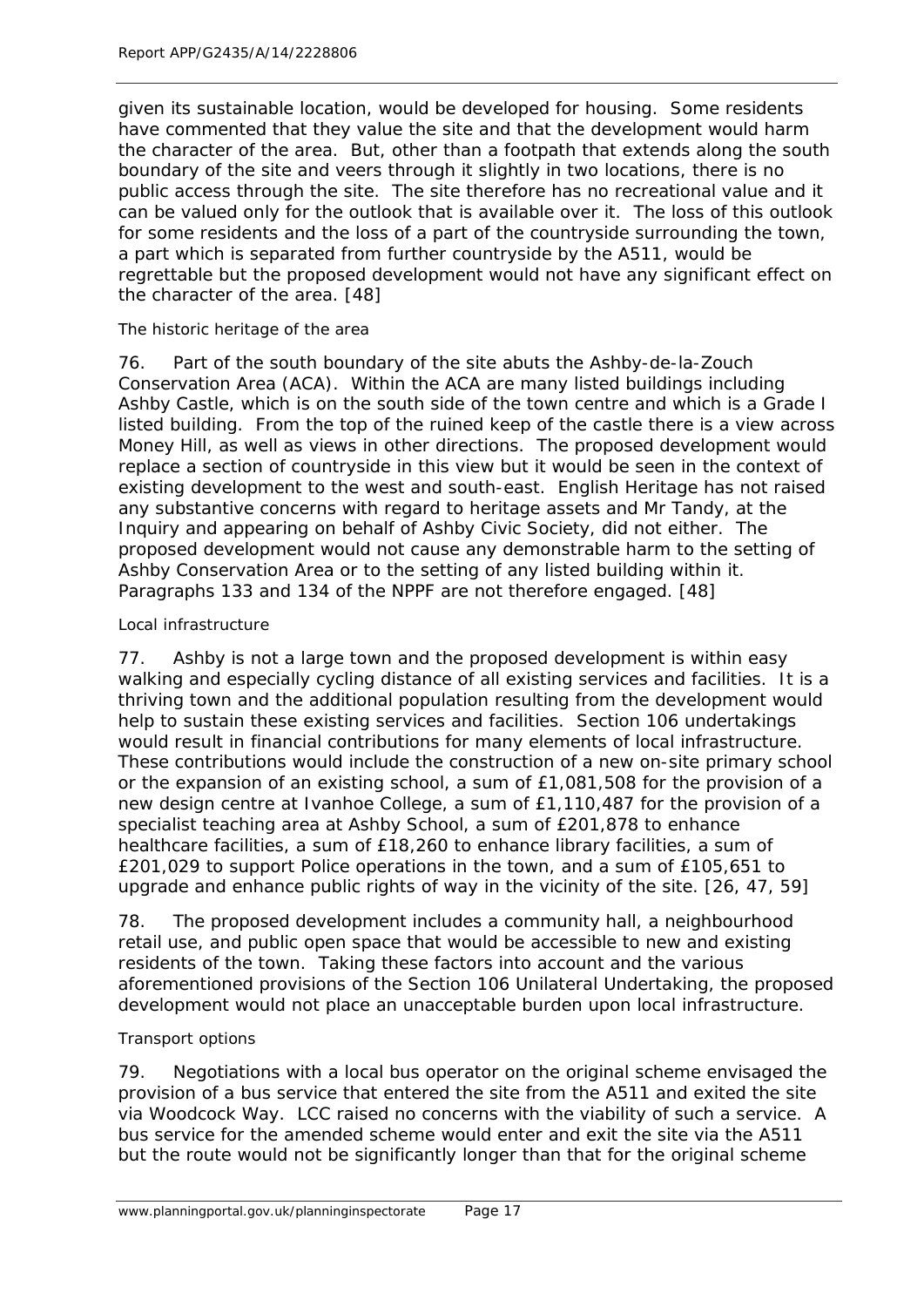and there is no reason to suppose that it would be any less viable. The provision of a bus service is not included in the Section 106 undertaking because there is no detailed agreement with a bus operator in place. However, a recommended condition would require this matter to be addressed before development is commenced and there is, given the negotiations that have already taken place and on the evidence available, a real prospect that a bus service for either scheme would be provided, as agreed by the local planning authority, and before 131 dwellings have been constructed in accordance with the condition. [39, 58]

80. The Section 106 undertaking includes the payment of an enhanced connectivity contribution of up to £400,000 to assess existing public transport, cycle and pedestrian connectivity and permeability in the town, and to implement measures to improve cycle and pedestrian connectivity between the site and the town centre. The undertaking also includes the payment of £650 per dwelling for the purpose of providing each dwelling with two six month bus passes and the payment of £11,674 to upgrade two bus stops on Nottingham Road. The undertaking is drafted so that part of the connectivity contribution would go towards 'seed funding' the bus service thus ensuring its initial viability before the development is completed and, as is likely, the service becomes viable. [39]

81. There is a real prospect that the aforementioned condition would result in a bus service being provided and there is also a real prospect that, given the size of the development, the bus service would become viable. As well as easy access by cycle and walking to local services, residents of the proposed development would have access to a mode of transport to the town centre other than by motor car.

#### Paragraph 7 of the NPPF

82. Paragraph 7 of the NPPF states that there are three dimensions to sustainable development: economic, social and environmental. In terms of the economic role, the development would result in the creation of construction jobs, new and existing employment opportunities in the town would have a greater pool of potential employees to draw from, and the new residents of the town would contribute to the vitality of the town's shops and facilities. The proposed development satisfies the economic role of sustainable development. [47]

83. In terms of its social role the most important factor is the provision, through the Section 106 undertaking, of 30% affordable housing and a 60 unit extra care facility. There is a significant shortfall in the provision of affordable housing in the District and the provision of extra care units is nationally less than it should be. Furthermore, there is no reason to suppose that the development would not be of high quality and all parts of the development would be within easy walking and cycling distance of shops, facilities and services in the town. The proposed development satisfies the social role of sustainable development. [21, 47]

84. There is no evidence to indicate that ecology or biodiversity interests would be harmed and the development would not threaten the environment of the River Mease SAC. The site is subdivided by hedgerows and it has other biodiversity credentials. But the proposed development would have significant areas of open space and all residential gardens, to a lesser or greater extent, include features and opportunities for the enhancement of biodiversity. The proposed development would result in the loss of agricultural land but, on balance, the proposed development satisfies the environmental role of sustainable development. [48, 59]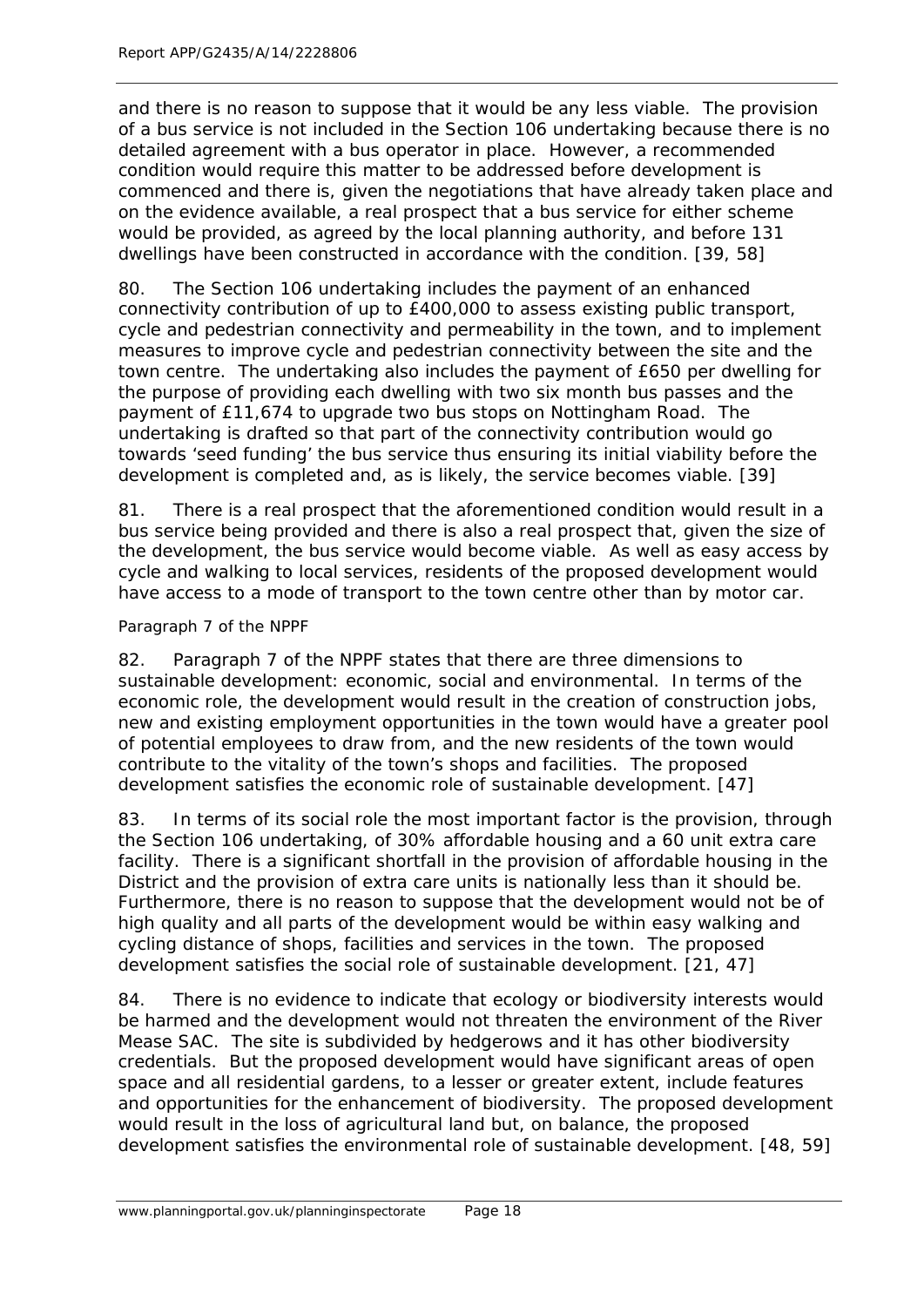#### Conclusion

85. The proposed development, having taken all relevant matters into account, would not cause harm to any matters of acknowledged importance. The proposed development, furthermore, satisfies the economic, social and environmental roles set out in paragraph 7 of the NPPF and would be sustainable development.

86. Planning applications must, with regard to Section 38(6) of the Planning and Compulsory Purchase Act 2004, be determined in accordance with the development plan unless material considerations indicate otherwise. The NPPF postdates the LP. Paragraph 215 of the NPPF states that due weight should be given to relevant policies in existing plans according to their degree of consistency with the framework and paragraph 216 states that the weight to be given to policies in emerging plans should accord to the stage of preparation of the plan. With regard to paragraphs 215 and 216, LP policy S3 is out-of-date and the emerging CS is afforded no weight.

87. Paragraph 47 of the NPPF requires local planning authorities to identify and update annually a supply of specific deliverable sites to provide five years of housing against their housing requirements. The Appellant has not disputed the Council's contention that they have a five year supply of housing land. But local planning authorities must also plan for housing supply beyond the five year period and, as set out in paragraph 47, identify a supply of sites for 6-10 years and, where possible, 11-15 years. There is also a current national imperative to boost the supply of housing and, in recognition of this, the Council rightly does not cite their five year housing land supply as a reason to withhold planning permission.

88. Paragraph 49 of the NPPF states that housing applications should be considered in the context of sustainable development, and paragraph 14 states that there is a presumption in favour of sustainable development and that, for decision taking, this means, where relevant policies in the development plan are out-of-date, granting planning permission for development unless any adverse effects of doing so would significantly and demonstrably outweigh the benefits, when assessed against the policies in the NPPF taken as a whole. There are no demonstrable adverse effects to take into account and the development would be sustainable development. Determination of the appeal, for this principal reason, may be made other than in accordance with the development plan.

## **Recommendations**

89. I recommend that planning permission be granted for the amended scheme subject to conditions set out in a schedule appended to this report, or, if this recommendation is not accepted, for the original scheme also subject to conditions set out in a schedule appended to this report.

90. I recommend that planning permission be granted for 605 residential dwellings including a 60 unit extra care centre (C2), a new primary school (D1), a new health centre (D1), a new nursery school (D1), a new community hall (D1), new neighbourhood retail use (A1), new public open space and vehicular access from the A511 and Woodcock Way on land at Money Hill, Land north of Wood Street, Ashby-de-la-Zouch.

# *John Braithwaite*

Inspector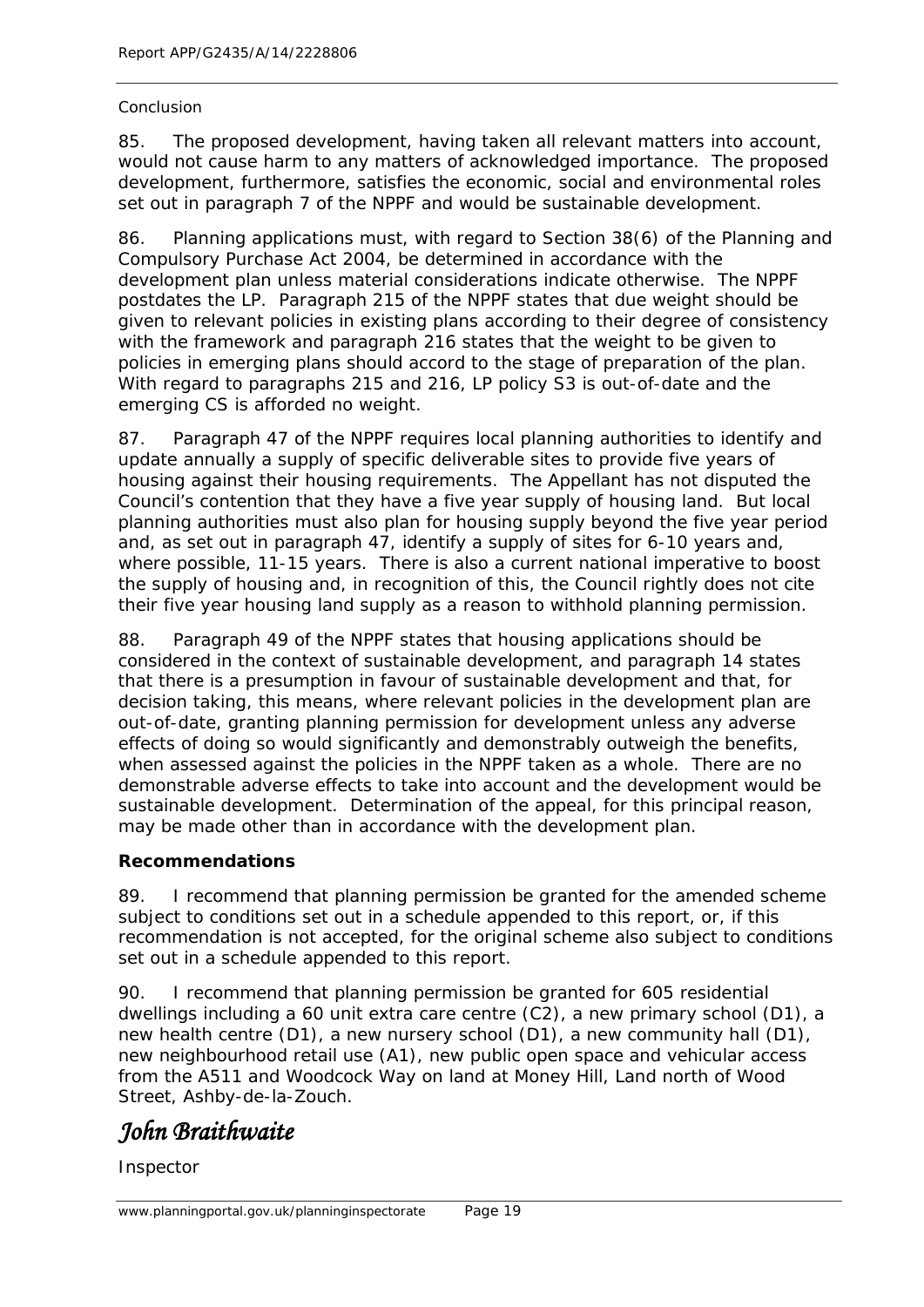## **APPEARANCES**

FOR THE LOCAL PLANNING AUTHORITY:

| Mr T Leader                                             | Of Counsel instructed by Ms A Lowe,<br>Solicitor to NWLDC             |  |
|---------------------------------------------------------|-----------------------------------------------------------------------|--|
| He was assisted by                                      |                                                                       |  |
| Mr A Murphy BA(Hons) MSc MRTPI                          | Director of Stansgate Planning                                        |  |
| FOR THE APPELLANT:                                      |                                                                       |  |
| Mr C Banner                                             | Of Counsel instructed by Iceni Projects<br>Limited                    |  |
| He called                                               |                                                                       |  |
| Mr D Churchill MRTPI                                    | Director of Iceni Projects Limited                                    |  |
| Mr C Burbidge BSc(Hons) MSc<br><b>MCIHT MCILT MRTPI</b> | Director of Iceni Projects Limited                                    |  |
| FOR LEICESTERSHIRE COUNTY COUNCIL (LCC):                |                                                                       |  |
| Mr A Cross                                              | Solicitor                                                             |  |
| He was assisted by                                      |                                                                       |  |
| Mr A Tyrer BA(Hons) MRTPI                               | Development Contributions Officer at<br>Leicestershire County Council |  |
| FOR LEICESTERSHIRE POLICE (LP):                         |                                                                       |  |
| Ms J Wigley                                             | Of Counsel                                                            |  |
| She was assisted by                                     |                                                                       |  |
| Mr M Lambert                                            | Growth and Design Officer at<br>Leicestershire Police                 |  |
| <b>INTERESTED PERSONS:</b>                              |                                                                       |  |
| Mr M Ball                                               | Ashby Town Council                                                    |  |
| Ms L Titley                                             | Local resident                                                        |  |
| Mr T Gregory                                            | Local resident                                                        |  |
| Mr C Tandy                                              | Vice President of Ashby-de-la-Zouch Civic Society                     |  |
| Mr D Price                                              | Local resident                                                        |  |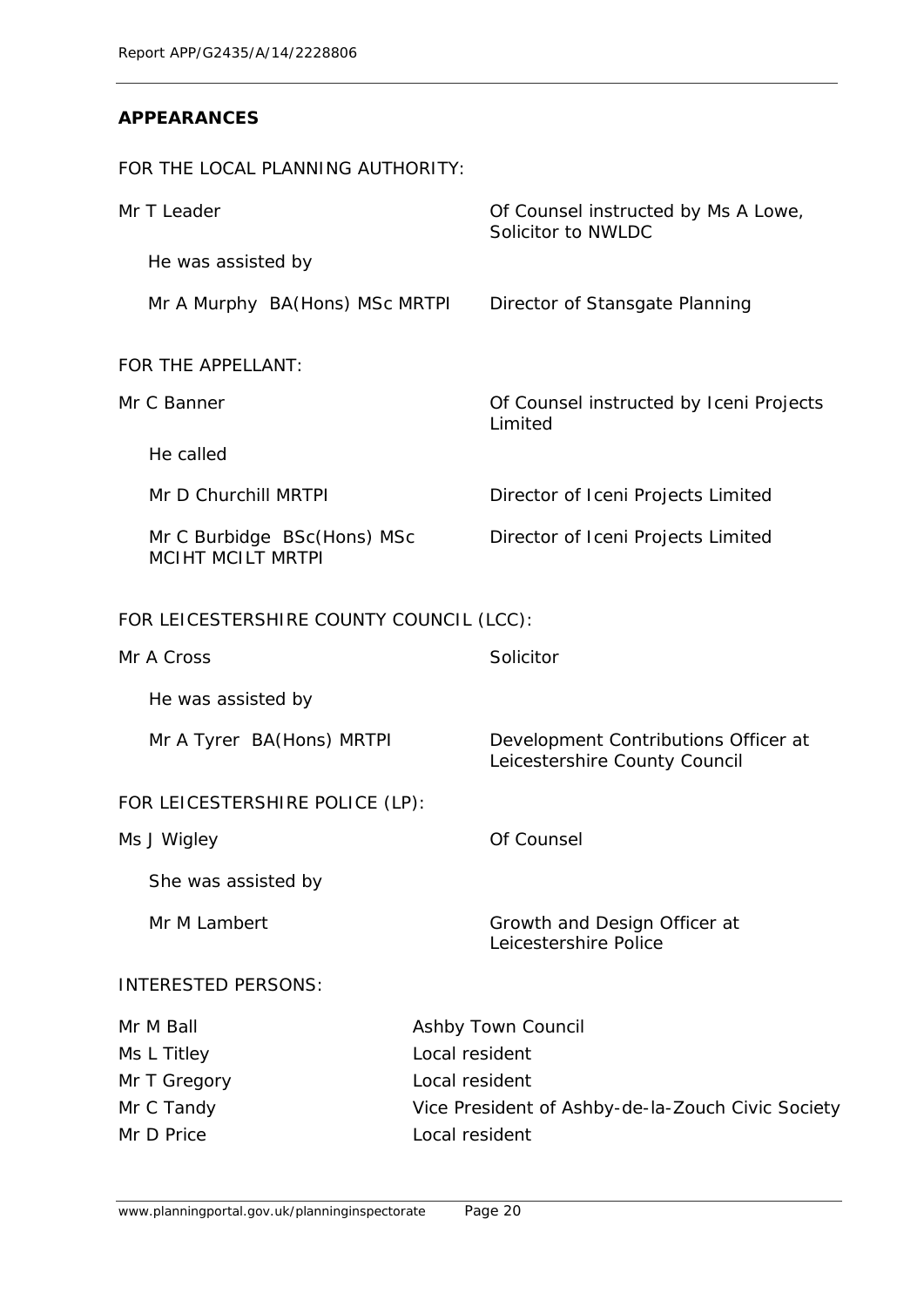#### **INQUIRY DOCUMENTS LIST**

- NWLDC's letter of notification of the Inquiry and list of those notified.
- List of those notified on the amended scheme.
- Appellant's Opening Statement.
- Statement of Common Ground.
- Plans of the original scheme.
- Plans of the amended scheme.
- Statement by Mr M Ball on behalf of Ashby Town Council.
- Statement by Mr C Tandy on behalf of Ashby-de-la-Zouch Civic Society.
- Statement by Mr T Gregory.
- Letter from Macpherson Coaches to Iceni Projects Ltd dated 25 July 2014.
- Letter from Macpherson Coaches to Iceni Projects Ltd dated 25 July 2013.
- E-mail from Mr D Jenkins to Iceni Projects Ltd dated 5 September 2015.
- Suggested conditions for the original application.
- Suggested conditions for the amended application.
- Notes on conditions for the original and amended applications.
- Suggested conditions for the original application by Ashby-de-la-Zouch Civic Society.
- Suggested conditions for the amended application by Ashby-de-la-Zouch Civic Society.
- Submission by Ashby-de-la-Zouch Civic Society.
- Extract from The Definitive Map of Rights of Way.
- Final draft of Section 106 Unilateral Undertaking.
- Closing Statement by the Local Planning Authority.
- Appellant's Closing Submissions.
- Environmental Statement Addendum.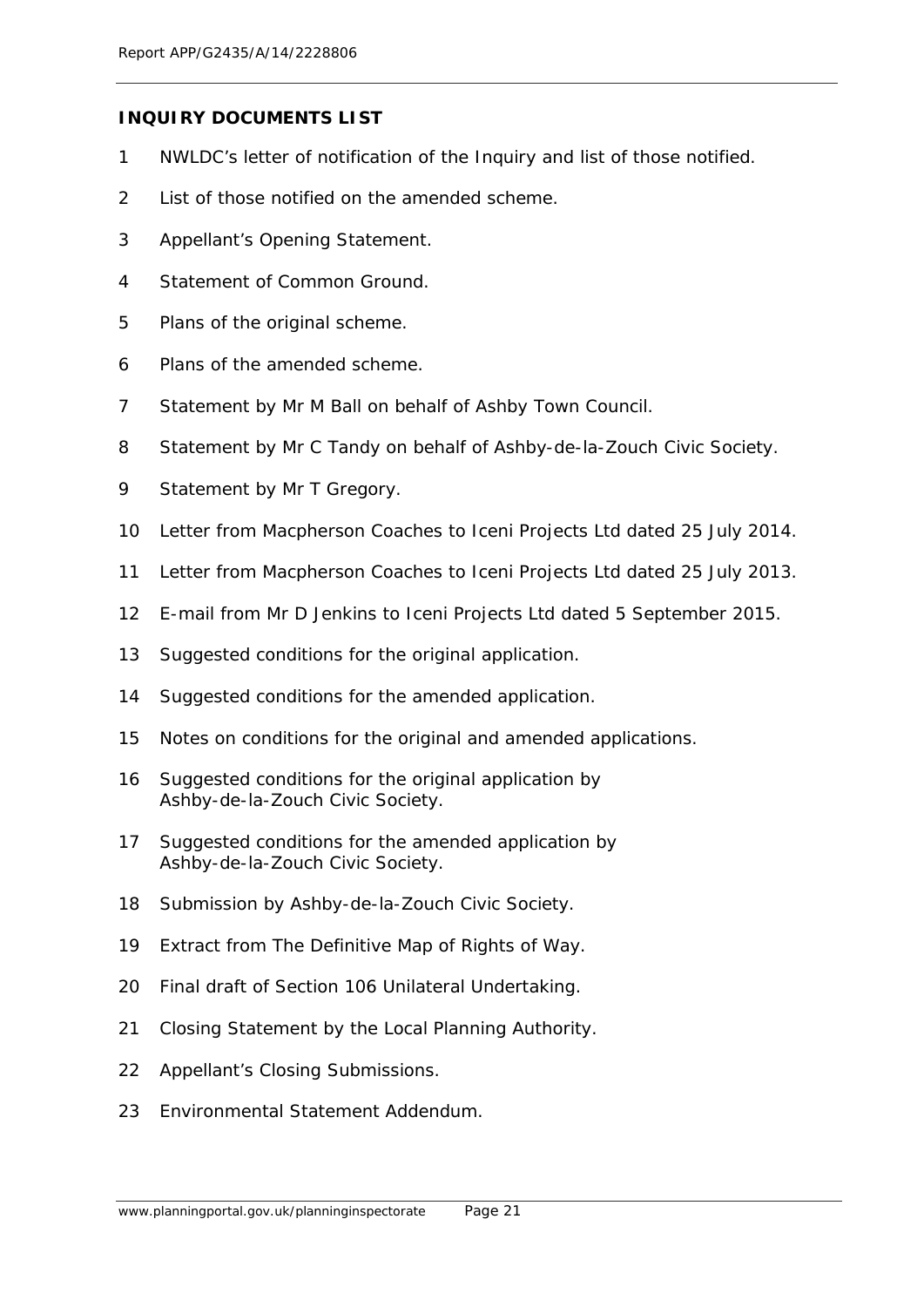## **SCHEDULE 1 – RECOMMENDED CONDITIONS FOR ORIGINAL APPLICATION**

1. Save for the details of vehicular access into the site from Woodcock Way and the A511, details of the access, appearance, landscaping, layout, and scale, (hereinafter called "the reserved matters") for the relevant phase (as defined under Condition 5 below) shall be submitted to and approved in writing by the Local Planning Authority before any development begins in for the relevant phase.

Reason: To comply with the requirements of Section 92 of the Town and Country Planning Act 1990 as amended.

2. Plans and particulars of the reserved matters referred to in condition 1 above, relating to the access save for the details of vehicular access into the site from Woodcock Way and the A511, appearance, landscaping, layout, and scale shall be submitted in writing to the Local Planning Authority and shall be carried out as approved.

Reason: To comply with the requirements of Section 92 of the Town and Country Planning Act 1990 as amended.

3. Application for approval of the reserved matters for the relevant phase (as defined under condition 5 below) shall be made to the Local Planning Authority before the expiration of three years from the date of this permission and the development hereby permitted shall begin before the expiration of two years from the date of approval of the last of the reserved matters for that phase to be approved.

Reason: To comply with the requirements of Section 92 of the Town and Country Planning Act 1990 as amended.

4. The proposed development shall be carried out strictly in accordance with the following plans:

• Site location plan (020 Rev J 21.03.2013)

• Parameters plans (021 Rev K 2.07.2013, 023 Rev J 21.03.2013, 024 Rev J, 21.03.2013 and 025 Rev J 21.03.2013)

Site Access plans (06 Rev F)

Reason: In the interests of certainty.

5. Notwithstanding conditions 1, 2 and 3 above, the first reserved matters application shall include a masterplan for the whole of the site setting out indicative details of site layout, areas of open space / children's play, landscaping, density parameters and scale, as well as details of any proposed phasing of development. The masterplan shall accord with the principles of the submitted Design and Access Statement. All subsequent reserved matters applications shall be in accordance with the approved masterplan unless any alteration to the masterplan is first agreed in writing by the Local Planning Authority. All development of the site shall thereafter be undertaken in accordance with the agreed phasing and timetable details.

Reason: To ensure that the development of the site (including where undertaken in a phased manner) takes place in a consistent and comprehensive manner, and to ensure that the proposed development delivers the proposed residential and non-residential development at the appropriate time.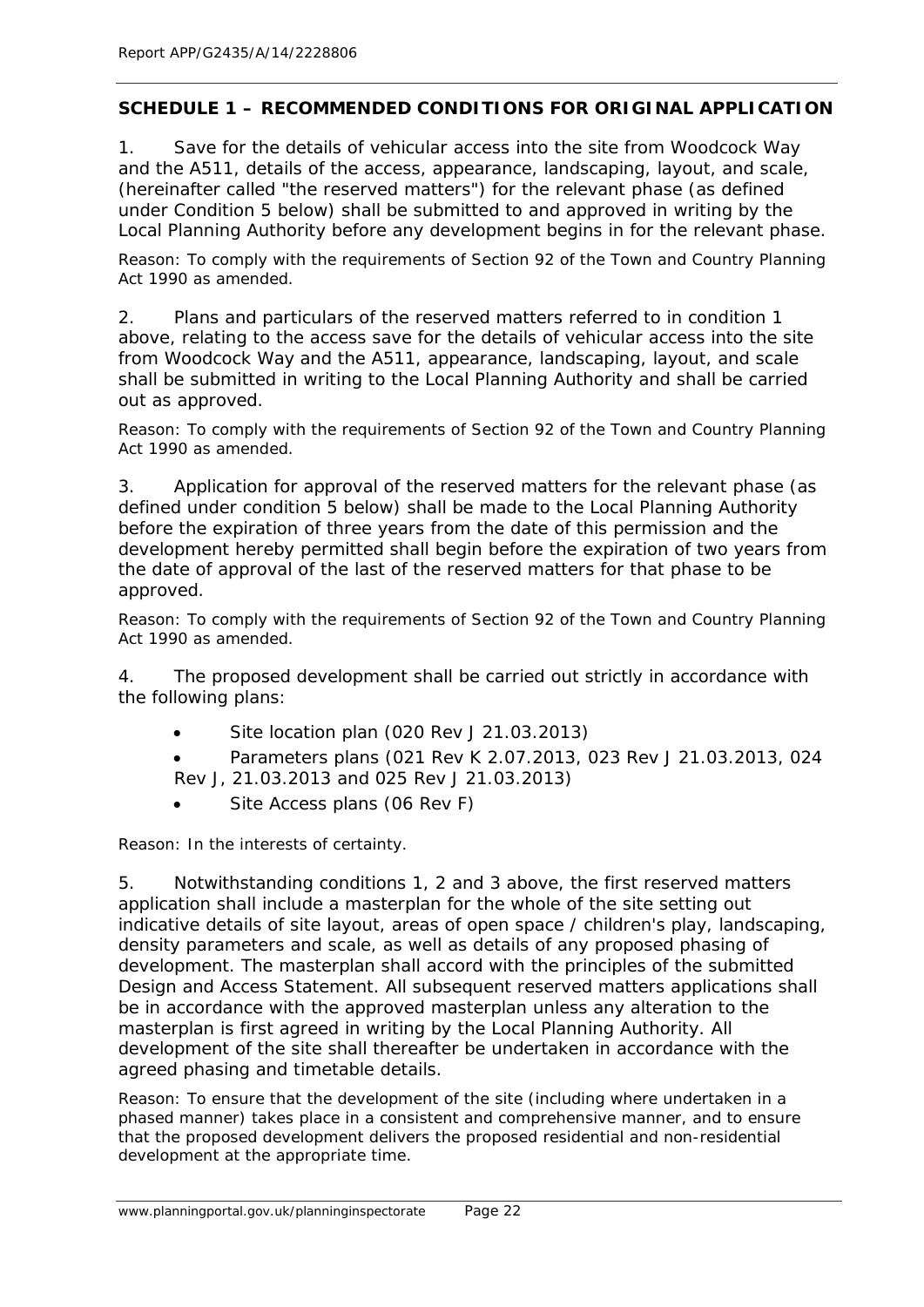6. A total of no more than 605 dwellings shall be erected pursuant to the planning permission hereby granted.

Reason: To define the scope of the permission.

7. No development shall commence on the site (or, in the case of phased development, in respect of the relevant phase) until such time as precise details of all means of mitigation measures as set out in the Environmental Statement, including timetables for their provision in respect of the development (or, in the case of phased development, in respect of that phase), have been submitted to and agreed in writing by the Local Planning Authority. The measures shall be implemented in accordance with the agreed details and timetables.

Reason: To ensure the development and associated impacts take the form envisaged in the Environmental Statement.

8. No development shall commence on the site until such time as a Design Code for the entirety of the developed area has been submitted to and agreed in writing by the Local Planning Authority. The Design Code shall substantially accord with the principles and parameters described and illustrated in the Design and Access Statement, and demonstrate compliance with Building for Life 12 (or any subsequent replacement standard issued by the Design Council / CABE or any successor organisation). The development shall thereafter be carried out in accordance with the agreed Design Code.

Reason: To ensure an appropriate form of design, and to comply with Policies E4 and H7 of the North West Leicestershire Local Plan.

9. Notwithstanding the submitted details, no construction work shall commence on site until such time as site investigation works in respect of potential risks to the proposed development arising from former coal mining operations, together with precise details of any required mitigation and a timetable for its implementation, have been submitted to and agreed in writing by the Local Planning Authority. Where the agreed details indicate that mitigation is required, the development shall be carried out strictly in accordance with the agreed mitigation and timetable.

Reason: To ensure the safe development of the site.

10. The development hereby permitted shall not be carried out other than in strict accordance with the submitted Flood Risk Assessment (FRA) dated 14 March 2013, ref. 031052 (ES Appendix 14-1) and Drainage Strategy Revision 01, dated 20 March 2013, ref. 031052 (ES Appendix 14 -2) and the following mitigation measures detailed within the FRA:

• Limiting the discharge rate for surface water run-off and provision of surface water attenuation storage on the site, so that it will not exceed the run-off from the undeveloped site and not increase the risk of flooding offsite (FRA sections 6.0 and 7.4 and Drainage Strategy sections 3.1, 5.1, 7.1 to 7.3.6);

• Management of silt and the prevention of pollution of the watercourse during the construction phase (FRA section 7.3);

- Provision of safe access and egress within the site (FRA section 7.2);
- Finished floor levels (FRA section 7.1).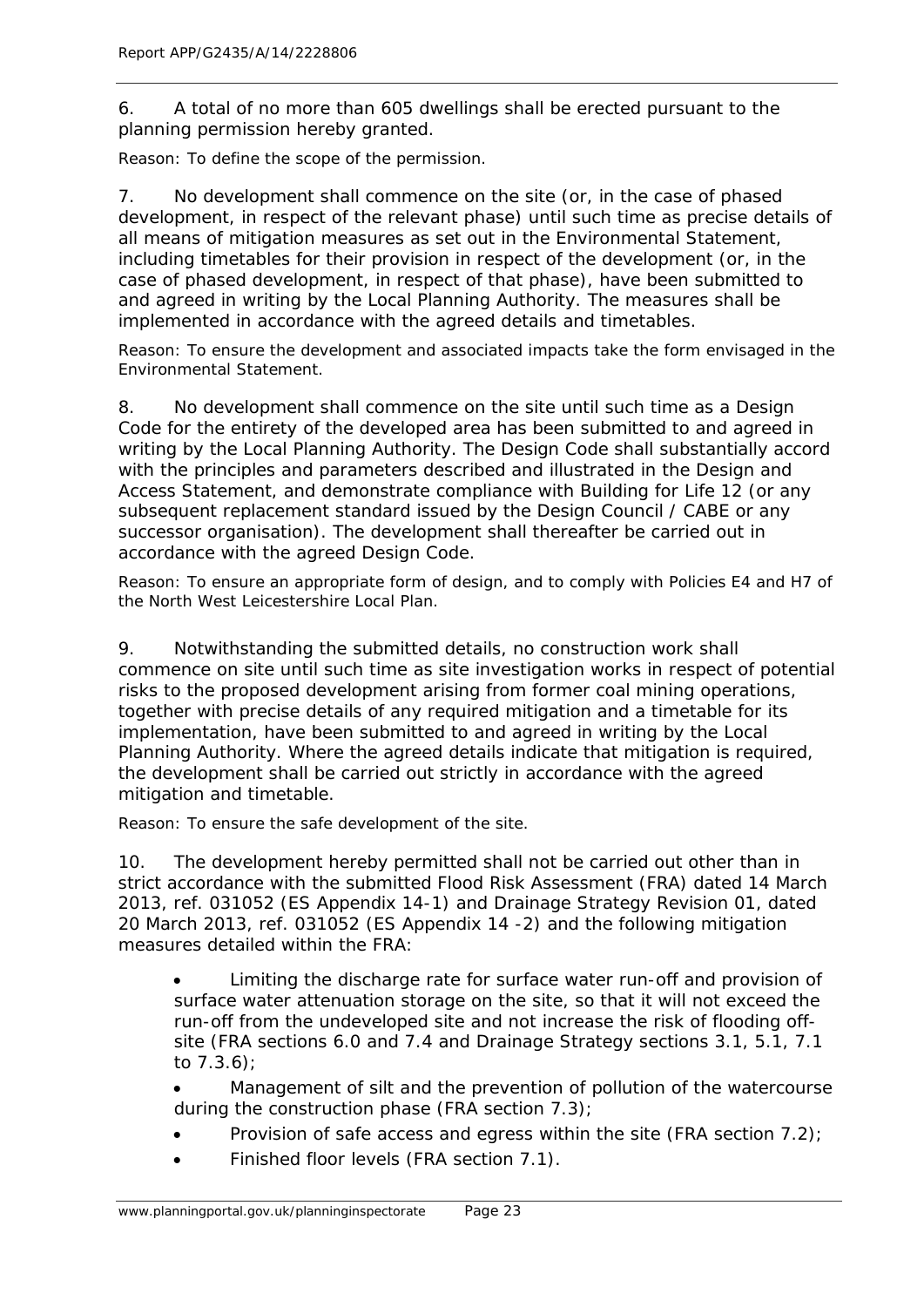Unless any alternative programme is agreed in writing by the Local Planning Authority, none of the dwellings hereby permitted shall be occupied until such time as the mitigation measures have been fully implemented in accordance with the above details.

Reason: To prevent flooding by ensuring the satisfactory storage / disposal of surface water from the site and to reduce the risk of flooding to the proposed development.

11. Notwithstanding the submitted details and other conditions, no development shall commence on the site until such time as a surface and foul water drainage scheme for the entire developed area (or, in the case of phased development, for the relevant phase of the development), based on sustainable drainage principles and an assessment of the hydrological and hydrogeological context of the development, together with a timetable for its implementation in respect of the development (or, in the case of phased development, for that phase), has been submitted to and agreed in writing by the Local Planning Authority. The scheme shall subsequently be implemented in accordance with the agreed details and timetable. The scheme shall include:

Surface water drainage system/s to be designed in accordance with either the National SUDs Standards, or CIRIA C697 and C687, whichever are in force when the detailed design of the surface water drainage system is undertaken;

• Limiting the discharge rate and storing the surface water run-off generated by all rainfall events up to the 100 year plus 20% for commercial and 30% for residential (for climate change) critical rain storm so that it will not exceed the run-off from the undeveloped site and not increase the risk of flooding off-site;

• Provision of surface water run-off attenuation storage to accommodate the difference between the allowable discharge rate/s and all rainfall events up to the 100 year plus 20% for commercial, 30% for residential (for climate change) critical rain storm;

• Detailed design (plans, cross, long sections and calculations) in support of any surface water drainage scheme, including details on any attenuation system, and the outfall arrangements; and

• Details of how the on-site surface water drainage systems shall be maintained and managed after completion and for the lifetime of the development, to ensure long term operation to design parameters.

No development shall be carried out (or, in the case of phased development, no development in that phase shall be carried out), nor any part of the development shall be brought into use at any time unless in accordance with the agreed scheme and timetable.

Reason: To prevent the increased risk of flooding, to improve and protect water quality, to improve habitat and amenity, and to ensure the development is provided with a satisfactory means of drainage.

12. The development hereby permitted shall not be commenced until such time as a scheme to detail each individual watercourse crossing (including pedestrian footbridge and vehicular crossings) demonstrating that no raising of ground levels, nor bridge soffit levels as set will result in elevated flood levels, and that there will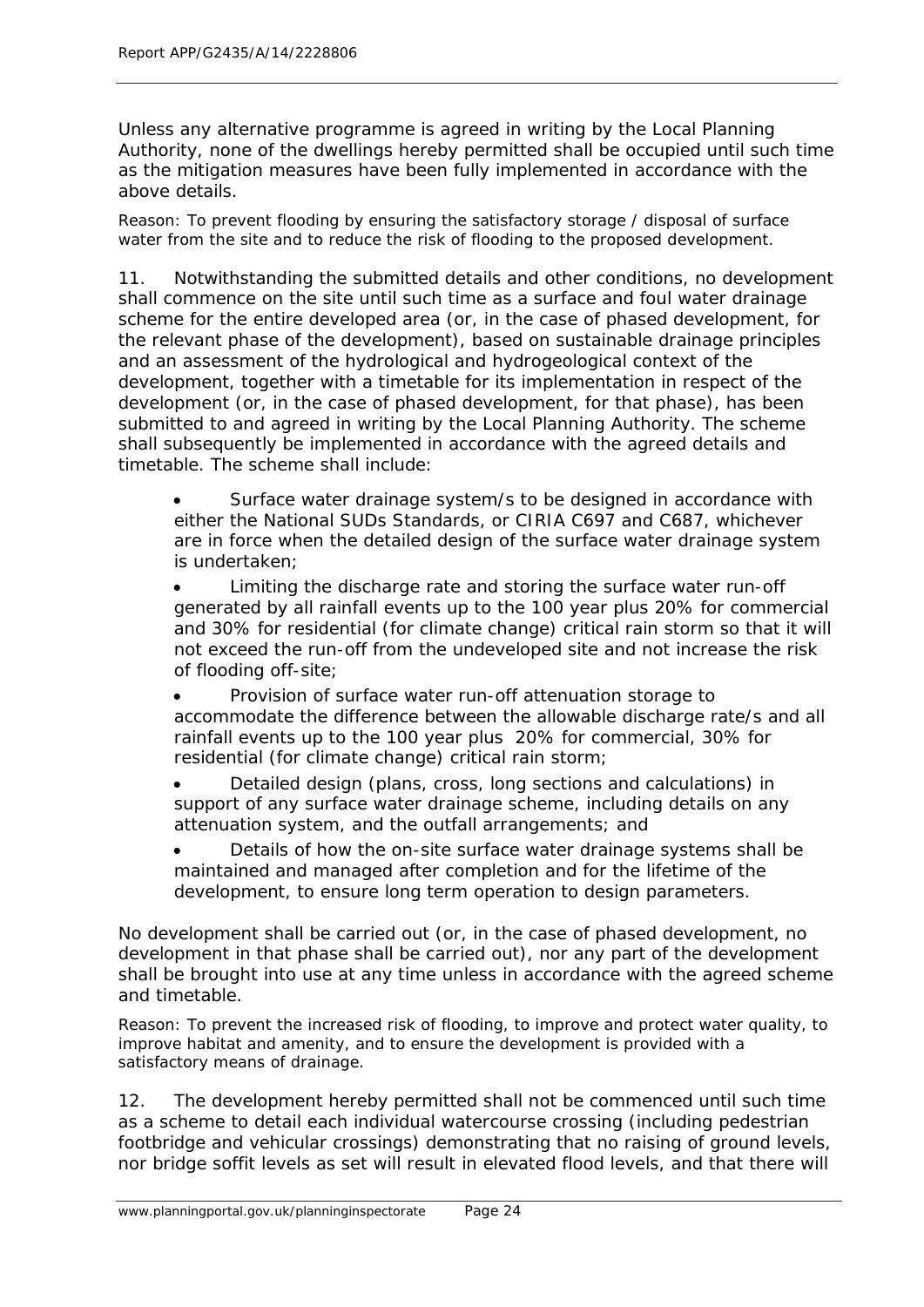be no loss of flood plain storage due to the provision of any new crossing of the Money Hill Brook, has been submitted to and agreed in writing by the Local Planning Authority in consultation with the Environment Agency and Lead Local Flood Authority (LLFA). The scheme shall include, but not be exclusive of:

• Limiting the number of crossings of the Money Hill Brook, and removal/upgrade of any existing crossings;

• Crossings to be provided as clear span bridges or arches in preference to any culverting (including the upgrading of existing crossings, where upgrading is required or proposed);

• Bridge soffits set a minimum of 600mm above the modelled 100 year plus 20% (for climate change) flood level applicable at the crossing site;

• Bridge abutments set back beyond the top of the natural bank of the watercourse;

• Where necessary, culverts designed in accordance with CIRIA C689 (including up sizing to provide a free water surface and natural bed), and to have a minimum width / length of culvert essential for access purposes;

• Provision of compensatory flood storage for all ground levels raised within the 100 year flood plain applicable at any crossing sites, including proposed location, volume (calculated in 200mm slices from the flood level) and detailed design (plans, cross, and long sections) of the compensation proposals;

• Compensatory flood storage provided before (or, as a minimum, at the ground works phase) of the vehicle bridge and any other crossing construction;

• Detailed designs (plans, cross, long sections and calculations) in support of any crossing;

• Details of how the scheme shall be maintained and managed after completion; and

• A timetable for the relevant works.

The scheme shall be fully implemented and subsequently maintained in accordance with the approved details including the timing / phasing arrangements embodied within the scheme.

Reason: To avoid adverse impact on flood storage, to reduce the risk of flooding to the proposed development and future occupants, to reduce the risk of flooding to adjacent land and properties, to improve and protect water quality, to improve habitat and amenity, and to ensure future maintenance of the surface water drainage system.

13. No development shall commence until a construction working method statement to cover all watercourse works (including pedestrian and vehicular crossings and any other works within 8 metres of any watercourse) has been submitted to and agreed in writing by the Local Planning Authority. Development shall be carried out in accordance with the approved scheme.

Reason: To protect local watercourses from the risk of pollution.

14. Notwithstanding the submitted details and other conditions no development (save for demolition works) shall commence on the site (or, in the case of phased development, in respect of the relevant phase) until a further Risk Based Land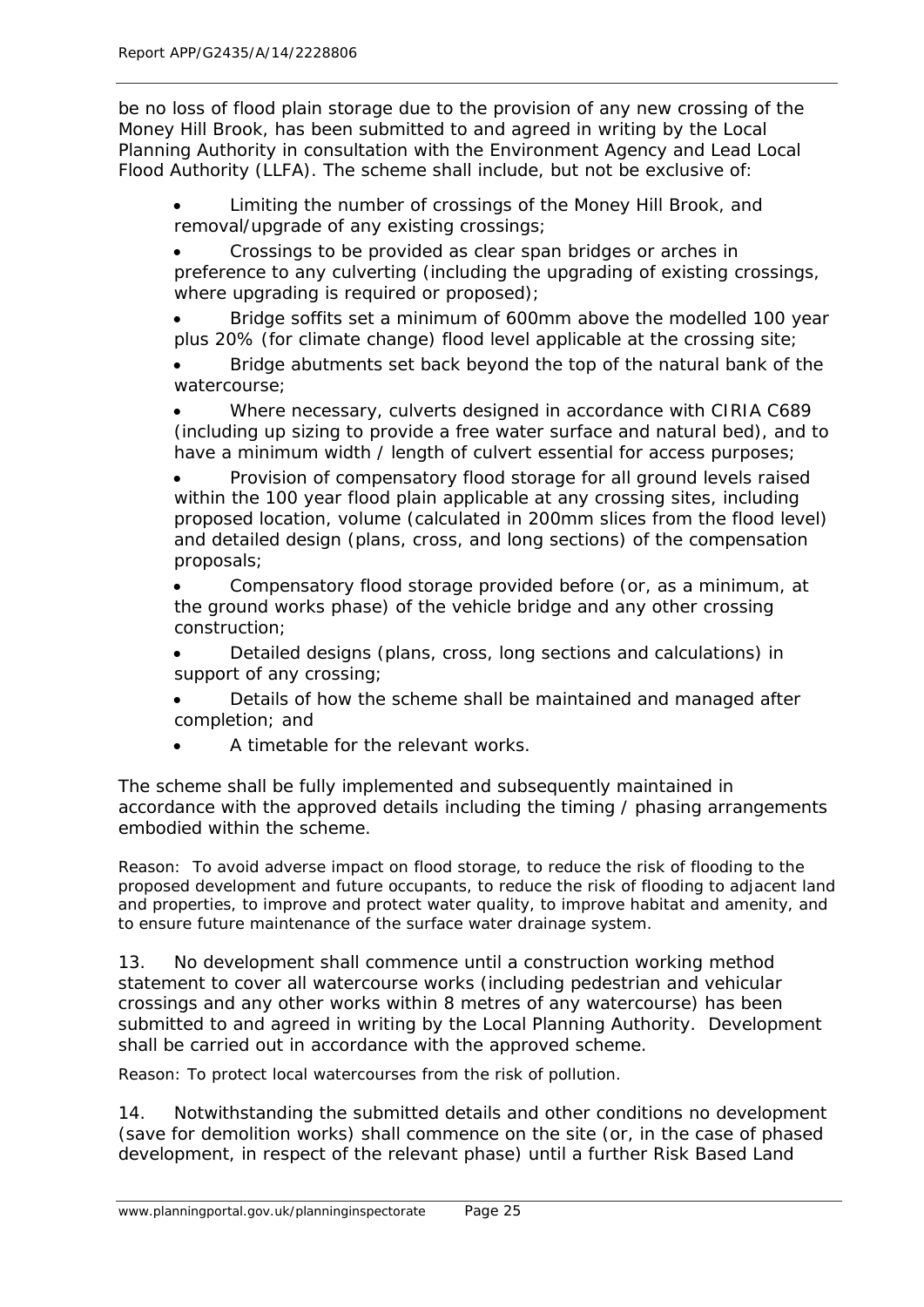Contamination Assessment has been submitted to and agreed in writing by the Local Planning Authority (or, in the case of phased development, in respect of that phase). The Risk Based Land Contamination Assessment shall identify all previous uses, potential contaminants associated with those uses, a conceptual model of the site indicating sources, pathways and receptors, and potentially unacceptable risks arising from contamination at the site and shall be carried out in accordance with:

• BS10175:2011 + A1:2013 Investigation of Potentially Contaminated Sites Code of Practice;

• BS8485:2007 Code of Practice for the Characterisation and Remediation from Ground Gas in Affected Developments; and,

• CLR 11 Model Procedures for the Management of Land Contamination, published by the Environment Agency 2004.

Reason: To ensure that the land is fit for purpose, to ensure protection of controlled waters and to accord with the aims and objectives in respect of pollution as set out in the National Planning Policy Framework.

15. If, pursuant to Condition 14 above, any unacceptable risks are identified in the Risk Based Land Contamination Assessment, a Remedial Scheme and a Verification Plan shall be submitted to and agreed in writing by the Local Planning Authority. The Remedial Scheme shall be prepared in accordance with the requirements of CLR 11 Model Procedures for the Management of Land Contamination, published by the Environment Agency 2004, and the Verification Plan (which shall identify any requirements for longer-term monitoring of pollutant linkages, maintenance and arrangements for contingency action) shall be prepared in accordance with the requirements of Evidence Report on the Verification of Remediation of Land Contamination Report: SC030114/R1, published by the Environment Agency 2010, and CLR 11 Model Procedures for the Management of Land Contamination, published by the Environment Agency 2004. If, during the course of development, previously unidentified contamination is discovered, development shall cease on the affected part of the site and it shall be reported in writing to the Local Planning Authority within 10 working days. No work shall recommence on that part of the site until such time as a Risk Based Land Contamination Assessment for the discovered contamination (to include any required amendments to the Remedial Scheme and Verification Plan) has been submitted to and agreed in writing by the Local Planning Authority. Thereafter, the development shall be undertaken in accordance with the agreed details and thereafter be so maintained.

Reason: In order to make appropriate provision for natural habitat within the approved development and to ensure that all species are protected having regard to the Wildlife and Countryside Act 1981 as amended and The Conservation of Habitats and Species Regulations 2010.

16. No part of the development hereby permitted shall be brought into use until such time as a Verification Investigation for the relevant part of the site has been undertaken in line with the agreed Verification Plan for any works outlined in the approved Remedial Scheme relevant to either the whole development or that part of the development and a report showing the findings of the Verification Investigation for the relevant part of the site has been submitted to and agreed in writing by the Local Planning Authority. The Verification Investigation Report shall: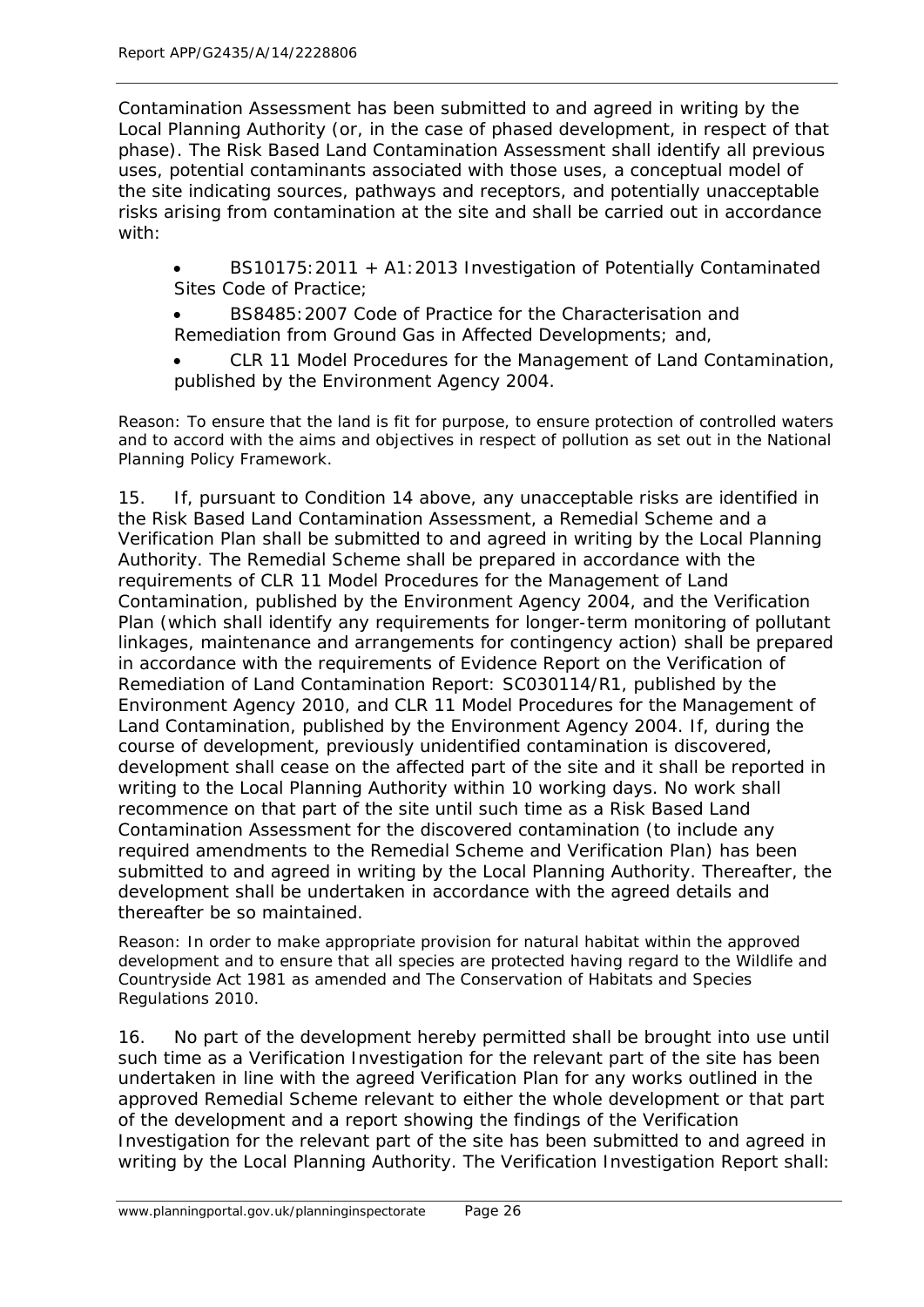• Contain a full description of the works undertaken in accordance with the agreed Remedial Scheme and Verification Plan;

Contain results of any additional monitoring or testing carried out between the submission of the Remedial Scheme and the completion of remediation works;

• Contain Movement Permits for all materials taken to and from the site and/or a copy of the completed site waste management plan if one was required;

• Contain Test Certificates of imported material to show that it is suitable for its proposed use;

Demonstrate the effectiveness of the approved Remedial Scheme; and

Include a statement signed by the developer, or the approved agent, confirming that all the works specified in the approved Remedial Scheme have been completed.

Reason: To ensure that the land is fit for purpose, to ensure protection of controlled waters and to accord with the aims and objectives in respect of pollution as set out in the National Planning Policy Framework.

17. There shall be no infiltration of surface water drainage into the ground at any time other than in accordance with details first submitted to and agreed in writing by the Local Planning Authority. Development shall be undertaken strictly in accordance with the submitted Outline Construction Environmental Management Plan (Revision 01, March 2013, ref. 031052).

Reason: To protect controlled water receptors.

18. Notwithstanding the submitted details and other conditions, no development shall commence in any phase until such time as a timetable for the undertaking of updated surveys in respect of badgers in the relevant phase (and including the specification of maximum periods between undertaking of surveys and commencement of work on the relevant phase) has been submitted to and agreed in writing by the Local Planning Authority. No development shall thereafter be undertaken at any time in that phase unless the relevant surveys have been undertaken in accordance with the approved details and the results (including mitigation measures and a timetable for such mitigation where appropriate) have been submitted to and agreed in writing by the Local Planning Authority, and the development shall thereafter be undertaken strictly in accordance with the agreed mitigation measures and timetable.

Reason: In the interests of nature conservation.

19. No hedgerows, trees or shrubs shall be removed during the months of March to August inclusive unless first agreed in writing by the Local Planning Authority. Should nesting birds be found during construction work, all construction work within 5 metres of the nest (which could constitute a disturbance) shall cease immediately, and shall not resume until such time as the young have left the nest.

Reason: In the interests of nature conservation.

20. Notwithstanding the submitted details and other conditions, the first reserved matters application in respect of the development (or, in the case of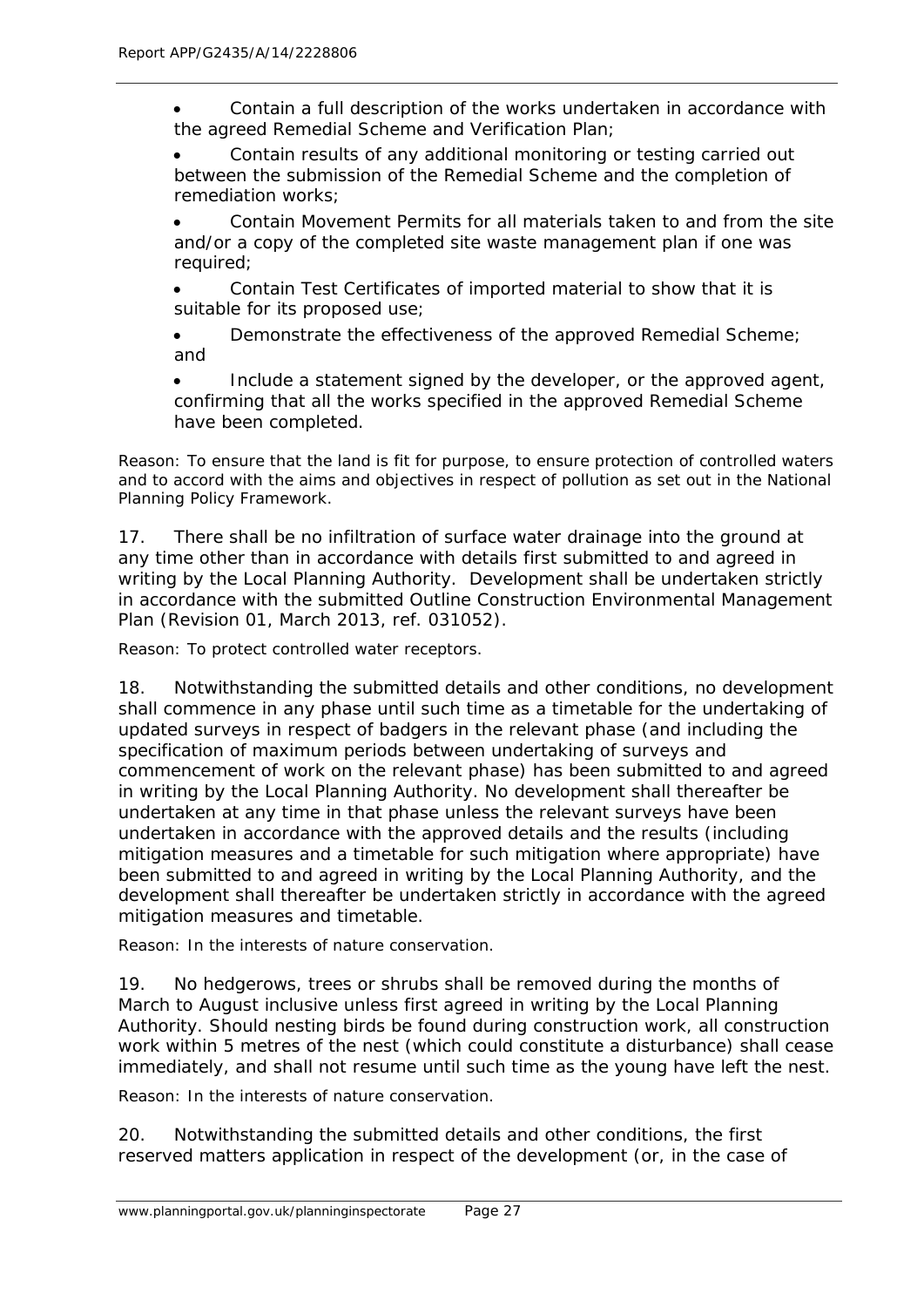phased development, the first reserved matters application in respect of the relevant phase) shall be accompanied by full details of all measures proposed in respect of the enhancement and / or management of the ecology and biodiversity of the development (or in respect of phased development, that phase), including proposals in respect of future maintenance and a timetable for the implementation of the relevant measures. The development shall thereafter be undertaken and occupied in accordance with the agreed measures and timetable.

Reason: In the interests of nature conservation.

21. Notwithstanding the submitted details, all reserved matters applications for the erection of non-residential development shall include full details of the proposed buildings' anticipated level of achievement in respect of criteria / subcategories contained within the Building Research Establishment's Environmental Assessment Method (BREEAM). No building shall be brought into use until such time as an assessment of the building has been carried out by a registered BREEAM assessor and a BREEAM Certificate has been issued for the relevant building certifying that the relevant BREEAM Level has been achieved.

Reason: To ensure the environmental integrity of the scheme is secured.

22. Notwithstanding the provisions of the Town and Country Planning (Use Classes) Order 1987 (as amended) (or any order revoking or re-enacting that Order), the total gross floorspace of uses falling within Class A1 of that Order shall not exceed 560 square metres at any time, nor shall the total gross floorspace of any single retail unit exceed 460 square metres at any time, unless planning permission has first been granted by the Local Planning Authority.

Reason: To ensure the development takes the form envisaged by the Local Planning Authority, for the avoidance of doubt, and to ensure satisfactory control over the impact of the development on nearby centres.

23. The first reserved matters application submitted pursuant to this permission (or, in the case of phased development, the first reserved matters application in respect of the relevant phase) shall include a detailed Archaeological Mitigation Strategy for the respective area(s). The Strategy shall be based upon the results of a programme of exploratory archaeological fieldwalking and trial trenching undertaken within the relevant area(s) in accordance with a Written Scheme of Investigation (WSI) first submitted to and agreed in writing by the Local Planning Authority. Both the WSI and final Strategy shall include an assessment of significance and research questions, and:

- The programme and methodology of site investigation, recording and post-investigation assessment (including the initial fieldwalking and trial trenching, assessment of results and preparation of an appropriate mitigation scheme);
- The programme for post-investigation assessment:
- Provision to be made for analysis of the site investigation and recording;
- Provision to be made for publication and dissemination of the analysis and records of the site investigation;
- Provision to be made for archive deposition of the analysis and records of the site investigation;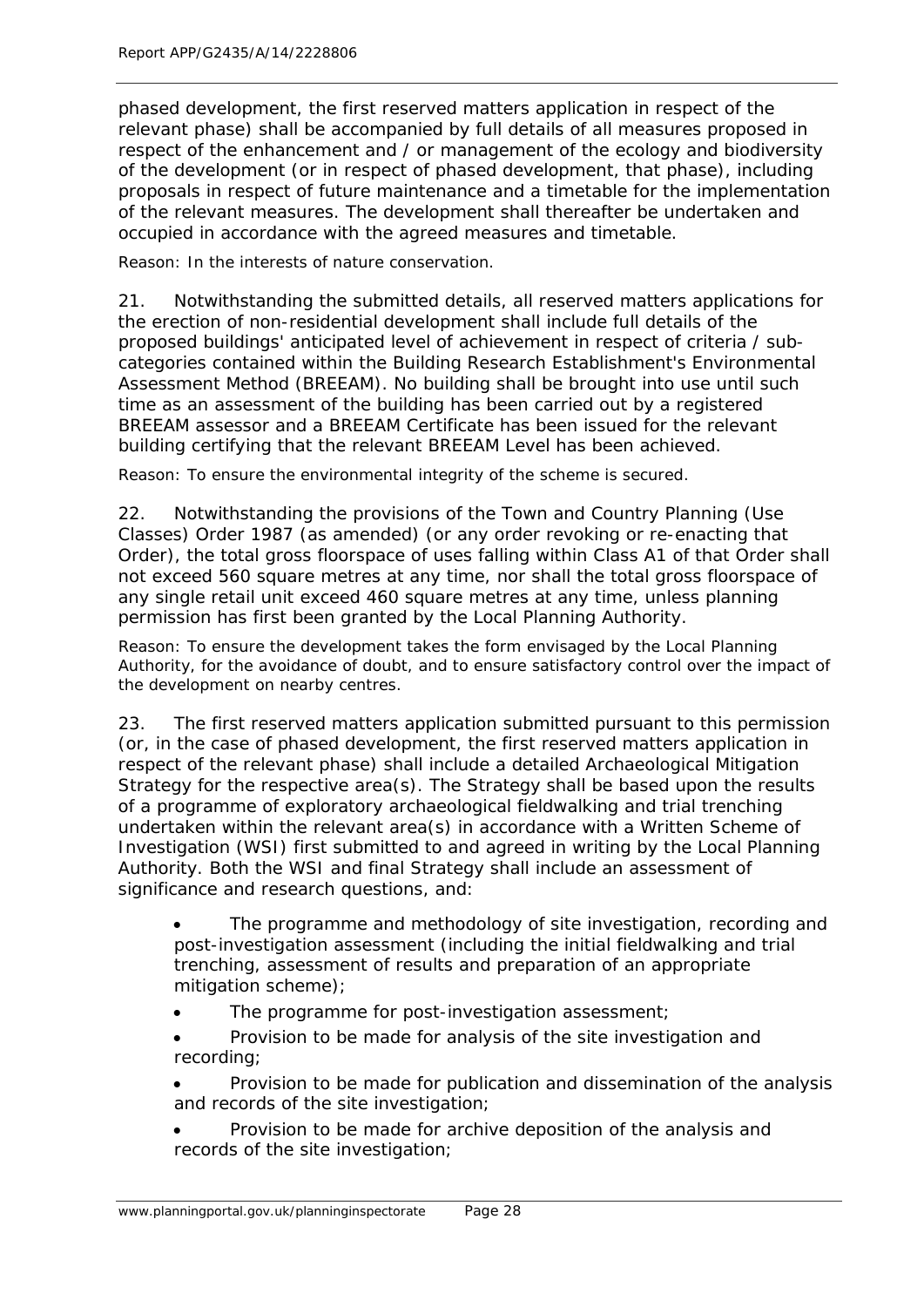- Nomination of a competent person or persons / organisation to undertake the works set out within the Written Scheme of Investigation; and
- A detailed timetable for the implementation of all such works / measures.

No development shall take place at any time within the relevant area other than in accordance with the agreed Written Scheme of Investigation, Strategy and timetable for that area.

Reason: To ensure satisfactory archaeological investigation and recording.

24. Notwithstanding the submitted details and other conditions, no development shall commence on the site until such time as a scheme of structural landscaping to the A511 (indicating species, densities, sizes and numbers of proposed planting both within and outside of the application site, as appropriate, together with all existing trees and hedgerows on the land including details of those to be retained, and those to be felled / removed), together with a timetable for its implementation, has been submitted to and agreed in writing by the Local Planning Authority. No development shall be occupied at any time unless all measures specified in the agreed scheme required to be implemented by the relevant stage / phase have been undertaken in full in accordance with the agreed details.

Reason: In the interests of amenity and to ensure that the development is appropriate in its National Forest setting.

25. Notwithstanding the submitted details and other conditions, no development shall commence (or, in respect of a phased development, no development shall commence in the relevant phase) until such time as details specifying which of the proposed tree protection measures shown on drawing no. SJA TPP 12139-02a within the development (or, in respect of a phase development, that phase) are proposed to be implemented in respect of the construction of the proposed accesses / roads (together with a timetable for their implementation) have been submitted to and agreed in writing by the Local Planning Authority. No development (or, in respect of a phased development, no development in the relevant phase) shall be undertaken at any time unless all of the agreed protection measures relating to the relevant stage / phase are in place. Within the fenced off areas there shall be no alteration to ground levels, no compaction of the soil, no stacking or storing of any materials and any service trenches shall be dug and back-filled by hand.

Reason: To ensure that existing trees are adequately protected during construction in the interests of the visual amenities of the area.

26. Save for any works associated with the formation of the access as shown on drawing no. 06 Rev F, no part of the development shall be occupied until such time as the A511 site access junction as shown on drawing no. 06 Rev F has been provided in full and is available for use by vehicular traffic.

Reason: To provide vehicular access to the site, including for construction traffic, and in the interests of highway safety.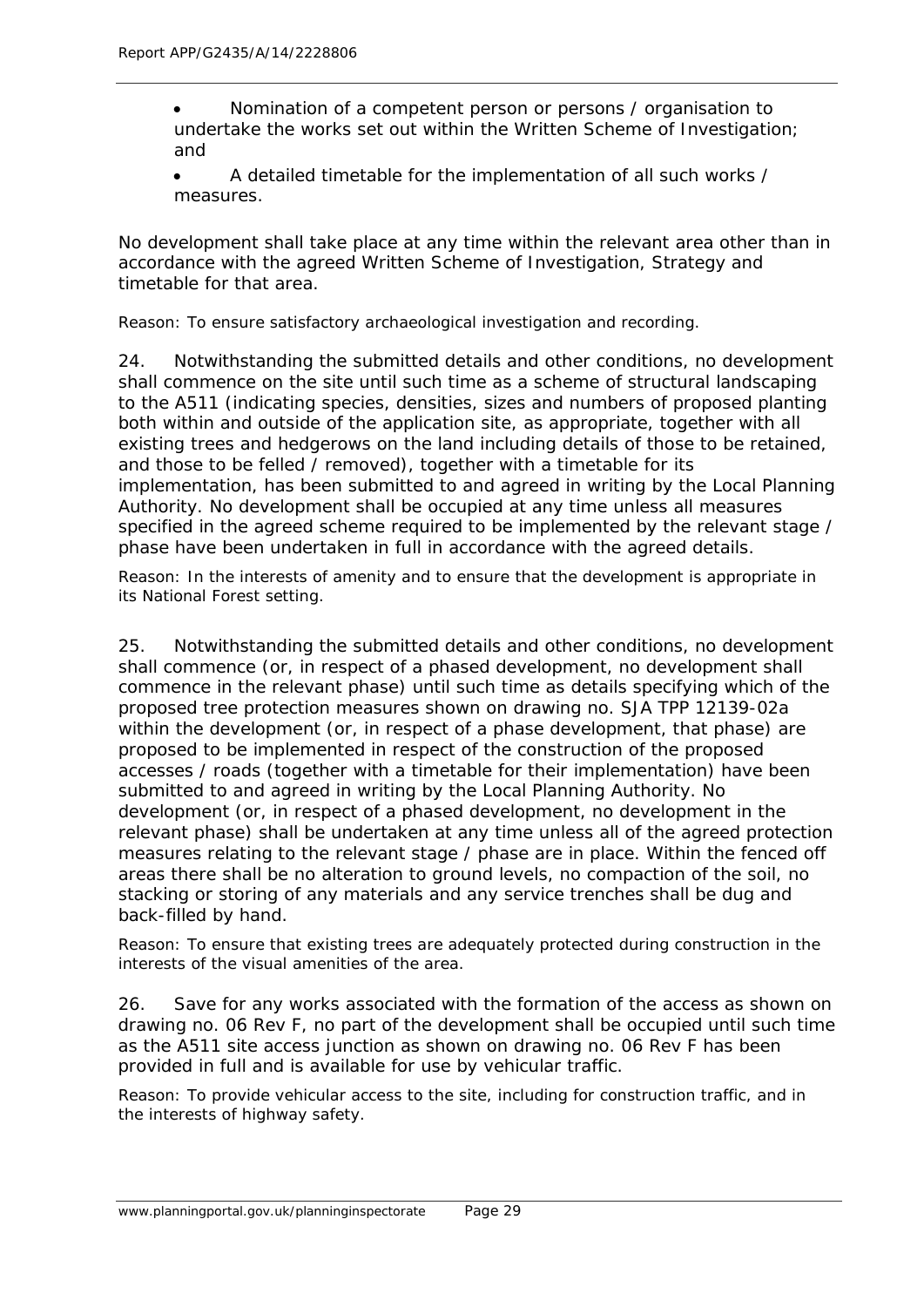27. No development shall commence on the site until such time as a scheme for the provision of a new or diverted bus service serving the development, and providing a connection between the site and Ashby de la Zouch town centre, has been submitted to and agreed in writing by the Local Planning Authority. The submitted scheme shall include hours of operation, service frequencies, routeing and provision of necessary on and off site infrastructure (including pole and flag, bus shelter, raised kerbs and information display cases). The scheme shall include any works / measures required for the initial implementation of the scheme, together with a phased programme for the implementation of any measures required by the scheme as the development progresses. No more than 131 dwellings constructed pursuant to the planning permission shall be occupied until such time as the whole of the approved scheme is fully operational.

Reason: To ensure adequate steps are taken to provide a choice in mode of travel to and from the site.

28. No development shall commence on the site until such time as a construction management plan, including wheel cleansing facilities and vehicle parking facilities, site compound(s), materials' storage areas and a timetable for their provision, has been submitted to and agreed in writing by the Local Planning Authority. The development shall thereafter be carried out in accordance with the approved details and timetable.

Reason: In the interests of highway safety and to prevent unacceptable on-street parking.

29. No more than 30 dwellings shall be accessed off Woodcock Way.

Reason: To limit access to the site off Woodcock Way.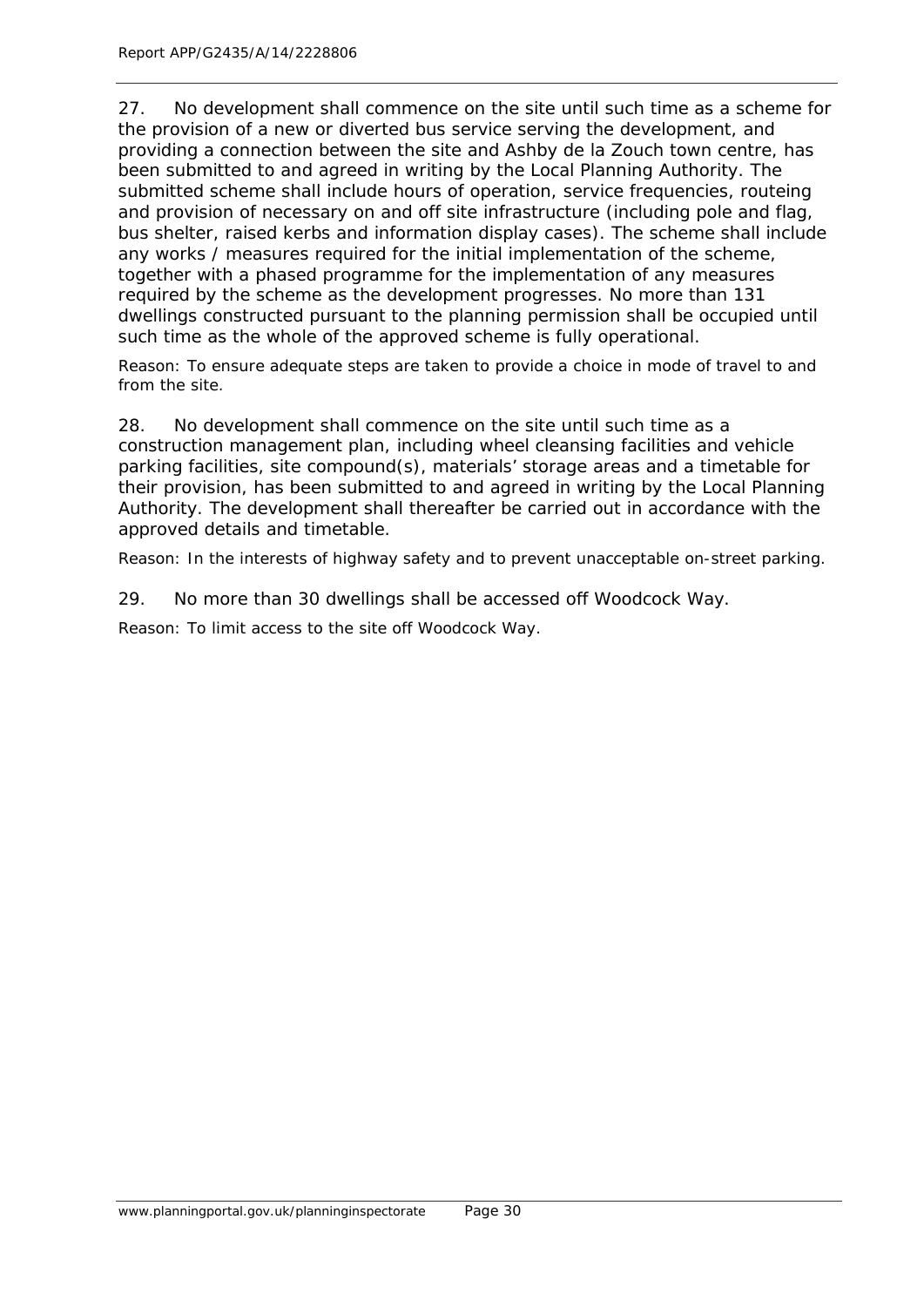## **SCHEDULE 2 – RECOMMENDED CONDITIONS FOR AMENDED APPLICATION**

1. Save for the details of vehicular access into the site from Woodcock Way (if applicable) and the A511, details of the access, appearance, landscaping, layout, and scale, (hereinafter called "the reserved matters") for the relevant phase (as defined under Condition 5 below) shall be submitted to and approved in writing by the Local Planning Authority before any development begins in respect of the relevant phase.

Reason: To comply with the requirements of Section 92 of the Town and Country Planning Act 1990 as amended.

2. Plans and particulars of the reserved matters referred to in condition 1 above, relating to the access save for the details of vehicular access into the site from Woodcock Way(if applicable) and the A511, appearance, landscaping, layout, and scale shall be submitted in writing to the Local Planning Authority and shall be carried out as approved.

Reason: To comply with the requirements of Section 92 of the Town and Country Planning Act 1990 as amended.

3. Application for approval of the reserved matters for the relevant phase (as defined under condition 5 below) shall be made to the Local Planning Authority before the expiration of three years from the date of this permission and the development hereby permitted shall begin before the expiration of two years from the date of approval of the last of the reserved matters for that phase to be approved.

Reason: To comply with the requirements of Section 92 of the Town and Country Planning Act 1990 as amended.

4. The proposed development shall be carried out strictly in accordance with the following plans:

- Application Boundary Plan Rev A 29.06.2015
- Site Access plans (06 Rev F)

Reason: In the interests of certainty.

5. Notwithstanding conditions 1, 2 and 3 above, the first reserved matters application shall include a masterplan for the whole of the site setting out indicative details of site layout, areas of open space / children's play, landscaping, density parameters and scale, as well as details of any proposed phasing of development. The masterplan shall accord with the principles of the submitted Design and Access Statement. All subsequent reserved matters applications shall be in accordance with the approved masterplan unless any alteration to the masterplan is first agreed in writing by the Local Planning Authority. All development of the site shall thereafter be undertaken in accordance with the agreed phasing and timetable details (or any alternatives subsequently agreed in writing by the Local Planning Authority).

Reason: To ensure that the development of the site (including where undertaken in a phased manner) takes place in a consistent and comprehensive manner, and to ensure that the proposed development delivers the proposed residential and non-residential development at the appropriate time.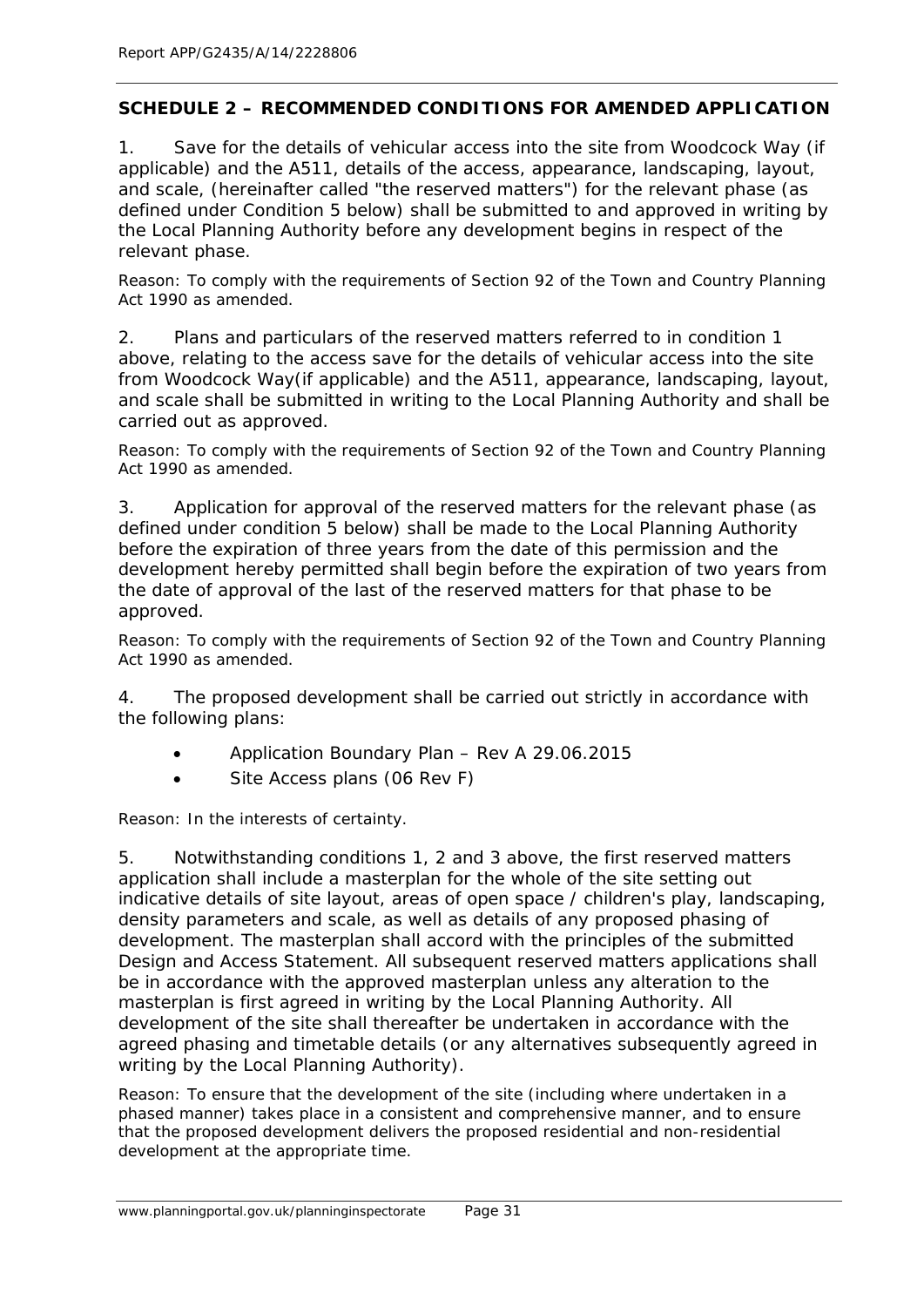6. A total of no more than 605 dwellings shall be erected on the area shown as 'residential' (18.23 hectares) and 'health centre/residential' (0.52 hectares) as shown on Parameter Plan 1 – Land Use and Amount – Rev D 10.06.2015.

Reason: To define the scope of the permission.

7. No development shall commence on the site (or, in the case of phased development, in respect of the relevant phase) until such time as precise details of all means of mitigation measures as set out in the Environmental Statement, including timetables for their provision in respect of the development (or, in the case of phased development, in respect of that phase), have been submitted to and agreed in writing by the Local Planning Authority. The measures shall be implemented in accordance with the agreed details and timetables.

Reason: To ensure the development and associated impacts take the form envisaged in the Environmental Statement.

8. No development shall commence on the site until such time as a Design Code for the entirety of the developed area shown on Parameter Plan 1 – Land Use and Amount – Rev D 10.06.2015 has been submitted to and agreed in writing by the Local Planning Authority. The Design Code shall substantially accord with the principles and parameters described and illustrated in the Design and Access Statement, and demonstrate compliance with Building for Life 12 (or any subsequent replacement standard issued by the Design Council / CABE or any successor organisation). The development shall thereafter be carried out in accordance with the agreed Design Code.

Reason: To ensure an appropriate form of design, and to comply with Policies E4 and H7 of the North West Leicestershire Local Plan.

9. Notwithstanding the submitted details, no construction work shall commence on site until such time as intrusive site investigation works in respect of potential risks to the proposed development arising from former coal mining operations together with precise details of any required mitigation and a timetable for its implementation have been submitted to and agreed in writing by the Local Planning Authority. Where the agreed details indicate that mitigation is required, the development shall be carried out strictly in accordance with the agreed mitigation and timetable.

Reason: To ensure the safe development of the site.

10. The development hereby permitted shall not be carried out other than in strict accordance with the submitted Flood Risk Assessment (FRA) dated 14 March 2013, ref. 031052 (ES Appendix 14-1) and Drainage Strategy Revision 01, Dated 20 March 2013, ref. 031052 (ES Appendix 14 -2) and the following mitigation measures detailed within the FRA:

• Limiting the discharge rate for surface water run-off and provision of surface water attenuation storage on the site, so that it will not exceed the run-off from the undeveloped site and not increase the risk of flooding offsite - FRA sections 6.0 and 7.4, and Drainage Strategy sections 3.1, 5.1, 7.1 to 7.3.6;

• Management of Silt and the prevention of pollution of the watercourse during the construction phase - FRA section 7.3;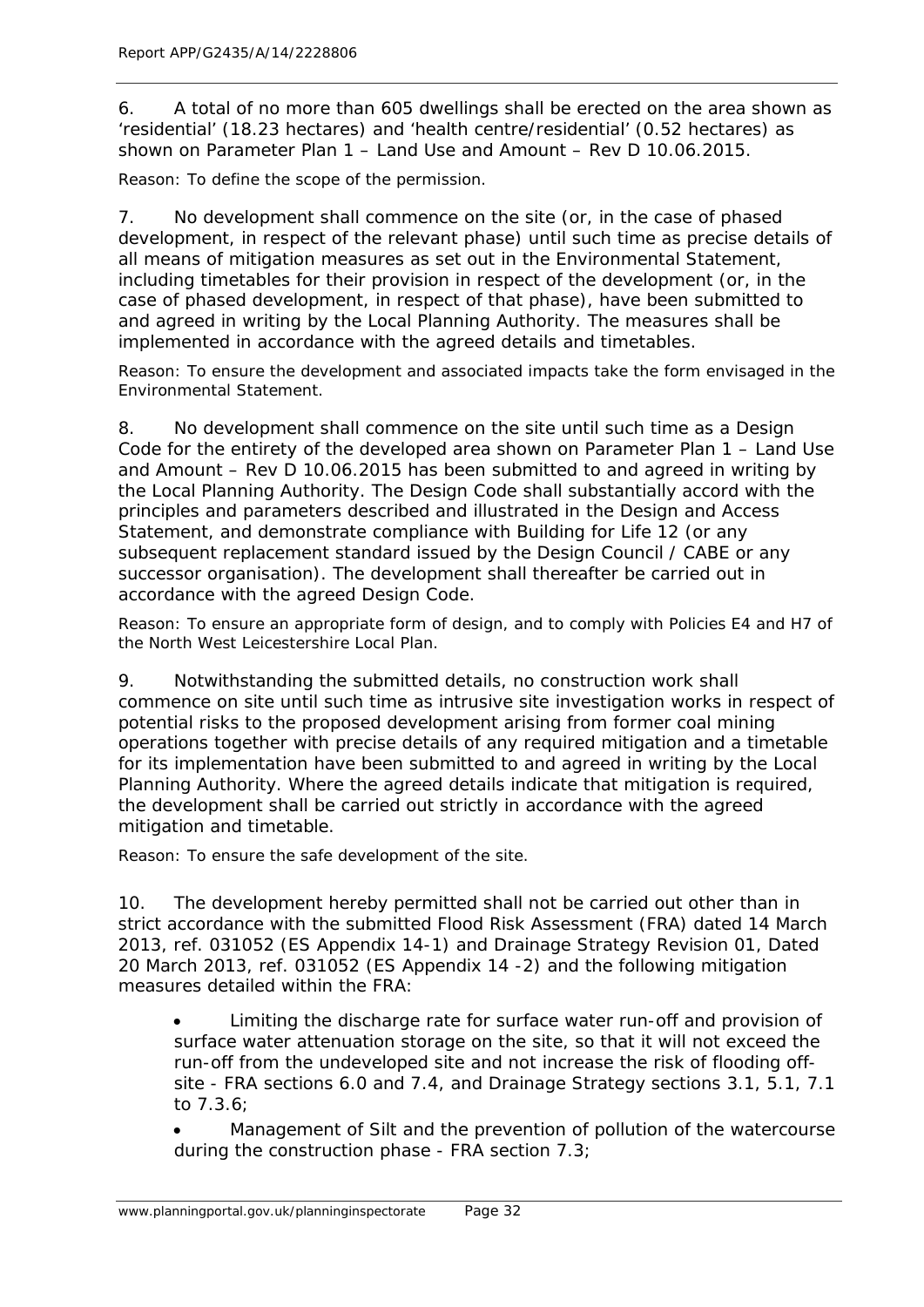- Provision of safe access and egress within the site FRA section 7.2;
- Finished floor levels FRA section 7.1

Unless any alternative programme is first agreed in writing by the Local Planning Authority, none of the dwellings hereby permitted shall be occupied until such time as the mitigation measures have been fully implemented in accordance with the above details.

Reason: To prevent flooding by ensuring the satisfactory storage / disposal of surface water from the site and to reduce the risk of flooding to the proposed development.

11. Notwithstanding the submitted details and other conditions, no development shall commence on the site until such time as a surface and foul water drainage scheme for the entire developed area shown on Parameter Plan 1 – Land Use and Amount – Rev D 10.06.2015 (or, in the case of phased development, for the relevant phase of the development), based on sustainable drainage principles and an assessment of the hydrological and hydrogeological context of the development, together with a timetable for its implementation in respect of the development (or, in the case of phased development, for that phase), has been submitted to and agreed in writing by the Local Planning Authority. The scheme shall subsequently be implemented in accordance with the agreed details and timetable. The scheme shall include:

Surface water drainage system/s to be designed in accordance with either the National SUDs Standards, or CIRIA C697 and C687, whichever are in force when the detailed design of the surface water drainage system is undertaken;

• Limiting the discharge rate and storing the surface water run-off generated by all rainfall events up to the 100 year plus 20% for commercial, 30% for residential (for climate change) critical rain storm so that it will not exceed the run-off from the undeveloped site and not increase the risk of flooding off-site;

• Provision of surface water run-off attenuation storage to accommodate the difference between the allowable discharge rate/s and all rainfall events up to the 100 year plus 20% for commercial, 30% for residential (for climate change) critical rain storm;

• Detailed design (plans, cross, long sections and calculations) in support of any surface water drainage scheme, including details on any attenuation system, and the outfall arrangements; and

• Details of how the on-site surface water drainage systems shall be maintained and managed after completion and for the lifetime of the development, to ensure long term operation to design parameters.

No development shall be carried out (or, in the case of phased development, no development in that phase shall be carried out), nor any part of the development shall be brought into use at any time unless in accordance with the agreed scheme and timetable.

Reason: To prevent the increased risk of flooding, to improve and protect water quality, to improve habitat and amenity, and to ensure the development is provided with a satisfactory means of drainage.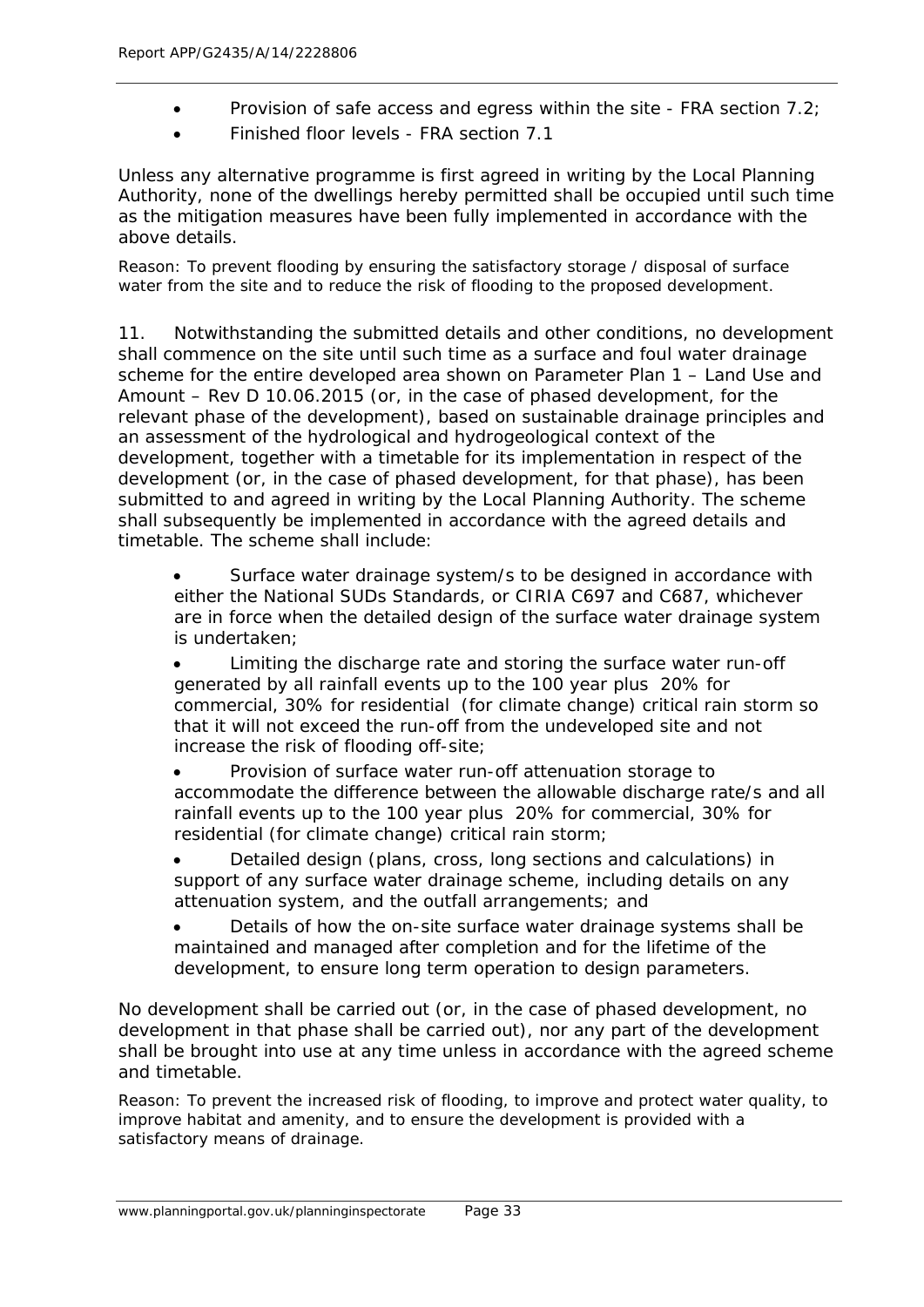12. The development hereby permitted shall not be commenced until such time as a scheme to detail each individual watercourse crossing (including pedestrian footbridge and vehicular crossings) demonstrating that no raising of ground levels, nor bridge soffit levels as set will result in elevated flood levels, and that there will be no loss of flood plain storage due to the provision of any new crossing of the Money Hill Brook, has been submitted to and agreed in writing by the Local Planning Authority in consultation with the Environment Agency and Lead Local Flood Authority (LLFA). The scheme shall include, but not be exclusive of:

• Limiting the number of crossings of the Money Hill Brook, and removal/upgrade of any existing crossings;

• Crossings to be provided as clear span bridges or arches in preference to any culverting (including the upgrading of existing crossings, where upgrading is required or proposed);

• Bridge soffits set a minimum of 600mm above the modelled 100 year plus 20% (for climate change) flood level applicable at the crossing site;

• Bridge abutments set back beyond the top of the natural bank of the watercourse;

• Where necessary, culverts designed in accordance with CIRIA C689 (including up sizing to provide a free water surface and natural bed), and to have a minimum width / length of culvert essential for access purposes;

• Provision of compensatory flood storage for all ground levels raised within the 100 year flood plain applicable at any crossing sites, including proposed location, volume (calculated in 200mm slices from the flood level) and detailed design (plans, cross, and long sections) of the compensation proposals;

• Compensatory flood storage provided before (or, as a minimum, at the ground works phase) of the vehicle bridge and any other crossing construction;

• Detailed designs (plans, cross, long sections and calculations) in support of any crossing;

• Details of how the scheme shall be maintained and managed after completion; and

• A timetable for the relevant works.

The scheme shall be fully implemented and subsequently maintained in accordance with the approved details including the timing / phasing arrangements embodied within the scheme.

Reason: To avoid adverse impact on flood storage, to reduce the risk of flooding to the proposed development and future occupants, to reduce the risk of flooding to adjacent land and properties, to improve and protect water quality, to improve habitat and amenity, and to ensure future maintenance of the surface water drainage system.

13. No development shall commence until a construction working method statement to cover all watercourse works (including pedestrian and vehicular crossings and any other works within 8 metres of any watercourse) has been submitted to and agreed in writing by the Local Planning Authority. Development shall be carried out in accordance with the approved scheme.

Reason: To protect local watercourses from the risk of pollution.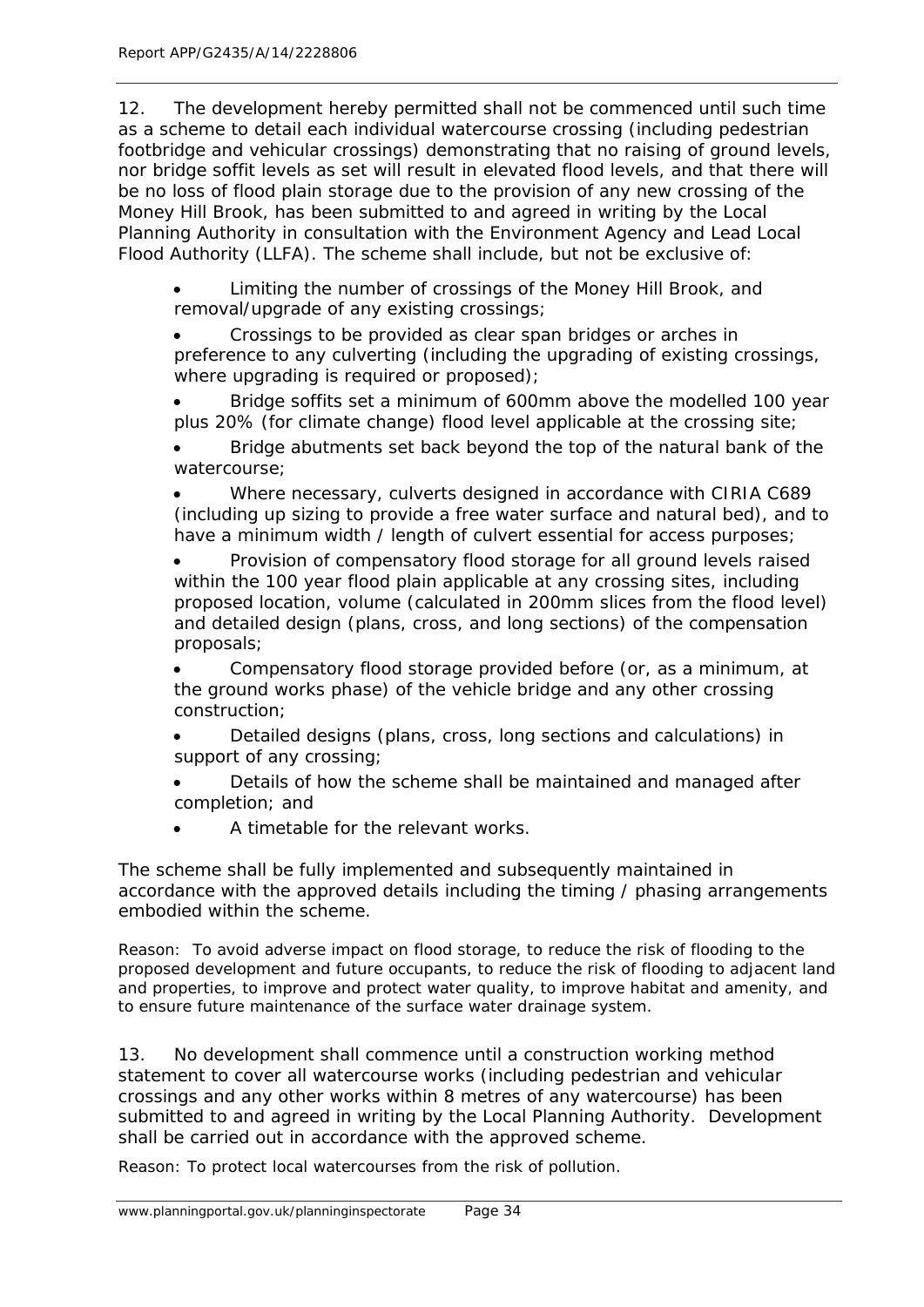14. Notwithstanding the submitted details and other conditions, no development (save for demolition works) shall commence on the site (or, in the case of phased development, in respect of the relevant phase) until a further Risk Based Land Contamination Assessment has been submitted to and agreed in writing by the Local Planning Authority (or, in the case of phased development, in respect of that phase). The Risk Based Land Contamination Assessment shall identify all previous uses, potential contaminants associated with those uses, a conceptual model of the site indicating sources, pathways and receptors, and potentially unacceptable risks arising from contamination at the site and shall be carried out in accordance with:

• BS10175:2011+A1:2013 Investigation of Potentially Contaminated Sites Code of Practice;

- BS8485:2007 Code of Practice for the Characterisation and Remediation from Ground Gas in Affected Developments; and,
- CLR 11 Model Procedures for the Management of Land Contamination, published by the Environment Agency 2004.

Reason: To ensure that the land is fit for purpose, to ensure protection of controlled waters and to accord with the aims and objectives in respect of pollution as set out in the National Planning Policy Framework.

15. If, pursuant to Condition 14 above, any unacceptable risks are identified in the Risk Based Land Contamination Assessment, a Remedial Scheme and a Verification Plan shall be submitted to and agreed in writing by the Local Planning Authority. The Remedial Scheme shall be prepared in accordance with the requirements of CLR 11 Model Procedures for the Management of Land Contamination, published by the Environment Agency 2004, and the Verification Plan (which shall identify any requirements for longer-term monitoring of pollutant linkages, maintenance and arrangements for contingency action) shall be prepared in accordance with the requirements of Evidence Report on the Verification of Remediation of Land Contamination Report: SC030114/R1, published by the Environment Agency 2010, and CLR 11 Model Procedures for the Management of Land Contamination, published by the Environment Agency 2004. If, during the course of development, previously unidentified contamination is discovered, development shall cease on the affected part of the site and it shall be reported in writing to the Local Planning Authority within 10 working days. No work shall recommence on that part of the site until such time as a Risk Based Land Contamination Assessment for the discovered contamination (to include any required amendments to the Remedial Scheme and Verification Plan) has been submitted to and agreed in writing by the Local Planning Authority. Thereafter, the development shall be undertaken in accordance with the agreed details and thereafter be so maintained.

Reason: In order to make appropriate provision for natural habitat within the approved development and to ensure that all species are protected having regard to the Wildlife and Countryside Act 1981 as amended and The Conservation of Habitats and Species Regulations 2010.

16. No part of the development hereby permitted shall be brought into use until such time as a Verification Investigation for the relevant part of the site has been undertaken in line with the agreed Verification Plan for any works outlined in the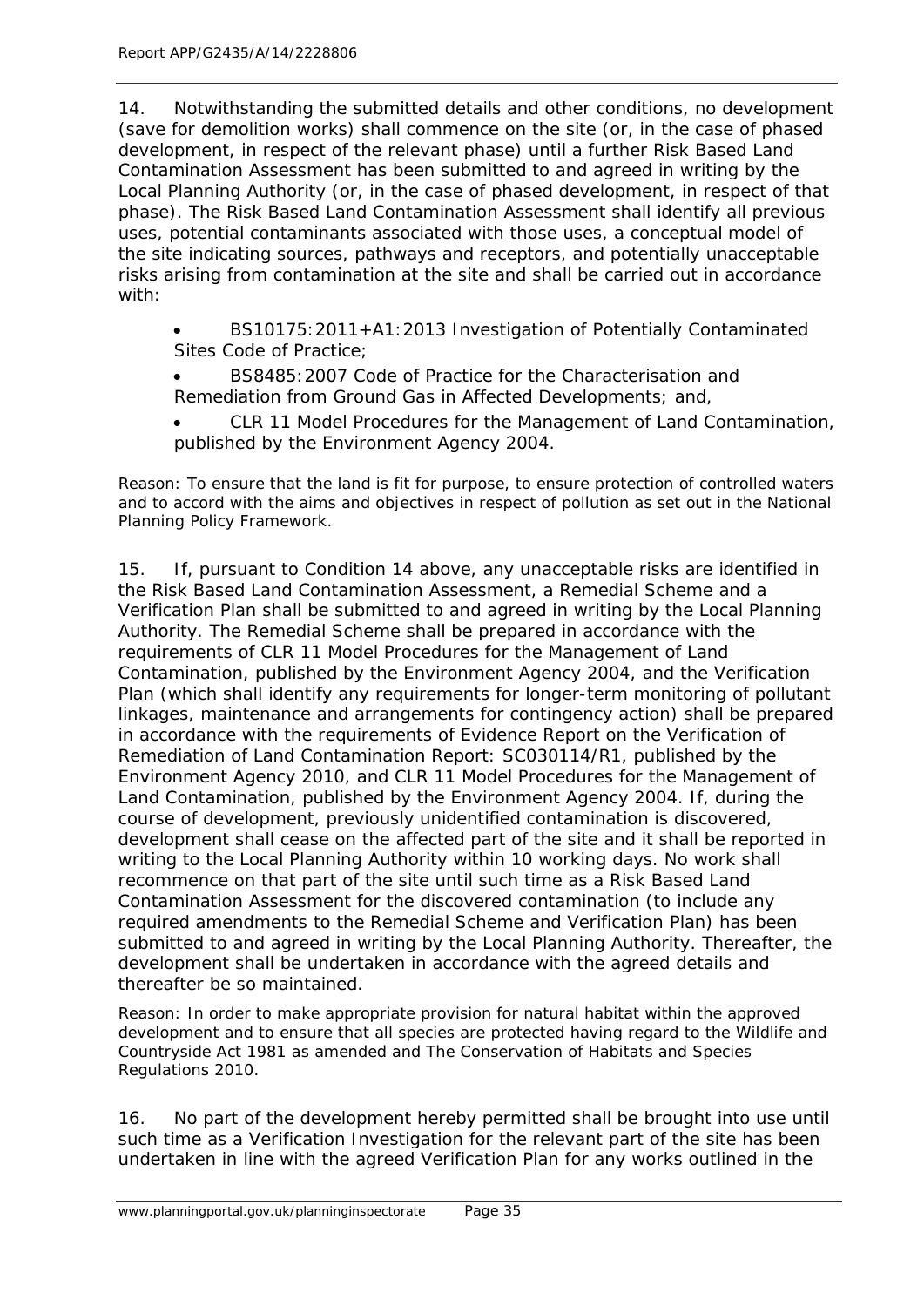approved Remedial Scheme relevant to either the whole development or that part of the development and a report showing the findings of the Verification Investigation for the relevant part of the site has been submitted to and agreed in writing by the Local Planning Authority. The Verification Investigation Report shall:

Contain a full description of the works undertaken in accordance with the agreed Remedial Scheme and Verification Plan;

• Contain results of any additional monitoring or testing carried out between the submission of the Remedial Scheme and the completion of remediation works;

• Contain Movement Permits for all materials taken to and from the site and/or a copy of the completed site waste management plan if one was required;

• Contain Test Certificates of imported material to show that it is suitable for its proposed use;

Demonstrate the effectiveness of the approved Remedial Scheme; and

Include a statement signed by the developer, or the approved agent, confirming that all the works specified in the approved Remedial Scheme have been completed.

Reason: To ensure that the land is fit for purpose, to ensure protection of controlled waters and to accord with the aims and objectives in respect of pollution as set out in the National Planning Policy Framework.

17. There shall be no infiltration of surface water drainage into the ground at any time other than in accordance with details first submitted to and agreed in writing by the Local Planning Authority. Development shall be undertaken strictly in accordance with the submitted Outline Construction Environmental Management Plan (Revision 01, March 2013, ref. 031052).

Reason: To protect controlled water receptors.

18. Notwithstanding the submitted details and other conditions, no development shall commence in any phase until such time as a timetable for the undertaking of updated surveys in respect of badgers in the relevant phase (and including the specification of maximum periods between undertaking of surveys and commencement of work on the relevant phase) has been submitted to and agreed in writing by the Local Planning Authority. No development shall thereafter be undertaken at any time in that phase unless the relevant surveys have been undertaken in accordance with the approved details and the results (including mitigation measures and a timetable for such mitigation where appropriate) have been submitted to and agreed in writing by the Local Planning Authority, and the development shall thereafter be undertaken strictly in accordance with the agreed mitigation measures and timetable.

Reason: In the interests of nature conservation.

19. No hedgerows, trees or shrubs shall be removed during the months of March to August inclusive unless first agreed in writing by the Local Planning Authority. Should nesting birds be found during construction work, all construction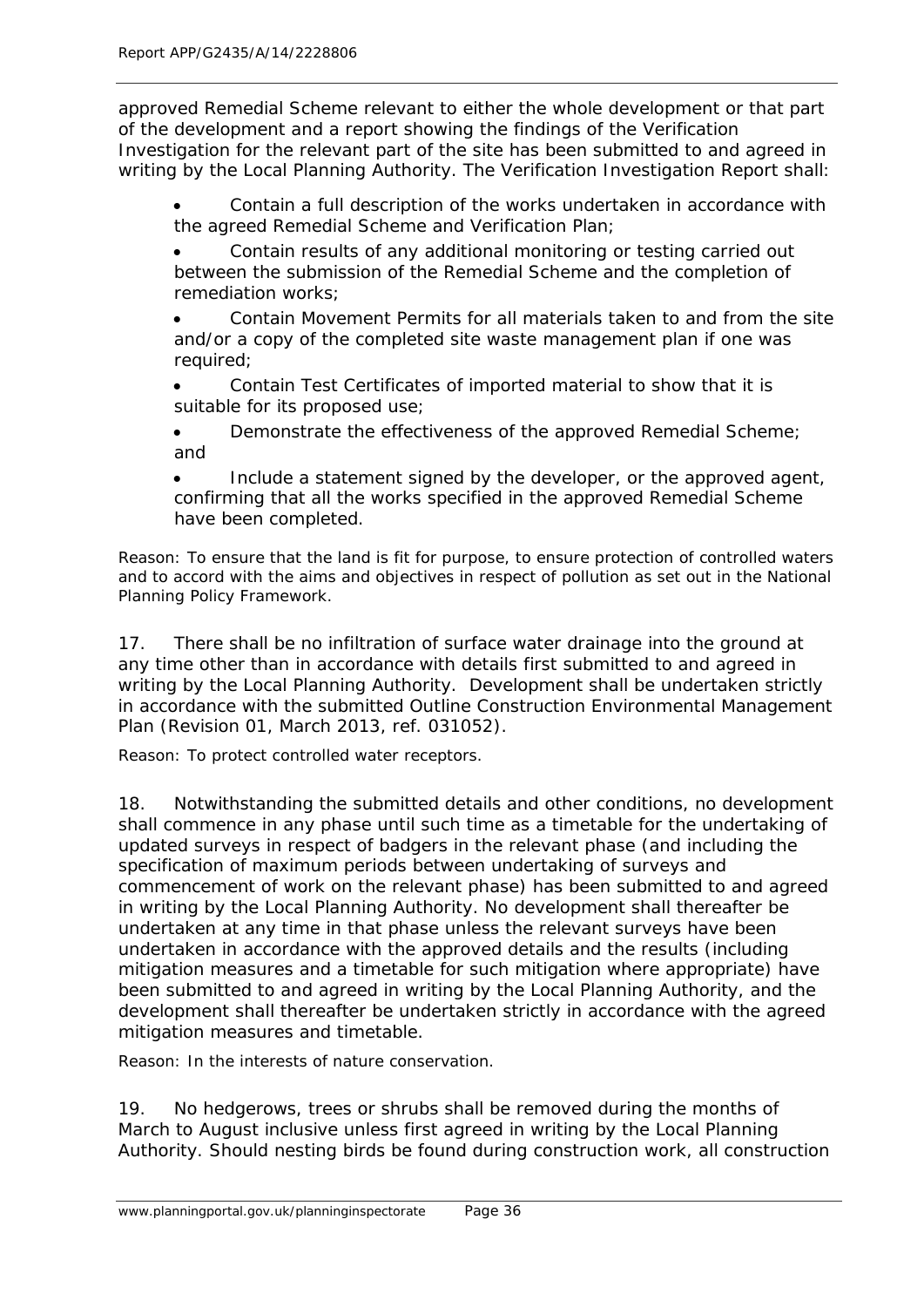work within 5 metres of the nest (which could constitute a disturbance) shall cease immediately, and shall not resume until such time as the young have left the nest.

Reason: In the interests of nature conservation.

20. Notwithstanding the submitted details and other conditions, the first reserved matters application in respect of the development (or, in the case of phased development, the first reserved matters application in respect of the relevant phase) shall be accompanied by full details of all measures proposed in respect of the enhancement and / or management of the ecology and biodiversity of the development (or in respect of phased development, that phase), including proposals in respect of future maintenance and a timetable for the implementation of the relevant measures. The development shall thereafter be undertaken and occupied in accordance with the agreed measures and timetable.

Reason: In the interests of nature conservation.

21. Notwithstanding the submitted details, all reserved matters applications for the erection of non-residential development shall include full details of the proposed buildings' anticipated level of achievement in respect of criteria / subcategories contained within the Building Research Establishment's Environmental Assessment Method (BREEAM). No building shall be brought into use until such time as an assessment of the building has been carried out by a registered BREEAM assessor and a BREEAM Certificate has been issued for the relevant building certifying that the relevant BREEAM Level has been achieved.

Reason: To ensure the environmental integrity of the scheme is secured.

22. Notwithstanding the provisions of the Town and Country Planning (Use Classes) Order 1987 (as amended) (or any order revoking or re-enacting that Order), the total gross floorspace of uses falling within Class A1 of that Order shall not exceed 560 square metres at any time, nor shall the total gross floorspace of any single retail unit exceed 460 square metres at any time, unless planning permission has first been granted by the Local Planning Authority.

Reason: To ensure the development takes the form envisaged by the Local Planning Authority, for the avoidance of doubt, and to ensure satisfactory control over the impact of the development on nearby centres.

23. The first reserved matters application submitted pursuant to this permission (or, in the case of phased development, the first reserved matters application in respect of the relevant phase) shall include a detailed Archaeological Mitigation Strategy for the respective area(s). The Strategy shall be based upon the results of a programme of exploratory archaeological fieldwalking and trial trenching undertaken within the relevant area(s) in accordance with a Written Scheme of Investigation (WSI) first submitted to and agreed in writing by the Local Planning Authority. Both the WSI and final Strategy shall include an assessment of significance and research questions, and:

The programme and methodology of site investigation, recording and post-investigation assessment (including the initial fieldwalking and trial trenching, assessment of results and preparation of an appropriate mitigation scheme);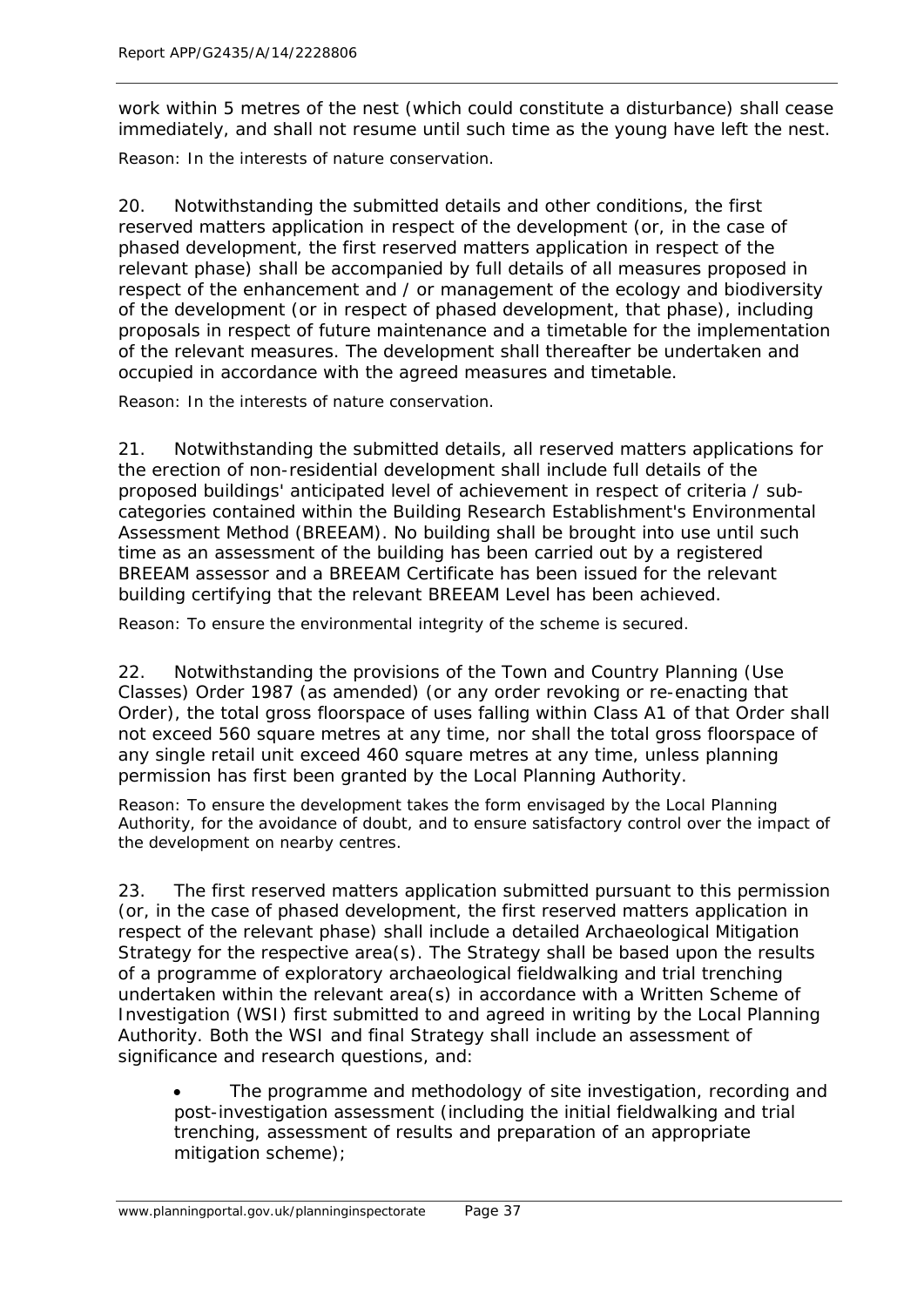The programme for post-investigation assessment;

• Provision to be made for analysis of the site investigation and recording;

• Provision to be made for publication and dissemination of the analysis and records of the site investigation;

• Provision to be made for archive deposition of the analysis and records of the site investigation;

• Nomination of a competent person or persons / organisation to undertake the works set out within the Written Scheme of Investigation; and

• A detailed timetable for the implementation of all such works / measures.

No development shall take place at any time within the relevant area other than in accordance with the agreed Written Scheme of Investigation, Strategy and timetable for that area.

Reason: To ensure satisfactory archaeological investigation and recording.

24. Notwithstanding the submitted details and other conditions, no development shall commence on the site until such time as a scheme of structural landscaping to the A511 (indicating species, densities, sizes and numbers of proposed planting both within and outside of the application site, as appropriate, together with all existing trees and hedgerows on the land including details of those to be retained, and those to be felled / removed), together with a timetable for its implementation, has been submitted to and agreed in writing by the Local Planning Authority. No development shall be occupied at any time unless all measures specified in the agreed scheme required to be implemented by the relevant stage / phase have been undertaken in full in accordance with the agreed details.

Reason: In the interests of amenity and to ensure that the development is appropriate in its National Forest setting.

25. Notwithstanding the submitted details and other conditions, no development shall commence (or, in respect of a phased development, no development shall commence in the relevant phase) until such time as details specifying which of the proposed tree protection measures shown on drawing no. SJA TPP 12139-02a within the development (or, in respect of a phase development, that phase) are proposed to be implemented in respect of the construction of the proposed accesses / roads (together with a timetable for their implementation) have been submitted to and agreed in writing by the Local Planning Authority. No development (or, in respect of a phased development, no development in the relevant phase) shall be undertaken at any time unless all of the agreed protection measures relating to the relevant stage / phase are in place. Within the fenced off areas there shall be no alteration to ground levels, no compaction of the soil, no stacking or storing of any materials and any service trenches shall be dug and back-filled by hand.

Reason: To ensure that existing trees are adequately protected during construction in the interests of the visual amenities of the area.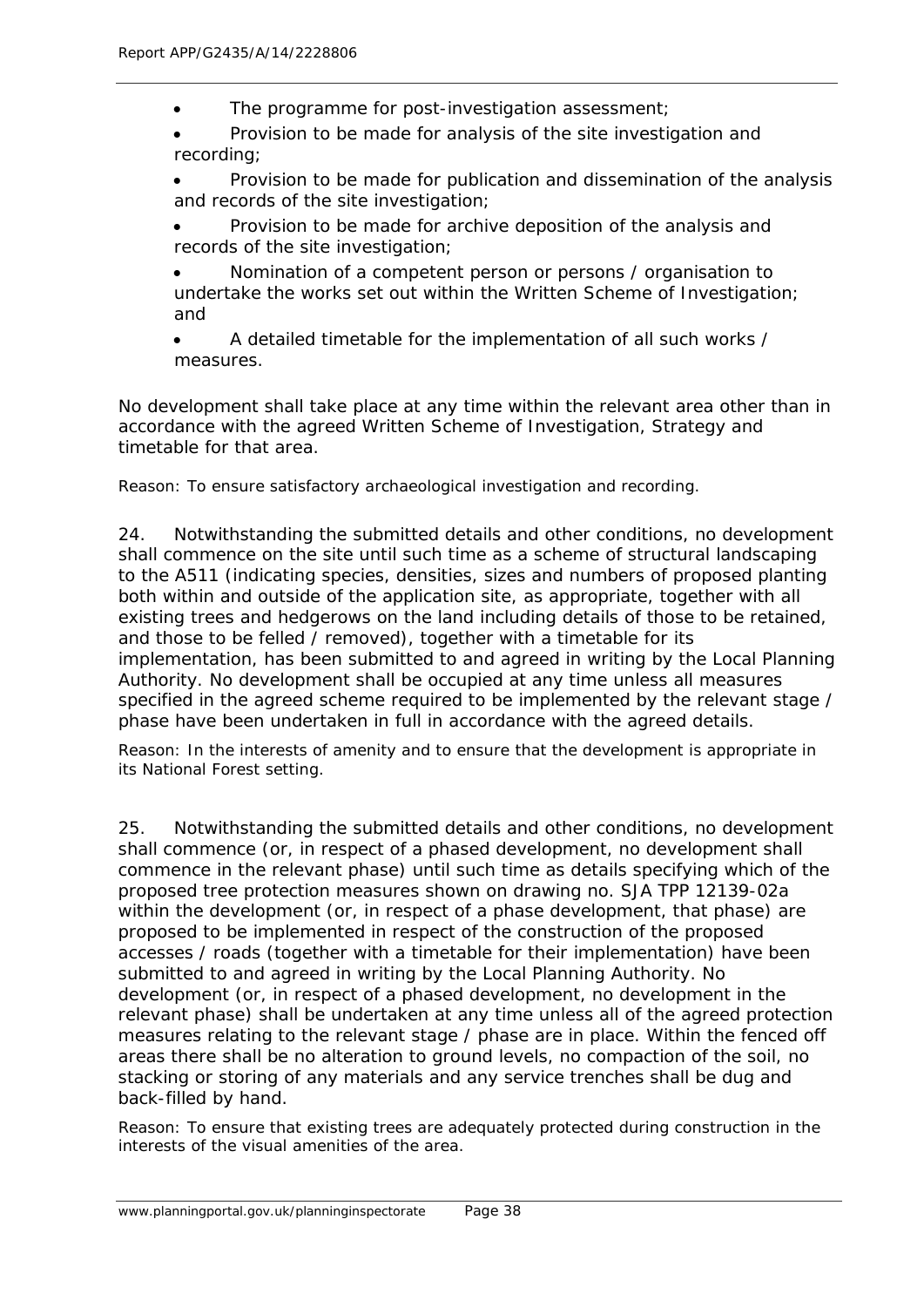26. Save for any works associated with the formation of the access as shown on drawing no. 06 Rev F, no part of the development shall be occupied until such time as the A511 site access junction as shown on drawing no. 06 Rev F has been provided in full and is available for use by vehicular traffic.

Reason: To provide vehicular access to the site, including for construction traffic, and in the interests of highway safety.

27. No development shall commence on the site until such time as a scheme for the provision of a new or diverted bus service serving the development, and providing a connection between the site and Ashby de la Zouch town centre, has been submitted to and agreed in writing by the Local Planning Authority. The submitted scheme shall include hours of operation, service frequencies, routeing and provision of necessary on and off site infrastructure (including pole and flag, bus shelter, raised kerbs and information display cases). The scheme shall include any works / measures required for the initial implementation of the scheme, together with a phased programme for the implementation of any measures required by the scheme as the development progresses. No more than 131 dwellings constructed pursuant to this Planning Permission shall be occupied until such time as the whole of the approved scheme is fully operational.

Reason: To ensure adequate steps are taken to provide a choice in mode of travel to and from the site.

28. No development shall commence on the site until such time as a construction management plan, including wheel cleansing facilities and vehicle parking facilities, site compound(s), materials' storage areas and a timetable for their provision, has been submitted to and agreed in writing by the Local Planning Authority. The development shall thereafter be carried out in accordance with the approved details and timetable.

Reason: In the interests of highway safety and to prevent unacceptable on-street parking.

29. No more than 30 dwellings shall be accessed off Woodcock Way.

Reason: To limit access to the site off Woodcock Way.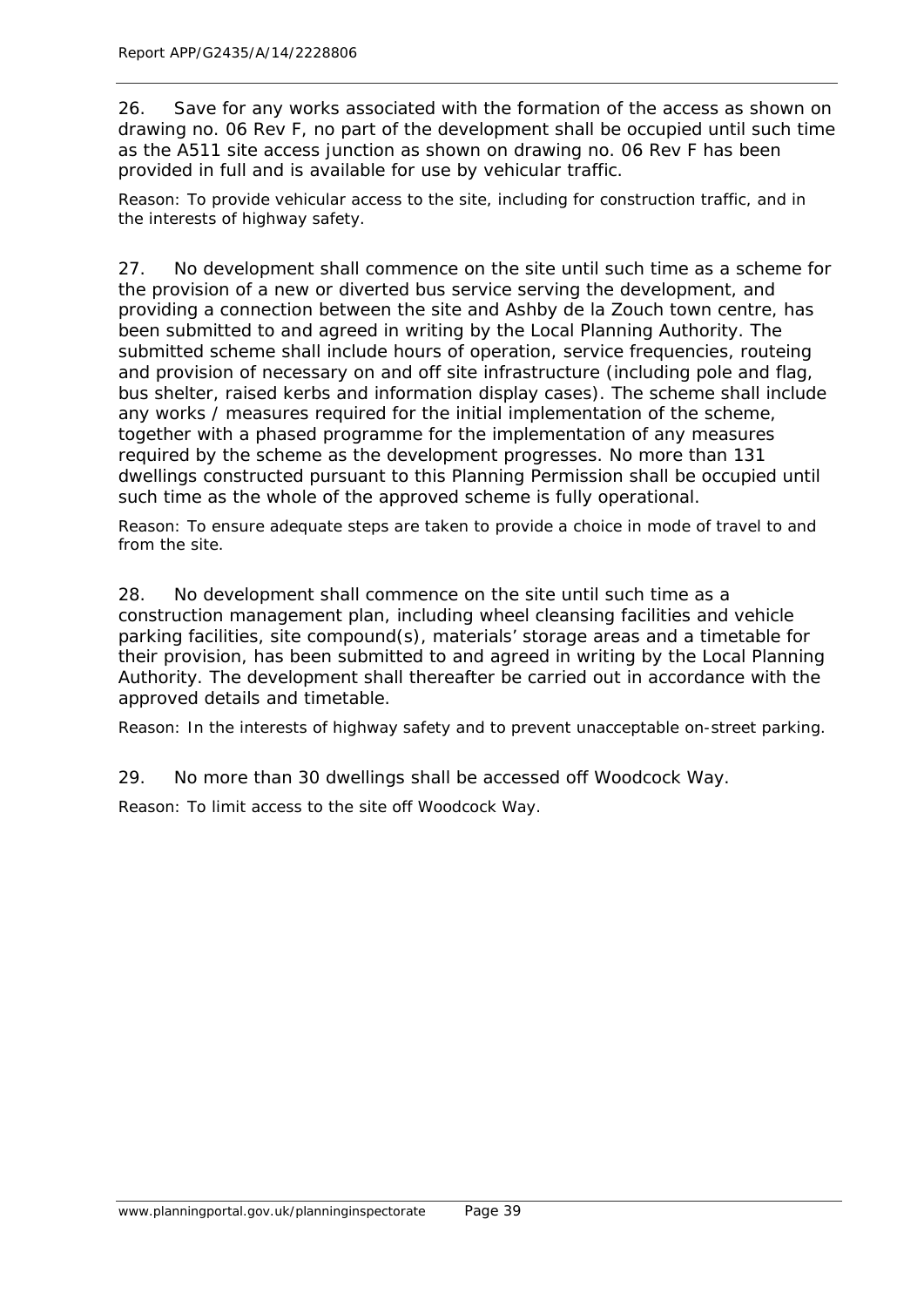

## **RIGHT TO CHALLENGE THE DECISION IN THE HIGH COURT**

**These notes are provided for guidance only and apply only to challenges under the legislation specified. If you require further advice on making any High Court challenge, or making an application for Judicial Review, you should consult a solicitor or other advisor or contact the Crown Office at the Royal Courts of Justice, Queens Bench Division, Strand, London, WC2 2LL (0207 947 6000).**

The attached decision is final unless it is successfully challenged in the Courts. The Secretary of State cannot amend or interpret the decision. It may be redetermined by the Secretary of State only if the decision is quashed by the Courts. However, if it is redetermined, it does not necessarily follow that the original decision will be reversed.

#### **SECTION 1: PLANNING APPEALS AND CALLED-IN PLANNING APPLICATIONS**

The decision may be challenged by making an application for permission to the High Court under section 288 of the Town and Country Planning Act 1990 (the TCP Act). This new requirement for permission to bring a challenge applies to decisions made on or after 26 October 2015.

## **Challenges under Section 288 of the TCP Act**

With the permission of the High Court under section 288 of the TCP Act, decisions on called-in applications under section 77 of the TCP Act (planning), appeals under section 78 (planning) may be challenged. Any person aggrieved by the decision may question the validity of the decision on the grounds that it is not within the powers of the Act or that any of the relevant requirements have not been complied with in relation to the decision. An application for leave under this section must be made within six weeks from the date of the decision.

## **SECTION 2: ENFORCEMENT APPEALS**

## **Challenges under Section 289 of the TCP Act**

Decisions on recovered enforcement appeals under all grounds can be challenged under section 289 of the TCP Act. To challenge the enforcement decision, permission must first be obtained from the Court. If the Court does not consider that there is an arguable case, it may refuse permission. Application for leave to make a challenge must be received by the Administrative Court within 28 days of the decision, unless the Court extends this period.

## **SECTION 3: AWARDS OF COSTS**

A challenge to the decision on an application for an award of costs which is connected with a decision under section 77 or 78 of the TCP Act can be made under section 288 of the TCP Act if permission of the High Court is granted.